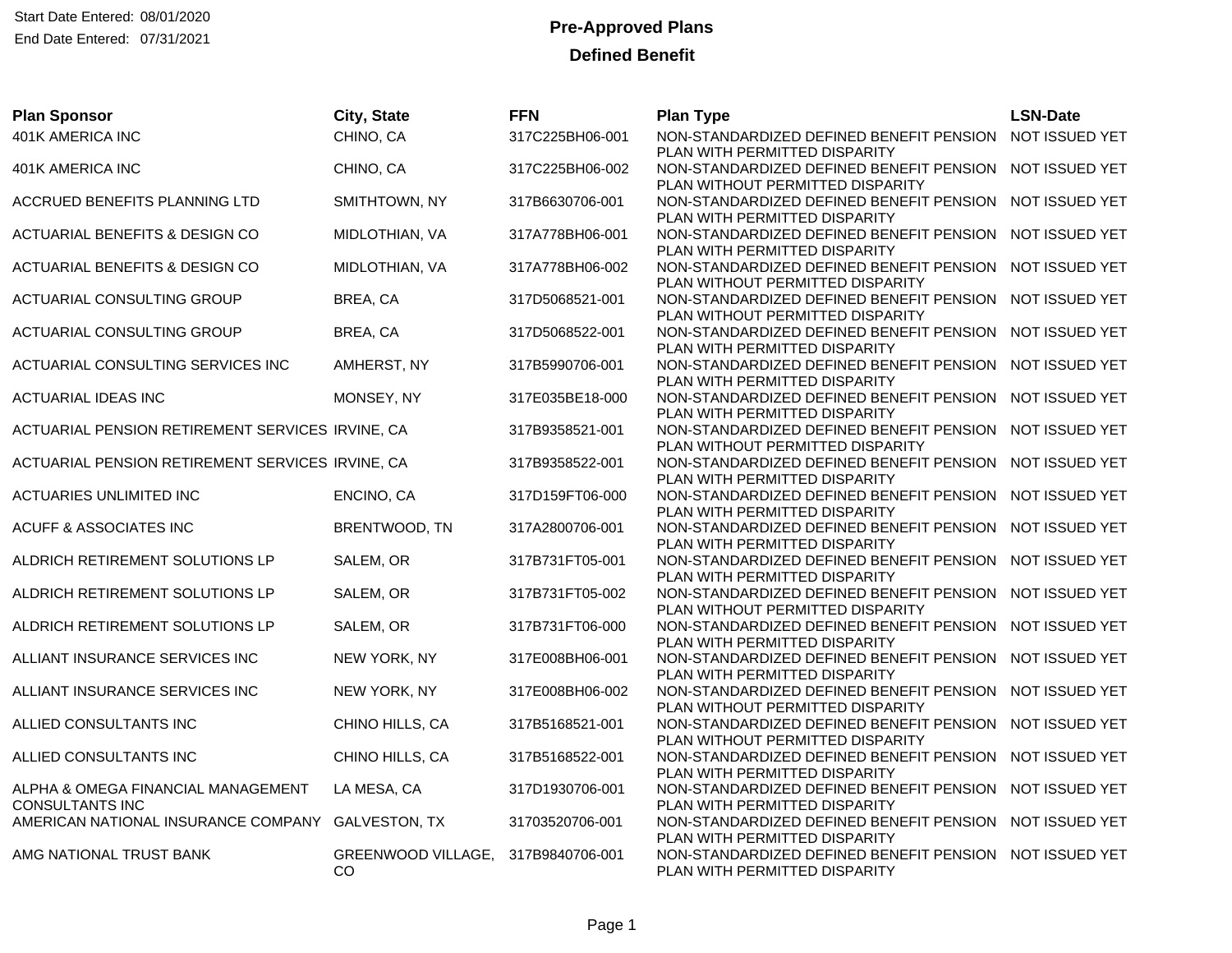| <b>Plan Sponsor</b>                      | City, State                          | <b>FFN</b>      | <b>Plan Type</b>                                                                                           | <b>LSN-Date</b> |
|------------------------------------------|--------------------------------------|-----------------|------------------------------------------------------------------------------------------------------------|-----------------|
| <b>AMY WAN</b>                           | SIMI VALLEY, CA                      | 317E030BH06-001 | NON-STANDARDIZED DEFINED BENEFIT PENSION                                                                   | NOT ISSUED YET  |
| <b>AON</b>                               | ST LOUIS, MO                         | 317A201BH06-001 | PLAN WITH PERMITTED DISPARITY<br>NON-STANDARDIZED DEFINED BENEFIT PENSION<br>PLAN WITH PERMITTED DISPARITY | NOT ISSUED YET  |
| APRIO BENEFIT ADVISORS, LLC              | ATLANTA, GA                          | 317A365FT05-001 | NON-STANDARDIZED DEFINED BENEFIT PENSION NOT ISSUED YET<br>PLAN WITH PERMITTED DISPARITY                   |                 |
| APRIO BENEFIT ADVISORS, LLC              | ATLANTA, GA                          | 317A365FT05-002 | NON-STANDARDIZED DEFINED BENEFIT PENSION<br>PLAN WITHOUT PERMITTED DISPARITY                               | NOT ISSUED YET  |
| APS PENSION SERVICES INC                 | MELVILLE, NY                         | 317A6110706-001 | NON-STANDARDIZED DEFINED BENEFIT PENSION<br>PLAN WITH PERMITTED DISPARITY                                  | NOT ISSUED YET  |
| ARMSTRONG TEASDALE LLP                   | ST LOUIS, MO                         | 317D532BH06-001 | NON-STANDARDIZED DEFINED BENEFIT PENSION<br>PLAN WITH PERMITTED DISPARITY                                  | NOT ISSUED YET  |
| ARNOLD WARSHAVCHIK                       | <b>BROOKLYN, NY</b>                  | 317E055BE18-000 | NON-STANDARDIZED DEFINED BENEFIT PENSION<br>PLAN WITH PERMITTED DISPARITY                                  | NOT ISSUED YET  |
| ASC INSTITUTE LLC                        | SYLMAR, CA                           | 317D048BH06-001 | NON-STANDARDIZED DEFINED BENEFIT PENSION NOT ISSUED YET<br>PLAN WITH PERMITTED DISPARITY                   |                 |
| ASC INSTITUTE LLC                        | SYLMAR, CA                           | 317D048BH06-002 | NON-STANDARDIZED DEFINED BENEFIT PENSION<br>PLAN WITHOUT PERMITTED DISPARITY                               | NOT ISSUED YET  |
| ASC INSTITUTE LLC                        | SYLMAR, CA                           | 317D048BH07-001 | NON-STANDARDIZED DEFINED BENEFIT PENSION NOT ISSUED YET<br>PLAN WITHOUT PERMITTED DISPARITY                |                 |
| <b>ASCENSUS LLC</b>                      | DRESHER, PA                          | 31799270004-001 | NON-STANDARDIZED DEFINED BENEFIT PENSION<br>PLAN WITH PERMITTED DISPARITY                                  | NOT ISSUED YET  |
| <b>ASCENSUS LLC</b>                      | DRESHER, PA                          | 31799270004-002 | NON-STANDARDIZED DEFINED BENEFIT PENSION<br>PLAN WITHOUT PERMITTED DISPARITY                               | NOT ISSUED YET  |
| ASCENSUS LLC                             | DRESHER, PA                          | 31799270004-003 | NON-STANDARDIZED DEFINED BENEFIT PENSION NOT ISSUED YET<br>PLAN WITH PERMITTED DISPARITY                   |                 |
| ASCENSUS LLC                             | DRESHER, PA                          | 31799270004-004 | NON-STANDARDIZED DEFINED BENEFIT PENSION<br>PLAN WITHOUT PERMITTED DISPARITY                               | NOT ISSUED YET  |
| ASCENSUS LLC                             | DRESHER, PA                          | 31799270006-001 | STANDARDIZED DEFINED BENEFIT PENSION PLAN NOT ISSUED YET<br>WITHOUT PERMITTED DISPARITY                    |                 |
| ASSOCIATED PENSION CONSULTANTS           | CHICO, CA                            | 317A6090706-001 | NON-STANDARDIZED DEFINED BENEFIT PENSION NOT ISSUED YET<br>PLAN WITH PERMITTED DISPARITY                   |                 |
| <b>BAKER &amp; HOSTETLER LLP</b>         | ORLANDO, FL                          | 317A462BH06-002 | NON-STANDARDIZED DEFINED BENEFIT PENSION NOT ISSUED YET<br>PLAN WITHOUT PERMITTED DISPARITY                |                 |
| <b>BARACK PENSIONS, LLC</b>              | KEY WEST, FL                         | 317D3030706-001 | NON-STANDARDIZED DEFINED BENEFIT PENSION<br>PLAN WITH PERMITTED DISPARITY                                  | NOT ISSUED YET  |
| <b>BARRY BUTCHER &amp; ASSOCIATES PC</b> | PORTLAND, OR                         | 317E213BH06-001 | NON-STANDARDIZED DEFINED BENEFIT PENSION<br>PLAN WITH PERMITTED DISPARITY                                  | NOT ISSUED YET  |
| <b>BATES &amp; COMPANY INC</b>           | WINTER PARK, FL                      | 317D533BH06-001 | NON-STANDARDIZED DEFINED BENEFIT PENSION NOT ISSUED YET<br>PLAN WITH PERMITTED DISPARITY                   |                 |
| <b>BATES &amp; COMPANY INC</b>           | WINTER PARK, FL                      | 317D533BH06-002 | NON-STANDARDIZED DEFINED BENEFIT PENSION<br>PLAN WITHOUT PERMITTED DISPARITY                               | NOT ISSUED YET  |
| BENDER LIPPERT MEYER & COMPANY           | PISMO BEACH, CA                      | 317B5138521-001 | NON-STANDARDIZED DEFINED BENEFIT PENSION NOT ISSUED YET<br>PLAN WITHOUT PERMITTED DISPARITY                |                 |
| BENEFIT ASSOCIATES INC                   | HUNTINGTON BEACH, CA 317D161BH06-001 |                 | NON-STANDARDIZED DEFINED BENEFIT PENSION NOT ISSUED YET<br>PLAN WITH PERMITTED DISPARITY                   |                 |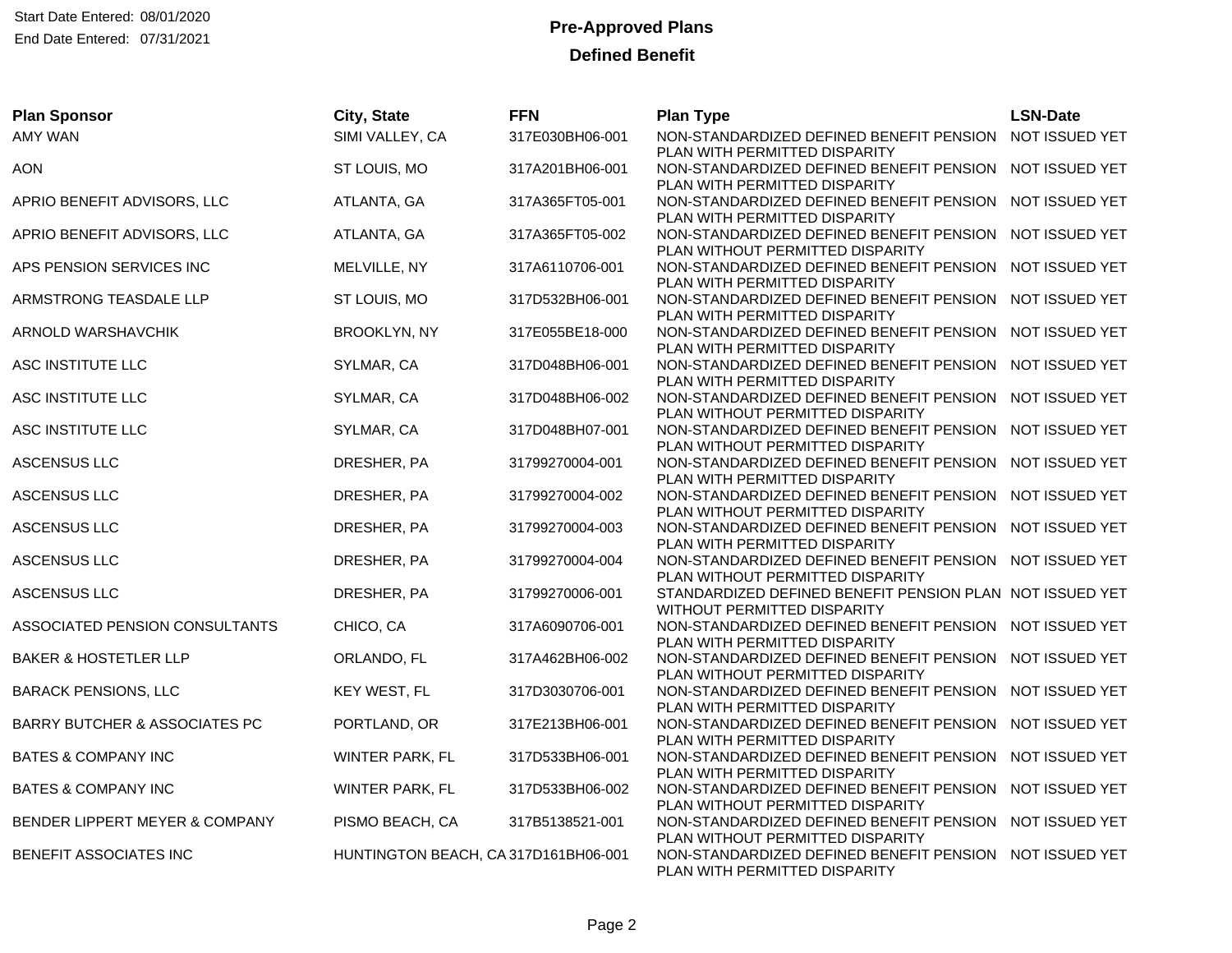Start Date Entered: 08/01/2020 **Pre-Approved Plans** End Date Entered: 07/31/2021

| <b>Plan Sponsor</b>             | City, State                          | <b>FFN</b>      | <b>Plan Type</b>                                                                                           | <b>LSN-Date</b> |
|---------------------------------|--------------------------------------|-----------------|------------------------------------------------------------------------------------------------------------|-----------------|
| BENEFIT ASSOCIATES INC          | HUNTINGTON BEACH, CA 317D161BH06-002 |                 | NON-STANDARDIZED DEFINED BENEFIT PENSION<br>PLAN WITHOUT PERMITTED DISPARITY                               | NOT ISSUED YET  |
| BENEFIT EQUITY INC              | SANTA ANA, CA                        | 317D536BH06-001 | NON-STANDARDIZED DEFINED BENEFIT PENSION<br>PLAN WITH PERMITTED DISPARITY                                  | NOT ISSUED YET  |
| BENEFIT EQUITY INC              | SANTA ANA, CA                        | 317D536BH06-002 | NON-STANDARDIZED DEFINED BENEFIT PENSION<br>PLAN WITHOUT PERMITTED DISPARITY                               | NOT ISSUED YET  |
| BENEFIT SOLUTIONS, ETC. LIMITED | DAYTON, OH                           | 317E053FT05-001 | NON-STANDARDIZED DEFINED BENEFIT PENSION<br>PLAN WITH PERMITTED DISPARITY                                  | NOT ISSUED YET  |
| BENEFIT SOLUTIONS, ETC. LIMITED | DAYTON, OH                           | 317E053FT05-002 | NON-STANDARDIZED DEFINED BENEFIT PENSION<br>PLAN WITHOUT PERMITTED DISPARITY                               | NOT ISSUED YET  |
| BENEFITS ADMINISTRATORS LLC     | LEXINGTON, KY                        | 317A9030706-001 | NON-STANDARDIZED DEFINED BENEFIT PENSION<br>PLAN WITH PERMITTED DISPARITY                                  | NOT ISSUED YET  |
| BENEFITS INTEGRITY LLC          | COLORADO SPRINGS,<br><b>CO</b>       | 317D954BH06-001 | NON-STANDARDIZED DEFINED BENEFIT PENSION<br>PLAN WITH PERMITTED DISPARITY                                  | NOT ISSUED YET  |
| BENEFITS INTEGRITY LLC          | COLORADO SPRINGS,<br>CO.             | 317D954BH06-002 | NON-STANDARDIZED DEFINED BENEFIT PENSION<br>PLAN WITHOUT PERMITTED DISPARITY                               | NOT ISSUED YET  |
| BENEFITS MANAGEMENT INC         | FAIRPORT, NY                         | 317D950BH06-001 | NON-STANDARDIZED DEFINED BENEFIT PENSION<br>PLAN WITH PERMITTED DISPARITY                                  | NOT ISSUED YET  |
| BENEFITS MANAGEMENT INC         | FAIRPORT, NY                         | 317D950BH06-002 | NON-STANDARDIZED DEFINED BENEFIT PENSION<br>PLAN WITHOUT PERMITTED DISPARITY                               | NOT ISSUED YET  |
| <b>BENETECH INC</b>             | IRVINE, CA                           | 317A240BH06-001 | NON-STANDARDIZED DEFINED BENEFIT PENSION<br>PLAN WITH PERMITTED DISPARITY                                  | NOT ISSUED YET  |
| <b>BENETECH INC</b>             | IRVINE, CA                           | 317A240BH06-002 | NON-STANDARDIZED DEFINED BENEFIT PENSION<br>PLAN WITHOUT PERMITTED DISPARITY                               | NOT ISSUED YET  |
| BESSEN ACTUARIAL SERVICES INC   | SCOTTSDALE, AZ                       | 317D830BH06-001 | NON-STANDARDIZED DEFINED BENEFIT PENSION                                                                   | NOT ISSUED YET  |
| BEST BEST & KRIEGER LLP         | RIVERSIDE, CA                        | 317D052FT05-001 | PLAN WITH PERMITTED DISPARITY<br>NON-STANDARDIZED DEFINED BENEFIT PENSION                                  | NOT ISSUED YET  |
| BEST BEST & KRIEGER LLP         | RIVERSIDE, CA                        | 317D052FT06-000 | PLAN WITH PERMITTED DISPARITY<br>NON-STANDARDIZED DEFINED BENEFIT PENSION                                  | NOT ISSUED YET  |
| BIDWELL CONSULTING SERVICES INC | CHICO, CA                            | 317D509FT05-001 | PLAN WITH PERMITTED DISPARITY<br>NON-STANDARDIZED DEFINED BENEFIT PENSION                                  | NOT ISSUED YET  |
| BIDWELL CONSULTING SERVICES INC | CHICO, CA                            | 317D509FT05-002 | PLAN WITH PERMITTED DISPARITY<br>NON-STANDARDIZED DEFINED BENEFIT PENSION                                  | NOT ISSUED YET  |
| BIDWELL CONSULTING SERVICES INC | CHICO, CA                            | 317D509FT06-000 | PLAN WITHOUT PERMITTED DISPARITY<br>NON-STANDARDIZED DEFINED BENEFIT PENSION                               | NOT ISSUED YET  |
| BIG SKY RETIREMENT, INC.        | HELENA, MT                           | 317B096BE18-000 | PLAN WITH PERMITTED DISPARITY<br>NON-STANDARDIZED DEFINED BENEFIT PENSION                                  | NOT ISSUED YET  |
| <b>BOKF NA</b>                  | TULSA, OK                            | 3170650FT05-001 | PLAN WITH PERMITTED DISPARITY<br>NON-STANDARDIZED DEFINED BENEFIT PENSION                                  | NOT ISSUED YET  |
| <b>BOKF NA</b>                  | TULSA, OK                            | 3170650FT05-002 | PLAN WITH PERMITTED DISPARITY<br>NON-STANDARDIZED DEFINED BENEFIT PENSION                                  | NOT ISSUED YET  |
| BOSTON BENEFITS CONSULTING INC  | CONCORD, MA                          | 317A329BH06-001 | PLAN WITHOUT PERMITTED DISPARITY<br>NON-STANDARDIZED DEFINED BENEFIT PENSION                               | NOT ISSUED YET  |
| BOYARSKY CONSULTING GROUP INC   | BEVERLY HILLS, CA                    | 317E083FT06-000 | PLAN WITH PERMITTED DISPARITY<br>NON-STANDARDIZED DEFINED BENEFIT PENSION<br>PLAN WITH PERMITTED DISPARITY | NOT ISSUED YET  |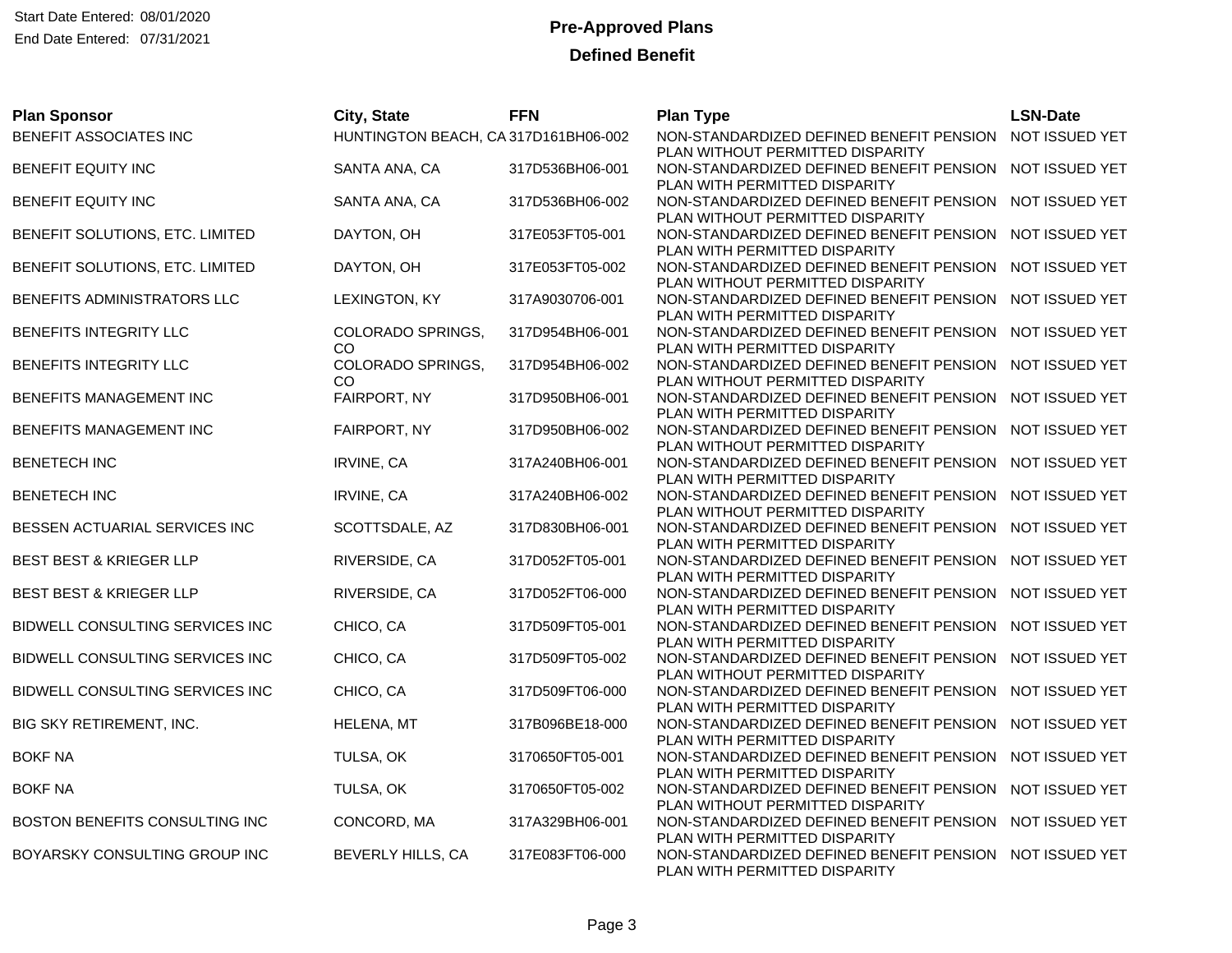| <b>Plan Sponsor</b>                | City, State    | <b>FFN</b>      | <b>Plan Type</b>                                                          | <b>LSN-Date</b> |
|------------------------------------|----------------|-----------------|---------------------------------------------------------------------------|-----------------|
| <b>BPAS INC</b>                    | UTICA, NY      | 317A908FT05-001 | NON-STANDARDIZED DEFINED BENEFIT PENSION                                  | NOT ISSUED YET  |
| <b>BPAS INC</b>                    | UTICA, NY      | 317A908FT05-002 | PLAN WITH PERMITTED DISPARITY<br>NON-STANDARDIZED DEFINED BENEFIT PENSION | NOT ISSUED YET  |
|                                    |                |                 | PLAN WITHOUT PERMITTED DISPARITY                                          |                 |
| <b>BPAS INC</b>                    | UTICA, NY      | 317A908FT06-000 | NON-STANDARDIZED DEFINED BENEFIT PENSION NOT ISSUED YET                   |                 |
|                                    |                |                 | PLAN WITH PERMITTED DISPARITY                                             |                 |
| <b>BSG BENEFITS INC</b>            | LAYTON, UT     | 317E163BE18-000 | NON-STANDARDIZED DEFINED BENEFIT PENSION                                  | NOT ISSUED YET  |
|                                    |                |                 | PLAN WITH PERMITTED DISPARITY                                             | NOT ISSUED YET  |
| <b>BUCK GLOBAL LLC</b>             | NEW YORK, NY   | 317A143BE18-000 | NON-STANDARDIZED DEFINED BENEFIT PENSION<br>PLAN WITH PERMITTED DISPARITY |                 |
| <b>CAC PENSION</b>                 | SAN RAMON, CA  | 317D816BE18-000 | NON-STANDARDIZED DEFINED BENEFIT PENSION                                  | NOT ISSUED YET  |
|                                    |                |                 | PLAN WITH PERMITTED DISPARITY                                             |                 |
| CADES SCHUTTE A LLLP LLP           | HONOLULU, HI   | 317D426FT06-000 | NON-STANDARDIZED DEFINED BENEFIT PENSION                                  | NOT ISSUED YET  |
|                                    |                |                 | PLAN WITH PERMITTED DISPARITY                                             |                 |
| CALIFORNIA BENEFIT PLANNERS        | PASADENA, CA   | 317C0038521-001 | NON-STANDARDIZED DEFINED BENEFIT PENSION                                  | NOT ISSUED YET  |
|                                    |                |                 | PLAN WITHOUT PERMITTED DISPARITY                                          |                 |
| CALIFORNIA BENEFIT PLANNERS        | PASADENA, CA   | 317C0038522-001 | NON-STANDARDIZED DEFINED BENEFIT PENSION                                  | NOT ISSUED YET  |
| <b>CARLSMITH BALL LLP</b>          | HONOLULU, HI   | 317D058FT06-000 | PLAN WITH PERMITTED DISPARITY<br>NON-STANDARDIZED DEFINED BENEFIT PENSION | NOT ISSUED YET  |
|                                    |                |                 | PLAN WITH PERMITTED DISPARITY                                             |                 |
| <b>CARLTON FIELDS PA</b>           | TAMPA, FL      | 317E087BH06-002 | NON-STANDARDIZED DEFINED BENEFIT PENSION                                  | NOT ISSUED YET  |
|                                    |                |                 | PLAN WITHOUT PERMITTED DISPARITY                                          |                 |
| <b>CARNOW &amp; ASSOCIATES LTD</b> | NORTHFIELD, IL | 317E0448521-001 | NON-STANDARDIZED DEFINED BENEFIT PENSION                                  | NOT ISSUED YET  |
|                                    |                |                 | PLAN WITHOUT PERMITTED DISPARITY                                          |                 |
| <b>CARNOW &amp; ASSOCIATES LTD</b> | NORTHFIELD, IL | 317E0448522-001 | NON-STANDARDIZED DEFINED BENEFIT PENSION                                  | NOT ISSUED YET  |
|                                    |                |                 | PLAN WITH PERMITTED DISPARITY                                             |                 |
| CCH INCORPORATED DBA FTWILLIAM COM | MADISON, WI    | 317C083FT05-001 | NON-STANDARDIZED DEFINED BENEFIT PENSION                                  | NOT ISSUED YET  |
| CCH INCORPORATED DBA FTWILLIAM COM | MADISON, WI    | 317C083FT05-002 | PLAN WITH PERMITTED DISPARITY<br>NON-STANDARDIZED DEFINED BENEFIT PENSION | NOT ISSUED YET  |
|                                    |                |                 | PLAN WITHOUT PERMITTED DISPARITY                                          |                 |
| CCH INCORPORATED DBA FTWILLIAM COM | MADISON, WI    | 317C083FT06-000 | NON-STANDARDIZED DEFINED BENEFIT PENSION                                  | NOT ISSUED YET  |
|                                    |                |                 | PLAN WITH PERMITTED DISPARITY                                             |                 |
| CDA BENEFIT CONSULANTS INC         | SAN JOSE, CA   | 317D753BH06-001 | NON-STANDARDIZED DEFINED BENEFIT PENSION                                  | NOT ISSUED YET  |
|                                    |                |                 | PLAN WITH PERMITTED DISPARITY                                             |                 |
| CDA BENEFIT CONSULANTS INC         | SAN JOSE, CA   | 317D753BH06-002 | NON-STANDARDIZED DEFINED BENEFIT PENSION                                  | NOT ISSUED YET  |
|                                    |                |                 | PLAN WITHOUT PERMITTED DISPARITY                                          |                 |
| CERBERUS RETIREMENT INC            | PHOENIX, AZ    | 317E082BH06-001 | NON-STANDARDIZED DEFINED BENEFIT PENSION<br>PLAN WITH PERMITTED DISPARITY | NOT ISSUED YET  |
| CERBERUS RETIREMENT INC            | PHOENIX, AZ    | 317E082BH06-002 | NON-STANDARDIZED DEFINED BENEFIT PENSION                                  | NOT ISSUED YET  |
|                                    |                |                 | PLAN WITHOUT PERMITTED DISPARITY                                          |                 |
| CETERA RETIREMENT PLAN SPECIALISTS | EL SEGUNDO, CA | 317D865BH06-001 | NON-STANDARDIZED DEFINED BENEFIT PENSION                                  | NOT ISSUED YET  |
|                                    |                |                 | PLAN WITH PERMITTED DISPARITY                                             |                 |
| CETERA RETIREMENT PLAN SPECIALISTS | EL SEGUNDO, CA | 317D865BH06-002 | NON-STANDARDIZED DEFINED BENEFIT PENSION                                  | NOT ISSUED YET  |
|                                    |                |                 | PLAN WITHOUT PERMITTED DISPARITY                                          |                 |
| CH PENSION SERVICE                 | SAN JOSE, CA   | 317B0160706-001 | NON-STANDARDIZED DEFINED BENEFIT PENSION                                  | NOT ISSUED YET  |
|                                    |                |                 | PLAN WITH PERMITTED DISPARITY                                             |                 |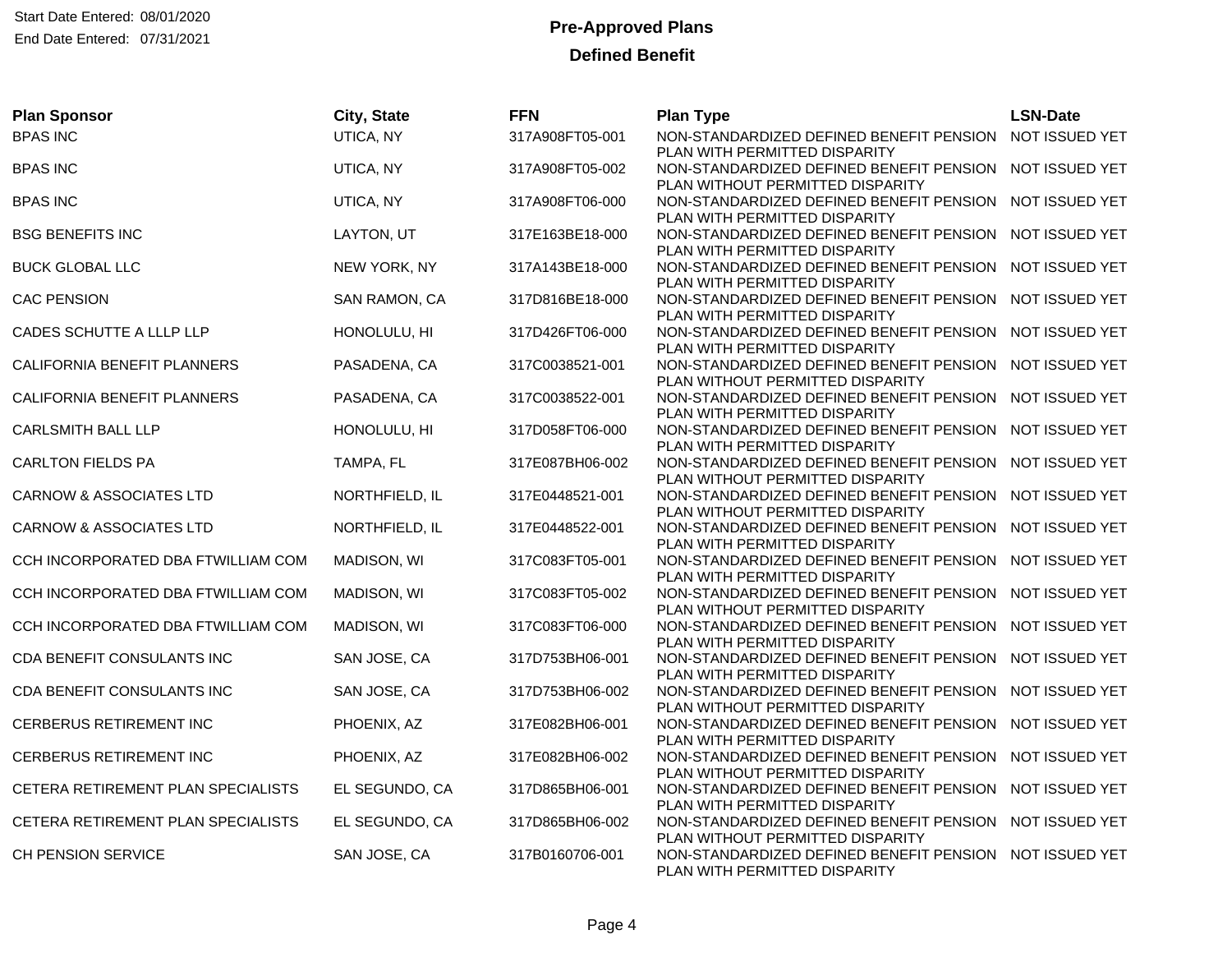| <b>Plan Sponsor</b>                    | City, State               | <b>FFN</b>      | <b>Plan Type</b>                                                                         | <b>LSN-Date</b> |
|----------------------------------------|---------------------------|-----------------|------------------------------------------------------------------------------------------|-----------------|
| CHUHAK & TECSON PC                     | CHICAGO, IL               | 317D402FT06-000 | NON-STANDARDIZED DEFINED BENEFIT PENSION                                                 | NOT ISSUED YET  |
|                                        |                           |                 | PLAN WITH PERMITTED DISPARITY                                                            |                 |
| CLARK & CLARK FINANCIAL SOLUTIONS LLC  | SOUTH HOLLAND, IL         | 317E274BE18-000 | NON-STANDARDIZED DEFINED BENEFIT PENSION                                                 | NOT ISSUED YET  |
| CLARK SCHAEFER HACKETT & COMPANY       | DAYTON, OH                | 317A2110706-001 | PLAN WITH PERMITTED DISPARITY<br>NON-STANDARDIZED DEFINED BENEFIT PENSION NOT ISSUED YET |                 |
|                                        |                           |                 | PLAN WITH PERMITTED DISPARITY                                                            |                 |
| CLARKS GLOBAL TAX SOLUTIONS LTD        | SOUTH HOLLAND, IL         | 317E275BE18-000 | NON-STANDARDIZED DEFINED BENEFIT PENSION                                                 | NOT ISSUED YET  |
|                                        |                           |                 | PLAN WITH PERMITTED DISPARITY                                                            |                 |
| <b>CMC</b>                             | GLENDALE, CA              | 317A715BH06-001 | NON-STANDARDIZED DEFINED BENEFIT PENSION                                                 | NOT ISSUED YET  |
|                                        |                           |                 | PLAN WITH PERMITTED DISPARITY                                                            |                 |
| <b>CMC</b>                             | GLENDALE, CA              | 317A715BH06-002 | NON-STANDARDIZED DEFINED BENEFIT PENSION                                                 | NOT ISSUED YET  |
|                                        |                           |                 | PLAN WITHOUT PERMITTED DISPARITY                                                         |                 |
| CMFG LIFE INSURANCE COMPANY            | MADISON, WI               | 31716380706-001 | NON-STANDARDIZED DEFINED BENEFIT PENSION                                                 | NOT ISSUED YET  |
| CN & COMPANY CPA'S LTD                 | <b>WESTMONT, IL</b>       | 317A9330706-001 | PLAN WITH PERMITTED DISPARITY<br>NON-STANDARDIZED DEFINED BENEFIT PENSION                | NOT ISSUED YET  |
|                                        |                           |                 | PLAN WITH PERMITTED DISPARITY                                                            |                 |
| <b>COLLIER &amp; ASSOCIATES INC</b>    | CLEVELAND, OH             | 317D0610002-001 | NON-STANDARDIZED DEFINED BENEFIT PENSION                                                 | NOT ISSUED YET  |
|                                        |                           |                 | PLAN WITHOUT PERMITTED DISPARITY                                                         |                 |
| <b>COLUMBIA BANK</b>                   | FAIR LAWN, NJ             | 3171446BH06-001 | NON-STANDARDIZED DEFINED BENEFIT PENSION NOT ISSUED YET                                  |                 |
|                                        |                           |                 | PLAN WITH PERMITTED DISPARITY                                                            |                 |
| <b>COMPENSATION SYSTEMS INC</b>        | INDIANAPOLIS, IN          | 317B785BH06-001 | NON-STANDARDIZED DEFINED BENEFIT PENSION                                                 | NOT ISSUED YET  |
|                                        |                           |                 | PLAN WITH PERMITTED DISPARITY                                                            |                 |
| COMPUTERIZED PENSION ADMINISTRATION    | BAY SHORE, NY             | 317D8950706-001 | NON-STANDARDIZED DEFINED BENEFIT PENSION                                                 | NOT ISSUED YET  |
| <b>INC</b>                             |                           |                 | PLAN WITH PERMITTED DISPARITY                                                            |                 |
| CONRAD M SIEGEL INC                    | HARRISBURG, PA            | 317D0270005-000 | NON-STANDARDIZED DEFINED BENEFIT PENSION<br>PLAN WITH PERMITTED DISPARITY                | NOT ISSUED YET  |
| CONSULTING ACTUARIES INCORPORATED      | FAIRFIELD, NJ             | 317A696FT06-000 | NON-STANDARDIZED DEFINED BENEFIT PENSION                                                 | NOT ISSUED YET  |
|                                        |                           |                 | PLAN WITH PERMITTED DISPARITY                                                            |                 |
| CORPORATE FINANCIAL SERVICES LLC       | MONTGOMERY, AL            | 317D4330706-001 | NON-STANDARDIZED DEFINED BENEFIT PENSION NOT ISSUED YET                                  |                 |
|                                        |                           |                 | PLAN WITH PERMITTED DISPARITY                                                            |                 |
| CREATIVE BENEFIT STRATEGIES INC        | <b>BROADVIEW HEIGHTS,</b> | 317D298BH06-001 | NON-STANDARDIZED DEFINED BENEFIT PENSION                                                 | NOT ISSUED YET  |
|                                        | OН                        |                 | PLAN WITH PERMITTED DISPARITY                                                            |                 |
| <b>CREATIVE BENEFIT STRATEGIES INC</b> | <b>BROADVIEW HEIGHTS,</b> | 317D298BH06-002 | NON-STANDARDIZED DEFINED BENEFIT PENSION NOT ISSUED YET                                  |                 |
|                                        | OН                        |                 | PLAN WITHOUT PERMITTED DISPARITY                                                         |                 |
| CREATIVE PENSION CONSULTANTS INC       | ALBANY, NY                | 317B0328521-001 | NON-STANDARDIZED DEFINED BENEFIT PENSION<br>PLAN WITHOUT PERMITTED DISPARITY             | NOT ISSUED YET  |
| CREATIVE PENSION CONSULTANTS INC       | ALBANY, NY                | 317B0328522-001 | NON-STANDARDIZED DEFINED BENEFIT PENSION                                                 | NOT ISSUED YET  |
|                                        |                           |                 | PLAN WITH PERMITTED DISPARITY                                                            |                 |
| CREATIVE PENSION DESIGN INC            | WAUCONDA, IL              | 317D859BH06-001 | NON-STANDARDIZED DEFINED BENEFIT PENSION                                                 | NOT ISSUED YET  |
|                                        |                           |                 | PLAN WITH PERMITTED DISPARITY                                                            |                 |
| CREATIVE PENSION DESIGN INC            | WAUCONDA, IL              | 317D859BH06-002 | NON-STANDARDIZED DEFINED BENEFIT PENSION                                                 | NOT ISSUED YET  |
|                                        |                           |                 | PLAN WITHOUT PERMITTED DISPARITY                                                         |                 |
| <b>CROSSPLANS</b>                      | LAGUNA HILLS, CA          | 317D874BH06-001 | NON-STANDARDIZED DEFINED BENEFIT PENSION NOT ISSUED YET                                  |                 |
|                                        |                           |                 | PLAN WITH PERMITTED DISPARITY                                                            | NOT ISSUED YET  |
| <b>CROSSPLANS</b>                      | LAGUNA HILLS, CA          | 317D874BH06-002 | NON-STANDARDIZED DEFINED BENEFIT PENSION<br>PLAN WITHOUT PERMITTED DISPARITY             |                 |
|                                        |                           |                 |                                                                                          |                 |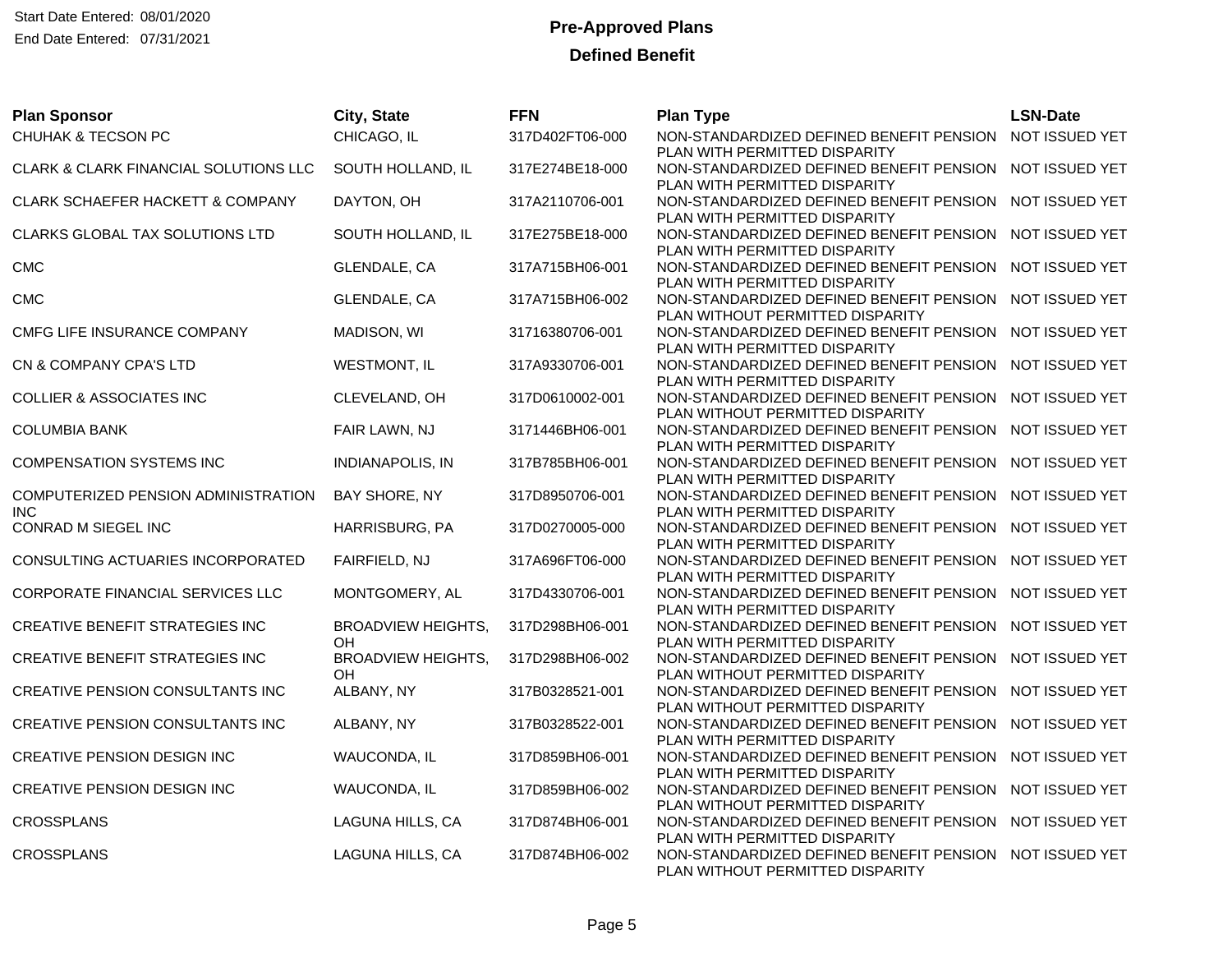| <b>Plan Sponsor</b>                                   | City, State                               | <b>FFN</b>      | <b>Plan Type</b>                                                             | <b>LSN-Date</b> |
|-------------------------------------------------------|-------------------------------------------|-----------------|------------------------------------------------------------------------------|-----------------|
| DANIEL R SAUNDERS ASSOCIATES PC                       | HACKENSACK, NJ                            | 317D5248521-001 | NON-STANDARDIZED DEFINED BENEFIT PENSION<br>PLAN WITHOUT PERMITTED DISPARITY | NOT ISSUED YET  |
| DANZIGER & MARKHOFF LLP                               | WHITE PLAINS, NY                          | 317D064BH06-001 | NON-STANDARDIZED DEFINED BENEFIT PENSION<br>PLAN WITH PERMITTED DISPARITY    | NOT ISSUED YET  |
| DANZIGER & MARKHOFF LLP                               | WHITE PLAINS, NY                          | 317D064BH06-002 | NON-STANDARDIZED DEFINED BENEFIT PENSION<br>PLAN WITHOUT PERMITTED DISPARITY | NOT ISSUED YET  |
| DATAIR EMPLOYEE BENEFIT SYSTEMS INC                   | <b>WESTMONT, IL</b>                       | 31799858521-001 | NON-STANDARDIZED DEFINED BENEFIT PENSION<br>PLAN WITHOUT PERMITTED DISPARITY | NOT ISSUED YET  |
| DATAIR EMPLOYEE BENEFIT SYSTEMS INC                   | <b>WESTMONT, IL</b>                       | 31799858522-001 | NON-STANDARDIZED DEFINED BENEFIT PENSION<br>PLAN WITH PERMITTED DISPARITY    | NOT ISSUED YET  |
| <b>DEAN ACTUARIES LLC</b>                             | DALLAS, TX                                | 317E091BH06-001 | NON-STANDARDIZED DEFINED BENEFIT PENSION<br>PLAN WITH PERMITTED DISPARITY    | NOT ISSUED YET  |
| <b>DEAN ACTUARIES LLC</b>                             | DALLAS, TX                                | 317E091BH06-002 | NON-STANDARDIZED DEFINED BENEFIT PENSION<br>PLAN WITHOUT PERMITTED DISPARITY | NOT ISSUED YET  |
| <b>DEFINITI LLC</b>                                   | THE WOODLANDS, TX                         | 317E219BH06-001 | NON-STANDARDIZED DEFINED BENEFIT PENSION<br>PLAN WITH PERMITTED DISPARITY    | NOT ISSUED YET  |
| <b>DEFINITI LLC</b>                                   | THE WOODLANDS, TX                         | 317E219BH06-002 | NON-STANDARDIZED DEFINED BENEFIT PENSION<br>PLAN WITHOUT PERMITTED DISPARITY | NOT ISSUED YET  |
| <b>DEFINITI LLC</b>                                   | THE WOODLANDS, TX                         | 317E219BH07-001 | NON-STANDARDIZED DEFINED BENEFIT PENSION<br>PLAN WITHOUT PERMITTED DISPARITY | NOT ISSUED YET  |
| DEMARS PENSION CONSULTING SERVICES<br><b>INC</b>      | OVERLAND PARK, KS                         | 317B008BH06-001 | NON-STANDARDIZED DEFINED BENEFIT PENSION<br>PLAN WITH PERMITTED DISPARITY    | NOT ISSUED YET  |
| DEMARS PENSION CONSULTING SERVICES<br><b>INC</b>      | <b>OVERLAND PARK, KS</b>                  | 317B008BH06-002 | NON-STANDARDIZED DEFINED BENEFIT PENSION<br>PLAN WITHOUT PERMITTED DISPARITY | NOT ISSUED YET  |
| DESALES ASSOCIATES INC                                | PEPPER PIKE, OH                           | 317E037BE18-000 | NON-STANDARDIZED DEFINED BENEFIT PENSION<br>PLAN WITH PERMITTED DISPARITY    | NOT ISSUED YET  |
| DF PENSIONS INC                                       | JACKSONVILLE BEACH,<br>FL.                | 317D928BH06-001 | NON-STANDARDIZED DEFINED BENEFIT PENSION<br>PLAN WITH PERMITTED DISPARITY    | NOT ISSUED YET  |
| DF PENSIONS INC                                       | JACKSONVILLE BEACH, 317D928BH06-002<br>FL |                 | NON-STANDARDIZED DEFINED BENEFIT PENSION<br>PLAN WITHOUT PERMITTED DISPARITY | NOT ISSUED YET  |
| DOCUMENT AGILITY INC                                  | LAKE MARY, FL                             | 31799BEBE18-000 | NON-STANDARDIZED DEFINED BENEFIT PENSION<br>PLAN WITH PERMITTED DISPARITY    | NOT ISSUED YET  |
| DONALD C WHITMIRE                                     | ORLANDO, FL                               | 317D212BE18-000 | NON-STANDARDIZED DEFINED BENEFIT PENSION<br>PLAN WITH PERMITTED DISPARITY    | NOT ISSUED YET  |
| DONOHUE FEIMAN RETIREMENT PLAN<br><b>SERVICES INC</b> | DENVER, CO                                | 317B007FT05-001 | NON-STANDARDIZED DEFINED BENEFIT PENSION<br>PLAN WITH PERMITTED DISPARITY    | NOT ISSUED YET  |
| DONOHUE FEIMAN RETIREMENT PLAN<br><b>SERVICES INC</b> | DENVER, CO                                | 317B007FT05-002 | NON-STANDARDIZED DEFINED BENEFIT PENSION<br>PLAN WITHOUT PERMITTED DISPARITY | NOT ISSUED YET  |
| DORSA CONSULTING SERVICES INC                         | ATLANTA, GA                               | 317E268BH06-001 | NON-STANDARDIZED DEFINED BENEFIT PENSION<br>PLAN WITH PERMITTED DISPARITY    | NOT ISSUED YET  |
| DORSA CONSULTING SERVICES INC                         | ATLANTA, GA                               | 317E268BH06-002 | NON-STANDARDIZED DEFINED BENEFIT PENSION<br>PLAN WITHOUT PERMITTED DISPARITY | NOT ISSUED YET  |
| DORSA CONSULTING SERVICES INC                         | ATLANTA, GA                               | 317E268BH07-001 | NON-STANDARDIZED DEFINED BENEFIT PENSION<br>PLAN WITHOUT PERMITTED DISPARITY | NOT ISSUED YET  |
| DOUGLAS M FARR & COMPANY INC                          | LA CRESCENTA, CA                          | 317B517BH06-001 | NON-STANDARDIZED DEFINED BENEFIT PENSION<br>PLAN WITH PERMITTED DISPARITY    | NOT ISSUED YET  |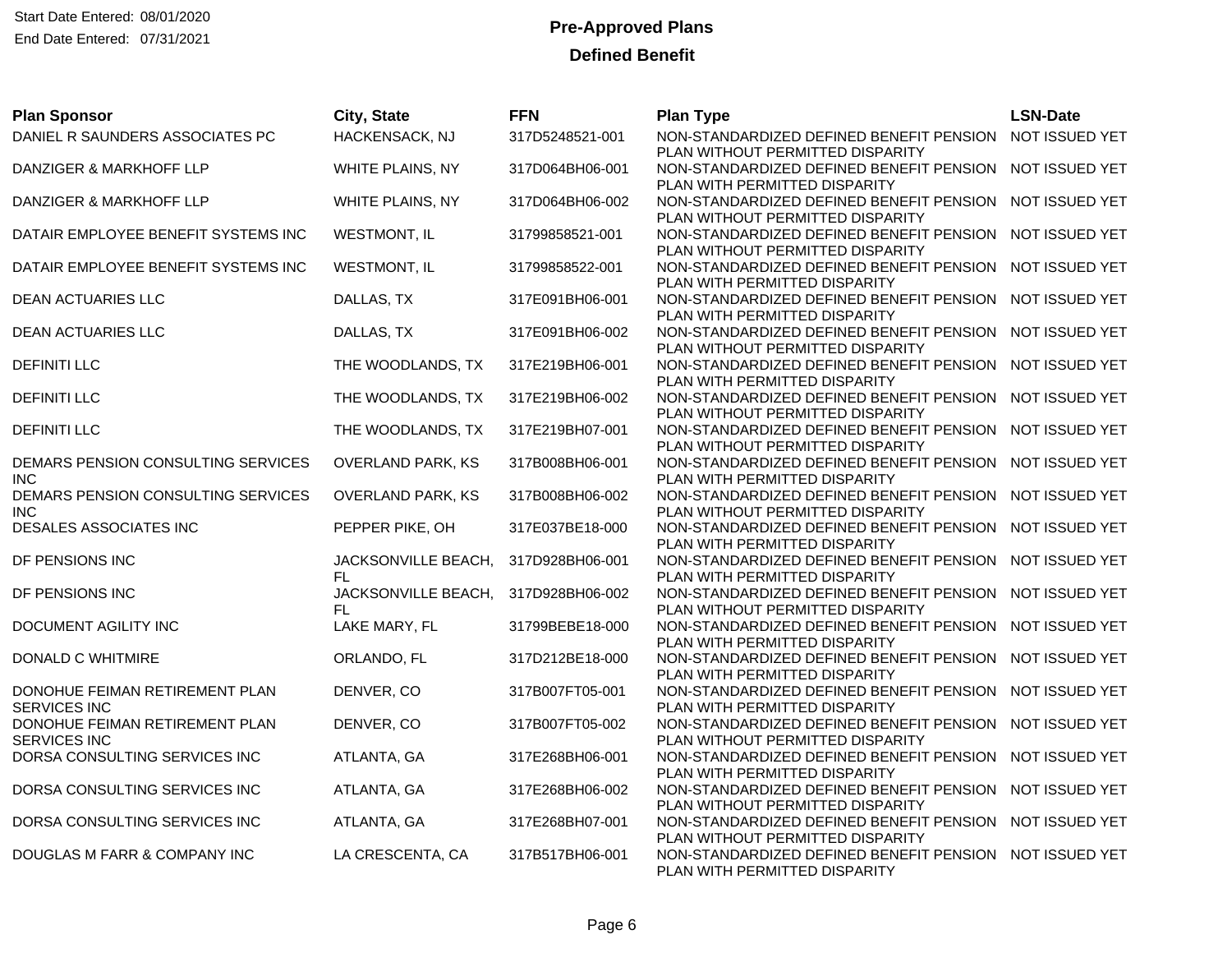Start Date Entered: 08/01/2020 **Pre-Approved Plans** End Date Entered: 07/31/2021

| <b>Plan Sponsor</b>                 | City, State           | <b>FFN</b>      | <b>Plan Type</b>                                                                            | <b>LSN-Date</b> |
|-------------------------------------|-----------------------|-----------------|---------------------------------------------------------------------------------------------|-----------------|
| DOUGLAS M FARR & COMPANY INC        | LA CRESCENTA, CA      | 317B517BH06-002 | NON-STANDARDIZED DEFINED BENEFIT PENSION NOT ISSUED YET<br>PLAN WITHOUT PERMITTED DISPARITY |                 |
| DWC ERISA CONSULTANTS LLC           | APPLE VALLEY, MN      | 317B784FT05-001 | NON-STANDARDIZED DEFINED BENEFIT PENSION NOT ISSUED YET                                     |                 |
|                                     |                       |                 | PLAN WITH PERMITTED DISPARITY                                                               |                 |
| DWC ERISA CONSULTANTS LLC           | APPLE VALLEY, MN      | 317B784FT05-002 | NON-STANDARDIZED DEFINED BENEFIT PENSION NOT ISSUED YET<br>PLAN WITHOUT PERMITTED DISPARITY |                 |
| DYLAN C TAI CONSULTING ACTUARY      | MISSION VIEJO, CA     | 317B5028521-001 | NON-STANDARDIZED DEFINED BENEFIT PENSION                                                    | NOT ISSUED YET  |
|                                     |                       |                 | PLAN WITHOUT PERMITTED DISPARITY                                                            |                 |
| E H THOMSON & CO INC                | SEA GIRT, NJ          | 317B5378521-001 | NON-STANDARDIZED DEFINED BENEFIT PENSION NOT ISSUED YET                                     |                 |
| E H THOMSON & CO INC                | SEA GIRT, NJ          | 317B5378522-001 | PLAN WITHOUT PERMITTED DISPARITY<br>NON-STANDARDIZED DEFINED BENEFIT PENSION NOT ISSUED YET |                 |
|                                     |                       |                 | PLAN WITH PERMITTED DISPARITY                                                               |                 |
| <b>EAST WEST BANK</b>               | PASADENA, CA          | 317B955BH06-001 | NON-STANDARDIZED DEFINED BENEFIT PENSION                                                    | NOT ISSUED YET  |
|                                     |                       |                 | PLAN WITH PERMITTED DISPARITY<br>NON-STANDARDIZED DEFINED BENEFIT PENSION NOT ISSUED YET    |                 |
| ECONOMIC GROUP PENSION SERVICES INC | NEW YORK, NY          | 317B384FT05-001 | PLAN WITH PERMITTED DISPARITY                                                               |                 |
| ECONOMIC GROUP PENSION SERVICES INC | NEW YORK, NY          | 317B384FT05-002 | NON-STANDARDIZED DEFINED BENEFIT PENSION                                                    | NOT ISSUED YET  |
|                                     |                       |                 | PLAN WITHOUT PERMITTED DISPARITY                                                            |                 |
| ECONOMIC GROUP PENSION SERVICES INC | NEW YORK, NY          | 317B384FT06-000 | NON-STANDARDIZED DEFINED BENEFIT PENSION NOT ISSUED YET                                     |                 |
| ECP DESIGN & SERVICE GROUP LTD      | <b>BOHEMIA, NY</b>    | 317A7960706-001 | PLAN WITH PERMITTED DISPARITY<br>NON-STANDARDIZED DEFINED BENEFIT PENSION                   | NOT ISSUED YET  |
|                                     |                       |                 | PLAN WITH PERMITTED DISPARITY                                                               |                 |
| <b>EDBERG PERRY LLC</b>             | PHOENIX, AZ           | 317B006BH06-001 | NON-STANDARDIZED DEFINED BENEFIT PENSION                                                    | NOT ISSUED YET  |
|                                     |                       |                 | PLAN WITH PERMITTED DISPARITY                                                               |                 |
| <b>EDBERG PERRY LLC</b>             | PHOENIX, AZ           | 317B006BH06-002 | NON-STANDARDIZED DEFINED BENEFIT PENSION NOT ISSUED YET                                     |                 |
| EJREYNOLDS INC                      | PEMBROKE PINES, FL    | 317B005BH06-001 | PLAN WITHOUT PERMITTED DISPARITY<br>NON-STANDARDIZED DEFINED BENEFIT PENSION                | NOT ISSUED YET  |
|                                     |                       |                 | PLAN WITH PERMITTED DISPARITY                                                               |                 |
| EJREYNOLDS INC                      | PEMBROKE PINES, FL    | 317B005BH06-002 | NON-STANDARDIZED DEFINED BENEFIT PENSION NOT ISSUED YET                                     |                 |
|                                     |                       |                 | PLAN WITHOUT PERMITTED DISPARITY                                                            |                 |
| EMPLOYEE BENEFIT SERVICES INC       | BRENTWOOD, TN         | 317B5018522-001 | NON-STANDARDIZED DEFINED BENEFIT PENSION<br>PLAN WITH PERMITTED DISPARITY                   | NOT ISSUED YET  |
| <b>ENTERPRISE PENSIONS INC</b>      | PHOENIX, AZ           | 317D863BH06-001 | NON-STANDARDIZED DEFINED BENEFIT PENSION NOT ISSUED YET                                     |                 |
|                                     |                       |                 | PLAN WITH PERMITTED DISPARITY                                                               |                 |
| <b>ENTERPRISE PENSIONS INC</b>      | PHOENIX, AZ           | 317D863BH06-002 | NON-STANDARDIZED DEFINED BENEFIT PENSION                                                    | NOT ISSUED YET  |
| EPIC RETIREMENT PLAN SERVICES       | ROCHESTER, NY         | 317A355BH06-001 | PLAN WITHOUT PERMITTED DISPARITY<br>NON-STANDARDIZED DEFINED BENEFIT PENSION                | NOT ISSUED YET  |
|                                     |                       |                 | PLAN WITH PERMITTED DISPARITY                                                               |                 |
| EPIC RETIREMENT PLAN SERVICES       | ROCHESTER, NY         | 317A355BH06-002 | NON-STANDARDIZED DEFINED BENEFIT PENSION NOT ISSUED YET                                     |                 |
|                                     |                       |                 | PLAN WITHOUT PERMITTED DISPARITY                                                            |                 |
| <b>EQRP CO</b>                      | <b>BIRMINGHAM, AL</b> | 317E270FT05-001 | NON-STANDARDIZED DEFINED BENEFIT PENSION                                                    | NOT ISSUED YET  |
| <b>EQRP CO</b>                      | <b>BIRMINGHAM, AL</b> | 317E270FT05-002 | PLAN WITH PERMITTED DISPARITY<br>NON-STANDARDIZED DEFINED BENEFIT PENSION NOT ISSUED YET    |                 |
|                                     |                       |                 | PLAN WITHOUT PERMITTED DISPARITY                                                            |                 |
| <b>EQRP CO</b>                      | <b>BIRMINGHAM, AL</b> | 317E270FT06-000 | NON-STANDARDIZED DEFINED BENEFIT PENSION NOT ISSUED YET                                     |                 |
|                                     |                       |                 | PLAN WITH PERMITTED DISPARITY                                                               |                 |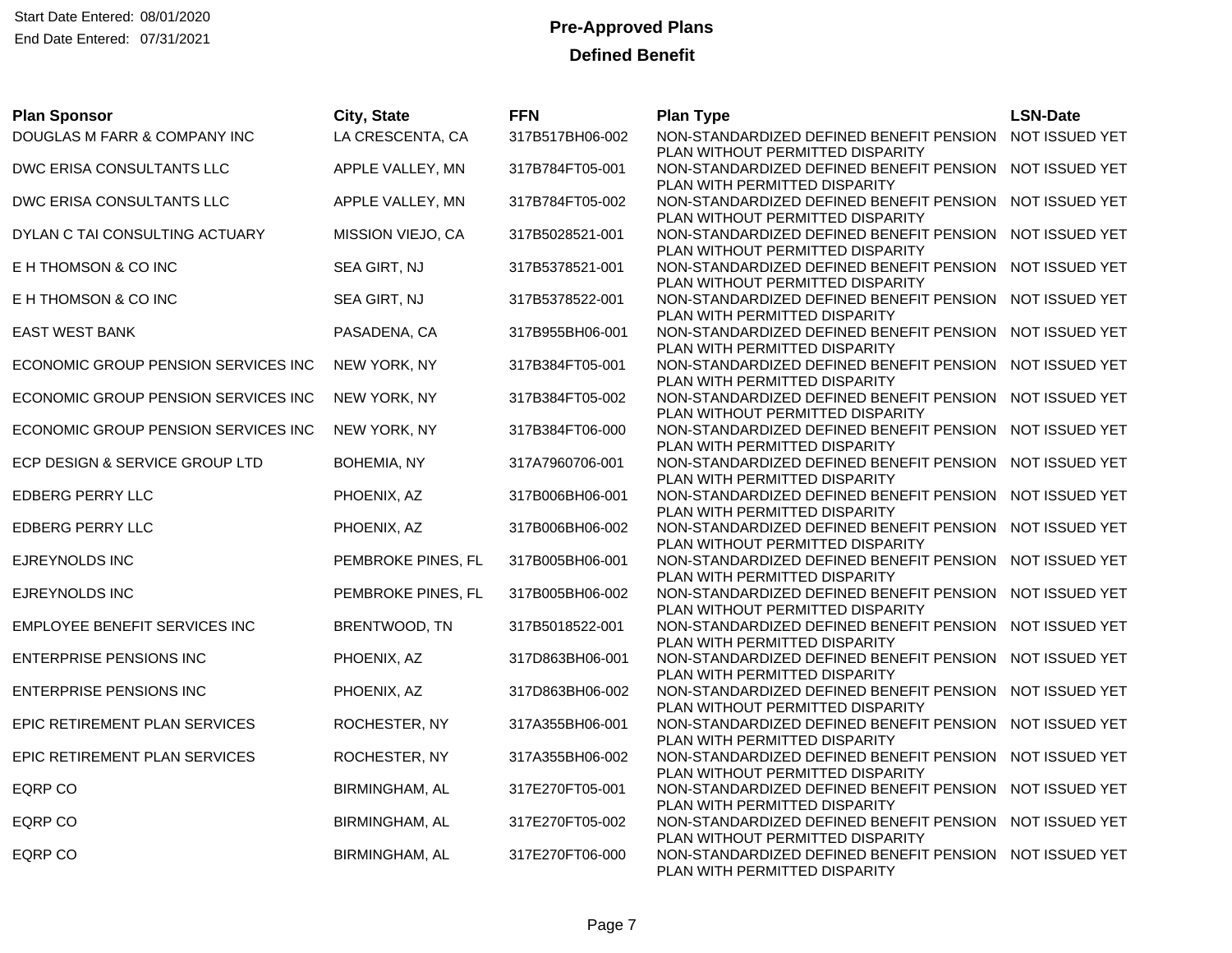| <b>Plan Sponsor</b>                                                       | City, State                           | <b>FFN</b>      | <b>Plan Type</b>                                                                            | <b>LSN-Date</b> |
|---------------------------------------------------------------------------|---------------------------------------|-----------------|---------------------------------------------------------------------------------------------|-----------------|
| EQUITABLE FINANCIAL LIFE INSURANCE<br><b>COMPANY</b>                      | NEW YORK, NY                          | 3171787BH06-001 | NON-STANDARDIZED DEFINED BENEFIT PENSION<br>PLAN WITH PERMITTED DISPARITY                   | NOT ISSUED YET  |
| EQUITABLE FINANCIAL LIFE INSURANCE<br><b>COMPANY</b>                      | NEW YORK, NY                          | 3171787BH06-002 | NON-STANDARDIZED DEFINED BENEFIT PENSION NOT ISSUED YET<br>PLAN WITHOUT PERMITTED DISPARITY |                 |
| ERISA PARTNERS INC                                                        | NASHVILLE, TN                         | 317D550BH06-001 | NON-STANDARDIZED DEFINED BENEFIT PENSION NOT ISSUED YET<br>PLAN WITH PERMITTED DISPARITY    |                 |
| <b>ERISA PARTNERS INC</b>                                                 | NASHVILLE, TN                         | 317D550BH06-002 | NON-STANDARDIZED DEFINED BENEFIT PENSION<br>PLAN WITHOUT PERMITTED DISPARITY                | NOT ISSUED YET  |
| <b>ERP RETIREMENT SERVICES</b>                                            | MELVILLE, NY                          | 317D652BH06-001 | NON-STANDARDIZED DEFINED BENEFIT PENSION<br>PLAN WITH PERMITTED DISPARITY                   | NOT ISSUED YET  |
| ERP RETIREMENT SERVICES                                                   | MELVILLE, NY                          | 317D652BH06-002 | NON-STANDARDIZED DEFINED BENEFIT PENSION NOT ISSUED YET<br>PLAN WITHOUT PERMITTED DISPARITY |                 |
| ESLER & VANDERSCHAAFF CO LPA                                              | DAYTON, OH                            | 317D525FT05-001 | NON-STANDARDIZED DEFINED BENEFIT PENSION<br>PLAN WITH PERMITTED DISPARITY                   | NOT ISSUED YET  |
| ESLER & VANDERSCHAAFF CO LPA                                              | DAYTON, OH                            | 317D525FT05-002 | NON-STANDARDIZED DEFINED BENEFIT PENSION NOT ISSUED YET<br>PLAN WITHOUT PERMITTED DISPARITY |                 |
| ESLER & VANDERSCHAAFF CO LPA                                              | DAYTON, OH                            | 317D525FT06-000 | NON-STANDARDIZED DEFINED BENEFIT PENSION<br>PLAN WITH PERMITTED DISPARITY                   | NOT ISSUED YET  |
| <b>ESTATE &amp; PENSION ADVISORY BOARD</b>                                | CHERRY HILL, NJ                       | 317D864BH06-001 | NON-STANDARDIZED DEFINED BENEFIT PENSION<br>PLAN WITH PERMITTED DISPARITY                   | NOT ISSUED YET  |
| ESTATE & PENSION ADVISORY BOARD                                           | CHERRY HILL, NJ                       | 317D864BH06-002 | NON-STANDARDIZED DEFINED BENEFIT PENSION<br>PLAN WITHOUT PERMITTED DISPARITY                | NOT ISSUED YET  |
| <b>EXECUTIVE BENEFITS INC</b>                                             | YORBA LINDA, CA                       | 317B5438521-001 | NON-STANDARDIZED DEFINED BENEFIT PENSION NOT ISSUED YET<br>PLAN WITHOUT PERMITTED DISPARITY |                 |
| EXPERT 412(I) INC                                                         | ORANGE, CA                            | 317D462FT05-001 | NON-STANDARDIZED DEFINED BENEFIT PENSION NOT ISSUED YET<br>PLAN WITH PERMITTED DISPARITY    |                 |
| EXPERT 412(I) INC                                                         | ORANGE, CA                            | 317D462FT06-000 | NON-STANDARDIZED DEFINED BENEFIT PENSION<br>PLAN WITH PERMITTED DISPARITY                   | NOT ISSUED YET  |
| <b>FARMER &amp; BETTS INC</b>                                             | FIFE, WA                              | 317D596BH06-001 | NON-STANDARDIZED DEFINED BENEFIT PENSION NOT ISSUED YET<br>PLAN WITH PERMITTED DISPARITY    |                 |
| <b>FARMER &amp; BETTS INC</b>                                             | FIFE, WA                              | 317D596BH06-002 | NON-STANDARDIZED DEFINED BENEFIT PENSION NOT ISSUED YET<br>PLAN WITHOUT PERMITTED DISPARITY |                 |
| FEDERATION PENSION BUREAU INC                                             | LEVITTOWN, NY                         | 317E276BE18-000 | NON-STANDARDIZED DEFINED BENEFIT PENSION<br>PLAN WITH PERMITTED DISPARITY                   | NOT ISSUED YET  |
| FIRST ACTUARIAL CORPORATION                                               | <b>GRAND RAPIDS, MI</b>               | 317A4560001-001 | NON-STANDARDIZED DEFINED BENEFIT PENSION<br>PLAN WITH PERMITTED DISPARITY                   | NOT ISSUED YET  |
| FIRST AMERICAN BANK                                                       | ELK GROVE VILLAGE, IL 31790960706-001 |                 | NON-STANDARDIZED DEFINED BENEFIT PENSION<br>PLAN WITH PERMITTED DISPARITY                   | NOT ISSUED YET  |
| FIRST CAPITAL BENEFIT ADVISORS INC DBA<br>PETER D AUSTIN & ASSOCIATES INC | WESTLAKE VILLAGE, CA 317B482FT05-001  |                 | NON-STANDARDIZED DEFINED BENEFIT PENSION NOT ISSUED YET<br>PLAN WITH PERMITTED DISPARITY    |                 |
| FIRST CAPITAL BENEFIT ADVISORS INC DBA<br>PETER D AUSTIN & ASSOCIATES INC | WESTLAKE VILLAGE, CA 317B482FT05-002  |                 | NON-STANDARDIZED DEFINED BENEFIT PENSION<br>PLAN WITHOUT PERMITTED DISPARITY                | NOT ISSUED YET  |
| FIS BUSINESS SYSTEMS LLC                                                  | JACKSONVILLE, FL                      | 31799070706-001 | NON-STANDARDIZED DEFINED BENEFIT PENSION NOT ISSUED YET<br>PLAN WITH PERMITTED DISPARITY    |                 |
| FIS BUSINESS SYSTEMS LLC                                                  | JACKSONVILLE, FL                      | 31799070707-000 | NON-STANDARDIZED DEFINED BENEFIT PENSION NOT ISSUED YET<br>PLAN WITH PERMITTED DISPARITY    |                 |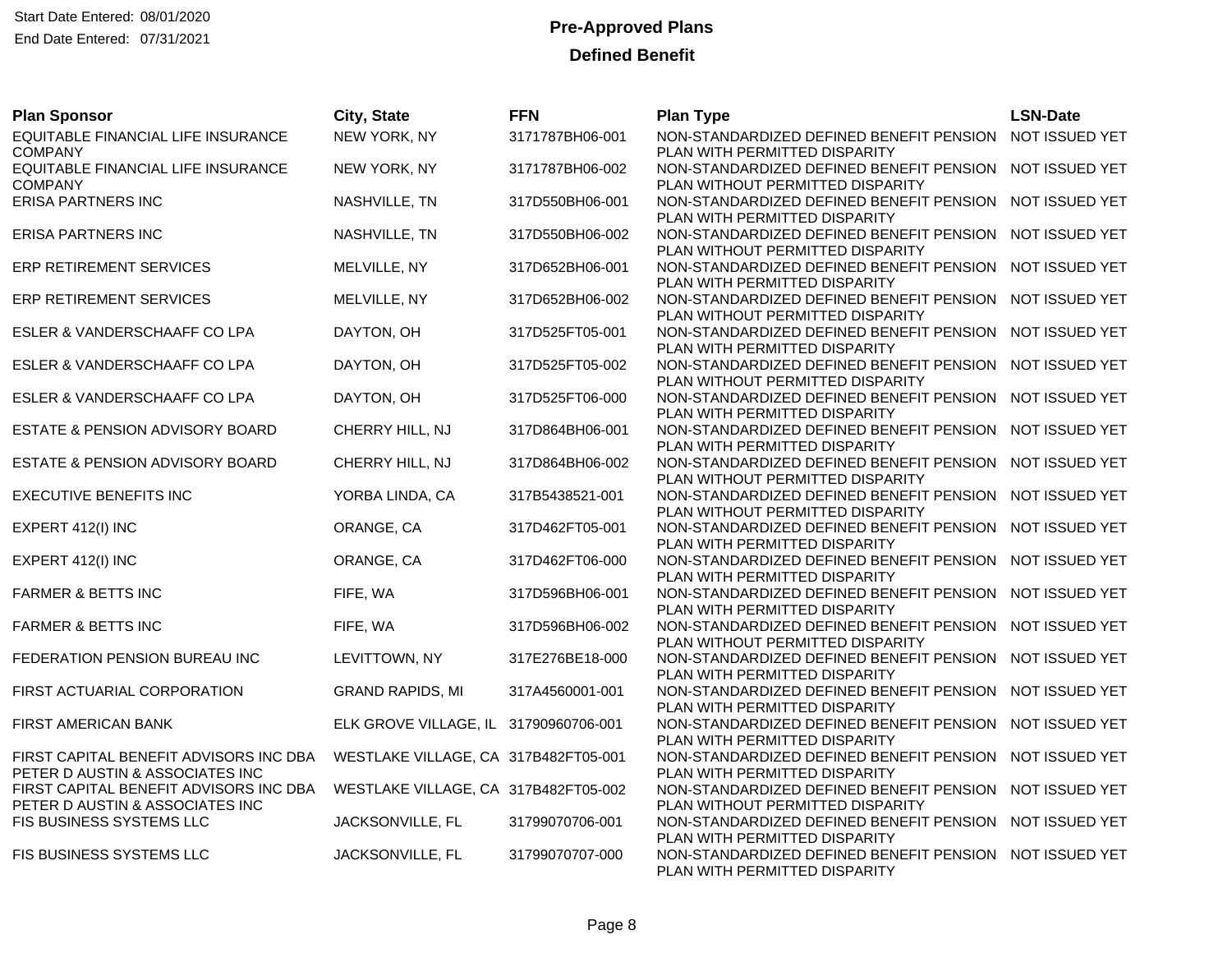| <b>Plan Sponsor</b>                 | City, State        | <b>FFN</b>      | <b>Plan Type</b>                                                                         | <b>LSN-Date</b> |
|-------------------------------------|--------------------|-----------------|------------------------------------------------------------------------------------------|-----------------|
| FLORIDA RETIREMENT CONSULTANTS      | LUTZ, FL           | 317B3880706-001 | NON-STANDARDIZED DEFINED BENEFIT PENSION                                                 | NOT ISSUED YET  |
|                                     |                    |                 | PLAN WITH PERMITTED DISPARITY                                                            |                 |
| FLOWER & ASSOCIATES INC             | LAFAYETTE, LA      | 317B632BH06-001 | NON-STANDARDIZED DEFINED BENEFIT PENSION<br>PLAN WITH PERMITTED DISPARITY                | NOT ISSUED YET  |
| FORRESTALL CPAS, LLC                | <b>BUFORD, GA</b>  | 317D956BH06-001 | NON-STANDARDIZED DEFINED BENEFIT PENSION NOT ISSUED YET                                  |                 |
|                                     |                    |                 | PLAN WITH PERMITTED DISPARITY                                                            |                 |
| FORTUNE 401K, INC.                  | ATLANTA, GA        | 317E248BH06-001 | NON-STANDARDIZED DEFINED BENEFIT PENSION                                                 | NOT ISSUED YET  |
|                                     |                    |                 | PLAN WITH PERMITTED DISPARITY                                                            |                 |
| FORTUNE 401K, INC.                  | ATLANTA, GA        | 317E248BH06-002 | NON-STANDARDIZED DEFINED BENEFIT PENSION                                                 | NOT ISSUED YET  |
|                                     |                    |                 | PLAN WITHOUT PERMITTED DISPARITY                                                         |                 |
| FOX ROTHSCHILD LLP                  | PITTSBURGH, PA     | 317D018FT06-000 | NON-STANDARDIZED DEFINED BENEFIT PENSION<br>PLAN WITH PERMITTED DISPARITY                | NOT ISSUED YET  |
| FRIBERG RETIREMENT PLAN CONSULTANTS | ARLINGTON, TX      | 317B5078521-001 | NON-STANDARDIZED DEFINED BENEFIT PENSION                                                 | NOT ISSUED YET  |
|                                     |                    |                 | PLAN WITHOUT PERMITTED DISPARITY                                                         |                 |
| FRIBERG RETIREMENT PLAN CONSULTANTS | ARLINGTON, TX      | 317B5078522-001 | NON-STANDARDIZED DEFINED BENEFIT PENSION                                                 | NOT ISSUED YET  |
|                                     |                    |                 | PLAN WITH PERMITTED DISPARITY                                                            |                 |
| FRIDAY ELDREDGE & CLARK LLP         | PHOENIX, AR        | 3179983BE18-000 | NON-STANDARDIZED DEFINED BENEFIT PENSION                                                 | NOT ISSUED YET  |
|                                     |                    |                 | PLAN WITH PERMITTED DISPARITY                                                            |                 |
| FUTURE PLANNING CONSULTANTS INC     | SUFFERN, NY        | 317E254BH06-001 | NON-STANDARDIZED DEFINED BENEFIT PENSION                                                 | NOT ISSUED YET  |
| FUTURE PLANNING CONSULTANTS INC     | SUFFERN, NY        | 317E254BH06-002 | PLAN WITH PERMITTED DISPARITY<br>NON-STANDARDIZED DEFINED BENEFIT PENSION                | NOT ISSUED YET  |
|                                     |                    |                 | PLAN WITHOUT PERMITTED DISPARITY                                                         |                 |
| GAM CONSULTING INC DBA THE PEGAESUS | FLAT ROCK, NC      | 317D990FT06-000 | NON-STANDARDIZED DEFINED BENEFIT PENSION                                                 | NOT ISSUED YET  |
| <b>GROUP</b>                        |                    |                 | PLAN WITH PERMITTED DISPARITY                                                            |                 |
| GARY A NAGLER PLLC                  | HOUSTON, TX        | 317B1800706-001 | NON-STANDARDIZED DEFINED BENEFIT PENSION                                                 | NOT ISSUED YET  |
|                                     |                    |                 | PLAN WITH PERMITTED DISPARITY                                                            |                 |
| <b>GATEWAY PENSION SERVICES LTD</b> | ST. LOUIS, MO      | 317B5358521-001 | NON-STANDARDIZED DEFINED BENEFIT PENSION                                                 | NOT ISSUED YET  |
|                                     |                    |                 | PLAN WITHOUT PERMITTED DISPARITY                                                         |                 |
| <b>GATEWAY PENSION SERVICES LTD</b> | ST. LOUIS, MO      | 317B5358522-001 | NON-STANDARDIZED DEFINED BENEFIT PENSION NOT ISSUED YET<br>PLAN WITH PERMITTED DISPARITY |                 |
| GELMAN PENSION CONSULTING INC       | NEW YORK, NY       | 317D821BE18-000 | NON-STANDARDIZED DEFINED BENEFIT PENSION                                                 | NOT ISSUED YET  |
|                                     |                    |                 | PLAN WITH PERMITTED DISPARITY                                                            |                 |
| GOLDBERG SWEDELSON & ASSOCIATES INC | ENCINO, CA         | 317D172FT06-000 | NON-STANDARDIZED DEFINED BENEFIT PENSION                                                 | NOT ISSUED YET  |
|                                     |                    |                 | PLAN WITH PERMITTED DISPARITY                                                            |                 |
| <b>GOLDEN K PLANS INC</b>           | WOODLAND HILLS, CA | 317D760FT05-001 | NON-STANDARDIZED DEFINED BENEFIT PENSION                                                 | NOT ISSUED YET  |
|                                     |                    |                 | PLAN WITH PERMITTED DISPARITY                                                            |                 |
| <b>GOLDEN K PLANS INC</b>           | WOODLAND HILLS, CA | 317D760FT05-002 | NON-STANDARDIZED DEFINED BENEFIT PENSION<br>PLAN WITHOUT PERMITTED DISPARITY             | NOT ISSUED YET  |
| <b>GORRELICK TIEVY &amp; ABACUS</b> | ROCKVILLE, MD      | 317D267BH06-001 | NON-STANDARDIZED DEFINED BENEFIT PENSION NOT ISSUED YET                                  |                 |
|                                     |                    |                 | PLAN WITH PERMITTED DISPARITY                                                            |                 |
| <b>GORRELICK TIEVY &amp; ABACUS</b> | ROCKVILLE, MD      | 317D267BH06-002 | NON-STANDARDIZED DEFINED BENEFIT PENSION                                                 | NOT ISSUED YET  |
|                                     |                    |                 | PLAN WITHOUT PERMITTED DISPARITY                                                         |                 |
| <b>GRAY ROBINSON PA</b>             | ORLANDO, FL        | 317A364BH06-001 | NON-STANDARDIZED DEFINED BENEFIT PENSION NOT ISSUED YET                                  |                 |
|                                     |                    |                 | PLAN WITH PERMITTED DISPARITY                                                            |                 |
| <b>GRAY ROBINSON PA</b>             | ORLANDO, FL        | 317A364BH06-002 | NON-STANDARDIZED DEFINED BENEFIT PENSION<br>PLAN WITHOUT PERMITTED DISPARITY             | NOT ISSUED YET  |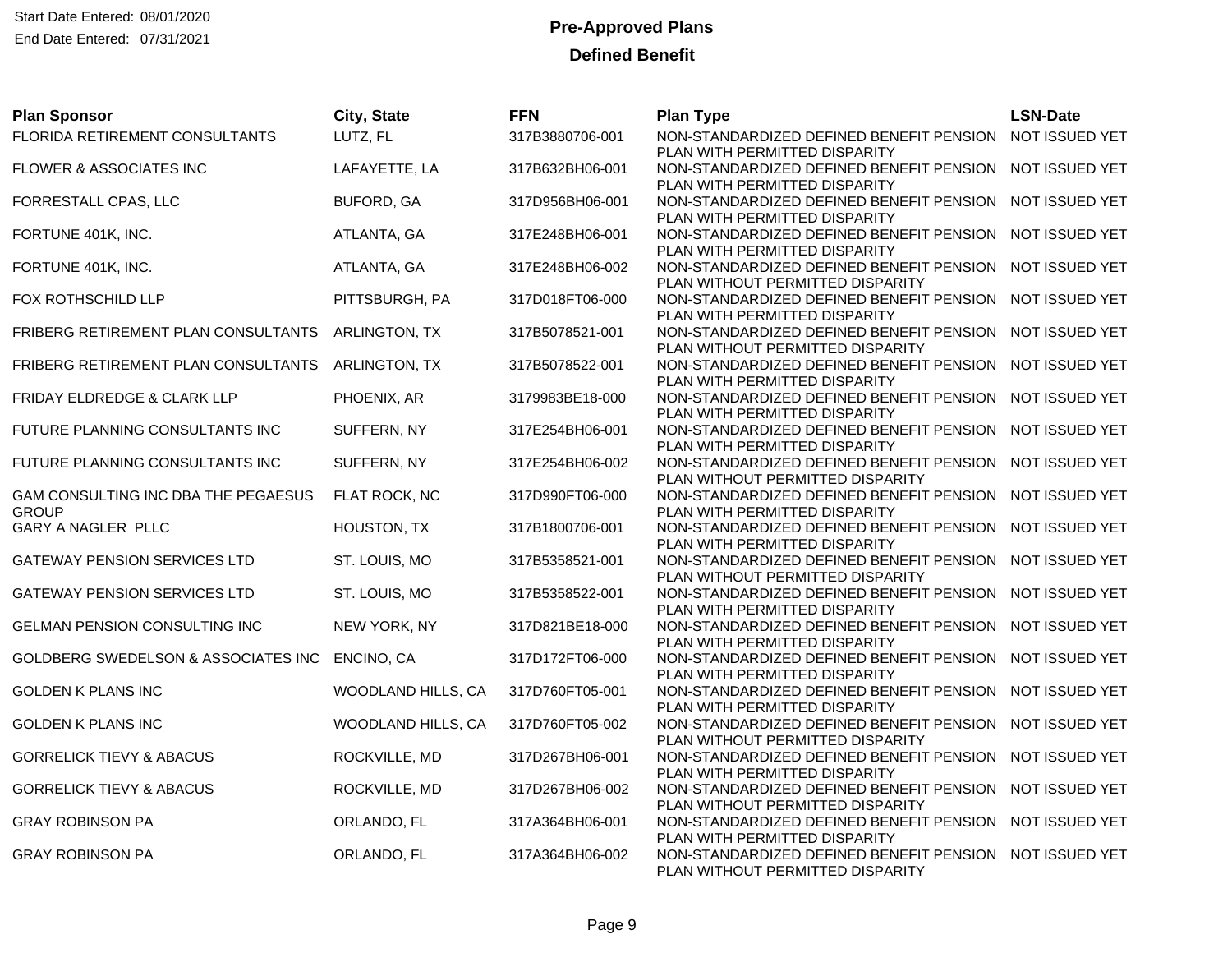| <b>Plan Sponsor</b>                       | City, State                         | <b>FFN</b>      | <b>Plan Type</b>                                                             | <b>LSN-Date</b> |
|-------------------------------------------|-------------------------------------|-----------------|------------------------------------------------------------------------------|-----------------|
| <b>GRAY ROBINSON PA</b>                   | ORLANDO, FL                         | 317A364BH07-001 | NON-STANDARDIZED DEFINED BENEFIT PENSION                                     | NOT ISSUED YET  |
|                                           |                                     |                 | PLAN WITHOUT PERMITTED DISPARITY                                             |                 |
| <b>GRAYDON HEAD &amp; RITCHEY LLP</b>     | CINCINNATI, OH                      | 317A326FT05-001 | NON-STANDARDIZED DEFINED BENEFIT PENSION<br>PLAN WITH PERMITTED DISPARITY    | NOT ISSUED YET  |
| <b>GRAYDON HEAD &amp; RITCHEY LLP</b>     | CINCINNATI, OH                      | 317A326FT06-000 | NON-STANDARDIZED DEFINED BENEFIT PENSION NOT ISSUED YET                      |                 |
|                                           |                                     |                 | PLAN WITH PERMITTED DISPARITY                                                |                 |
| <b>GREAT LAKES PENSION ASSOCIATES INC</b> | FARMINGTON HILLS, MI                | 317E234BH06-001 | NON-STANDARDIZED DEFINED BENEFIT PENSION                                     | NOT ISSUED YET  |
|                                           |                                     |                 | PLAN WITH PERMITTED DISPARITY                                                |                 |
| GREAT LAKES PENSION ASSOCIATES INC        | FARMINGTON HILLS, MI                | 317E234BH06-002 | NON-STANDARDIZED DEFINED BENEFIT PENSION                                     | NOT ISSUED YET  |
|                                           |                                     |                 | PLAN WITHOUT PERMITTED DISPARITY                                             |                 |
| GUNSTER YOAKLEY & STEWART PA              | FORT LAUDERDALE, FL 317A6460706-001 |                 | NON-STANDARDIZED DEFINED BENEFIT PENSION                                     | NOT ISSUED YET  |
|                                           |                                     |                 | PLAN WITH PERMITTED DISPARITY                                                |                 |
| <b>HALLMAN &amp; LORBER</b>               | JERICHO, NY                         | 317B7048521-001 | NON-STANDARDIZED DEFINED BENEFIT PENSION                                     | NOT ISSUED YET  |
|                                           | JERICHO, NY                         |                 | PLAN WITHOUT PERMITTED DISPARITY<br>NON-STANDARDIZED DEFINED BENEFIT PENSION | NOT ISSUED YET  |
| <b>HALLMAN &amp; LORBER</b>               |                                     | 317B7048522-001 | PLAN WITH PERMITTED DISPARITY                                                |                 |
| HEARTLAND CONSULTING GROUP INC            | OVERLAND PARK, KS                   | 317D334FT05-001 | NON-STANDARDIZED DEFINED BENEFIT PENSION                                     | NOT ISSUED YET  |
|                                           |                                     |                 | PLAN WITH PERMITTED DISPARITY                                                |                 |
| HEARTLAND CONSULTING GROUP INC            | <b>OVERLAND PARK, KS</b>            | 317D334FT05-002 | NON-STANDARDIZED DEFINED BENEFIT PENSION                                     | NOT ISSUED YET  |
|                                           |                                     |                 | PLAN WITHOUT PERMITTED DISPARITY                                             |                 |
| HELLER PENSION ASSOCIATES INC             | HYDE PARK, NY                       | 317D463BH06-001 | NON-STANDARDIZED DEFINED BENEFIT PENSION                                     | NOT ISSUED YET  |
|                                           |                                     |                 | PLAN WITH PERMITTED DISPARITY                                                |                 |
| HELLER PENSION ASSOCIATES INC             | HYDE PARK, NY                       | 317D463BH06-002 | NON-STANDARDIZED DEFINED BENEFIT PENSION                                     | NOT ISSUED YET  |
|                                           |                                     |                 | PLAN WITHOUT PERMITTED DISPARITY                                             |                 |
| HICKS PENSION GROUP LLC                   | RENO, NV                            | 317E2628521-001 | NON-STANDARDIZED DEFINED BENEFIT PENSION                                     | NOT ISSUED YET  |
| HICKS PENSION GROUP LLC                   | RENO, NV                            | 317E2628522-001 | PLAN WITHOUT PERMITTED DISPARITY<br>NON-STANDARDIZED DEFINED BENEFIT PENSION | NOT ISSUED YET  |
|                                           |                                     |                 | PLAN WITH PERMITTED DISPARITY                                                |                 |
| <b>HICKS PENSION SERVICES</b>             | SAN LUIS OBISPO, CA                 | 317B5538522-001 | NON-STANDARDIZED DEFINED BENEFIT PENSION                                     | NOT ISSUED YET  |
|                                           |                                     |                 | PLAN WITH PERMITTED DISPARITY                                                |                 |
| <b>HICKS PENSION SERVICES</b>             | FRESNO, CA                          | 317B5538523-001 | NON-STANDARDIZED DEFINED BENEFIT PENSION                                     | NOT ISSUED YET  |
|                                           |                                     |                 | PLAN WITH PERMITTED DISPARITY                                                |                 |
| <b>HILB GROUP</b>                         | CRANSTON, RI                        | 317E072BH06-001 | NON-STANDARDIZED DEFINED BENEFIT PENSION                                     | NOT ISSUED YET  |
|                                           |                                     |                 | PLAN WITH PERMITTED DISPARITY                                                |                 |
| <b>HILB GROUP</b>                         | CRANSTON, RI                        | 317E072BH06-002 | NON-STANDARDIZED DEFINED BENEFIT PENSION                                     | NOT ISSUED YET  |
|                                           |                                     |                 | PLAN WITHOUT PERMITTED DISPARITY                                             |                 |
| HILDE MINKEL & ASSOCIATES                 | SAN LUIS OBISPO, CA                 | 317D754BH06-001 | NON-STANDARDIZED DEFINED BENEFIT PENSION<br>PLAN WITH PERMITTED DISPARITY    | NOT ISSUED YET  |
| HILDE MINKEL & ASSOCIATES                 | SAN LUIS OBISPO, CA                 | 317D754BH06-002 | NON-STANDARDIZED DEFINED BENEFIT PENSION                                     | NOT ISSUED YET  |
|                                           |                                     |                 | PLAN WITHOUT PERMITTED DISPARITY                                             |                 |
| HILL WARD & HENDERSON PA                  | TAMPA, FL                           | 317B237BH06-001 | NON-STANDARDIZED DEFINED BENEFIT PENSION                                     | NOT ISSUED YET  |
|                                           |                                     |                 | PLAN WITH PERMITTED DISPARITY                                                |                 |
| HILL WARD & HENDERSON PA                  | TAMPA, FL                           | 317B237BH06-002 | NON-STANDARDIZED DEFINED BENEFIT PENSION                                     | NOT ISSUED YET  |
|                                           |                                     |                 | PLAN WITHOUT PERMITTED DISPARITY                                             |                 |
| <b>HUB INTERNATIONAL LIMITED</b>          | CHICAGO, IL                         | 317E114BH06-001 | NON-STANDARDIZED DEFINED BENEFIT PENSION                                     | NOT ISSUED YET  |
|                                           |                                     |                 | PLAN WITH PERMITTED DISPARITY                                                |                 |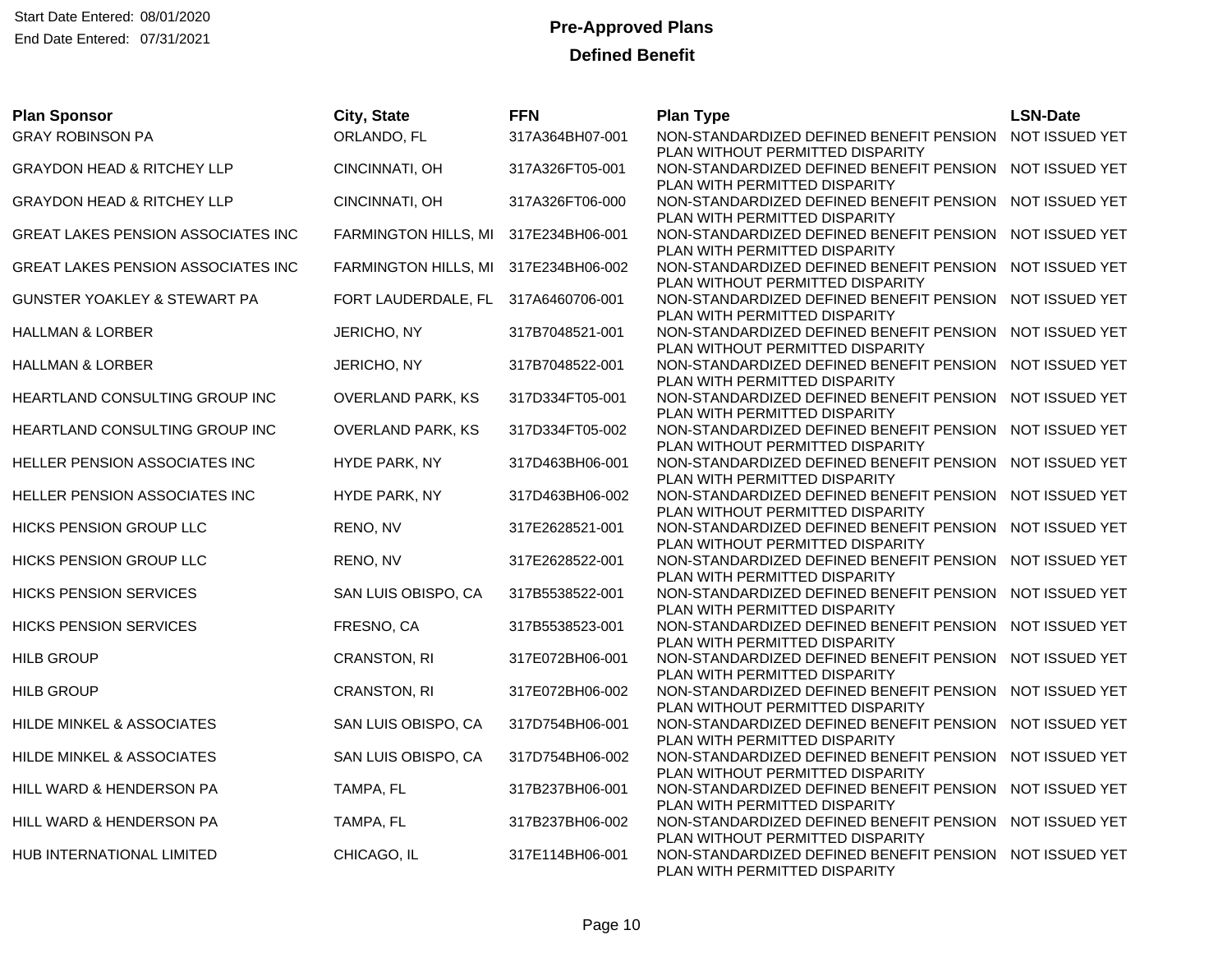| HUB INTERNATIONAL LIMITED<br>CHICAGO, IL<br>NOT ISSUED YET<br>317E114BH07-001<br>NON-STANDARDIZED DEFINED BENEFIT PENSION                                                                                                                    |  |
|----------------------------------------------------------------------------------------------------------------------------------------------------------------------------------------------------------------------------------------------|--|
| PLAN WITHOUT PERMITTED DISPARITY                                                                                                                                                                                                             |  |
| NOT ISSUED YET<br>HUNNEX & SHOEMAKER INC<br>SEATTLE, WA<br>317D929BH06-001<br>NON-STANDARDIZED DEFINED BENEFIT PENSION<br>PLAN WITH PERMITTED DISPARITY                                                                                      |  |
| SEATTLE, WA<br>NON-STANDARDIZED DEFINED BENEFIT PENSION<br>NOT ISSUED YET<br>HUNNEX & SHOEMAKER INC<br>317D929BH06-002<br>PLAN WITHOUT PERMITTED DISPARITY                                                                                   |  |
| NOT ISSUED YET<br>HYDEN MIRON & FOSTER PLLC<br>LITTLE ROCK, AR<br>317A3580706-001<br>NON-STANDARDIZED DEFINED BENEFIT PENSION<br>PLAN WITH PERMITTED DISPARITY                                                                               |  |
| PASADENA, CA<br>NOT ISSUED YET<br><b>INCENTIVE BENEFITS INC</b><br>317D4350706-001<br>NON-STANDARDIZED DEFINED BENEFIT PENSION                                                                                                               |  |
| PLAN WITH PERMITTED DISPARITY<br>NOT ISSUED YET<br>INLAND COUNTIES PENSION SERVICES INC<br>WARNER SPRINGS, CA<br>317B443FT06-000<br>NON-STANDARDIZED DEFINED BENEFIT PENSION<br>PLAN WITH PERMITTED DISPARITY                                |  |
| TEGA CAY, SC<br>NOT ISSUED YET<br>JANTZEN ASSOCIATES INC<br>317D764FT06-000<br>NON-STANDARDIZED DEFINED BENEFIT PENSION                                                                                                                      |  |
| PLAN WITH PERMITTED DISPARITY<br>NON-STANDARDIZED DEFINED BENEFIT PENSION<br>NOT ISSUED YET<br>JEFFREY S POLINCHOCK CPA<br>GOLDEN VALLEY, MN<br>317E167BE18-000                                                                              |  |
| PLAN WITH PERMITTED DISPARITY<br>NOT ISSUED YET<br>JHBENEFITS LTD<br>WORTHINGTON, OH<br>317B620BH06-001<br>NON-STANDARDIZED DEFINED BENEFIT PENSION                                                                                          |  |
| PLAN WITH PERMITTED DISPARITY<br>JHBENEFITS LTD<br>WORTHINGTON, OH<br>NOT ISSUED YET<br>317B620BH06-002<br>NON-STANDARDIZED DEFINED BENEFIT PENSION                                                                                          |  |
| PLAN WITHOUT PERMITTED DISPARITY<br>SANTA ROSA, CA<br>NOT ISSUED YET<br>JORDAN & ASSOCIATES RETIREMENT<br>317B4500706-001<br>NON-STANDARDIZED DEFINED BENEFIT PENSION                                                                        |  |
| <b>SERVICES</b><br>PLAN WITH PERMITTED DISPARITY<br>JULY BUSINESS SERVICES<br>WACO, TX<br>NOT ISSUED YET<br>317A860BH06-001<br>NON-STANDARDIZED DEFINED BENEFIT PENSION                                                                      |  |
| PLAN WITH PERMITTED DISPARITY<br>JULY BUSINESS SERVICES<br>WACO, TX<br>317A860BH06-002<br>NON-STANDARDIZED DEFINED BENEFIT PENSION<br>NOT ISSUED YET                                                                                         |  |
| PLAN WITHOUT PERMITTED DISPARITY<br>HUTCHINSON, MN<br>NOT ISSUED YET<br>JV ASSOCIATES LTD<br>317D474FT05-002<br>NON-STANDARDIZED DEFINED BENEFIT PENSION                                                                                     |  |
| PLAN WITHOUT PERMITTED DISPARITY<br>COLONIA, NJ<br>317E0438521-001<br>NON-STANDARDIZED DEFINED BENEFIT PENSION<br>NOT ISSUED YET<br>KARDAN ACTUARIAL SERVICES LLC                                                                            |  |
| PLAN WITHOUT PERMITTED DISPARITY<br>KARDAN ACTUARIAL SERVICES LLC<br>COLONIA, NJ<br>317E0438522-001<br>NOT ISSUED YET<br>NON-STANDARDIZED DEFINED BENEFIT PENSION                                                                            |  |
| PLAN WITH PERMITTED DISPARITY<br>KATZ TELLER BRANT & HILD<br>CINCINNATI, OH<br>317D1000002-001<br>NON-STANDARDIZED DEFINED BENEFIT PENSION<br>NOT ISSUED YET                                                                                 |  |
| PLAN WITH PERMITTED DISPARITY<br>NOT ISSUED YET<br><b>KCOE ISOM LLP</b><br>SALINA, KS<br>317B4620706-001<br>NON-STANDARDIZED DEFINED BENEFIT PENSION                                                                                         |  |
| PLAN WITH PERMITTED DISPARITY<br>NON-STANDARDIZED DEFINED BENEFIT PENSION<br>NOT ISSUED YET<br><b>KEENAN &amp; ASSOCIATES</b><br>TORRANCE, CA<br>317D3800004-001                                                                             |  |
| PLAN WITHOUT PERMITTED DISPARITY<br>NOT ISSUED YET<br>KLERER FINANCIAL SERVICES INC<br>WANTAGH, NY<br>317E140BE18-000<br>NON-STANDARDIZED DEFINED BENEFIT PENSION                                                                            |  |
| PLAN WITH PERMITTED DISPARITY<br>NEW YORK, NY<br>317D102FT06-000<br>NON-STANDARDIZED DEFINED BENEFIT PENSION<br>NOT ISSUED YET<br>KRASS SNOW & SCHMUTTER P C                                                                                 |  |
| PLAN WITH PERMITTED DISPARITY<br>KURT F PIPER DBA PIPER PENSION & PROFIT VENICE, CA<br>317D675BH06-001<br>NON-STANDARDIZED DEFINED BENEFIT PENSION<br>NOT ISSUED YET                                                                         |  |
| <b>SHARING</b><br>PLAN WITH PERMITTED DISPARITY<br>KURT F PIPER DBA PIPER PENSION & PROFIT VENICE, CA<br>317D675BH06-002<br>NOT ISSUED YET<br>NON-STANDARDIZED DEFINED BENEFIT PENSION<br>PLAN WITHOUT PERMITTED DISPARITY<br><b>SHARING</b> |  |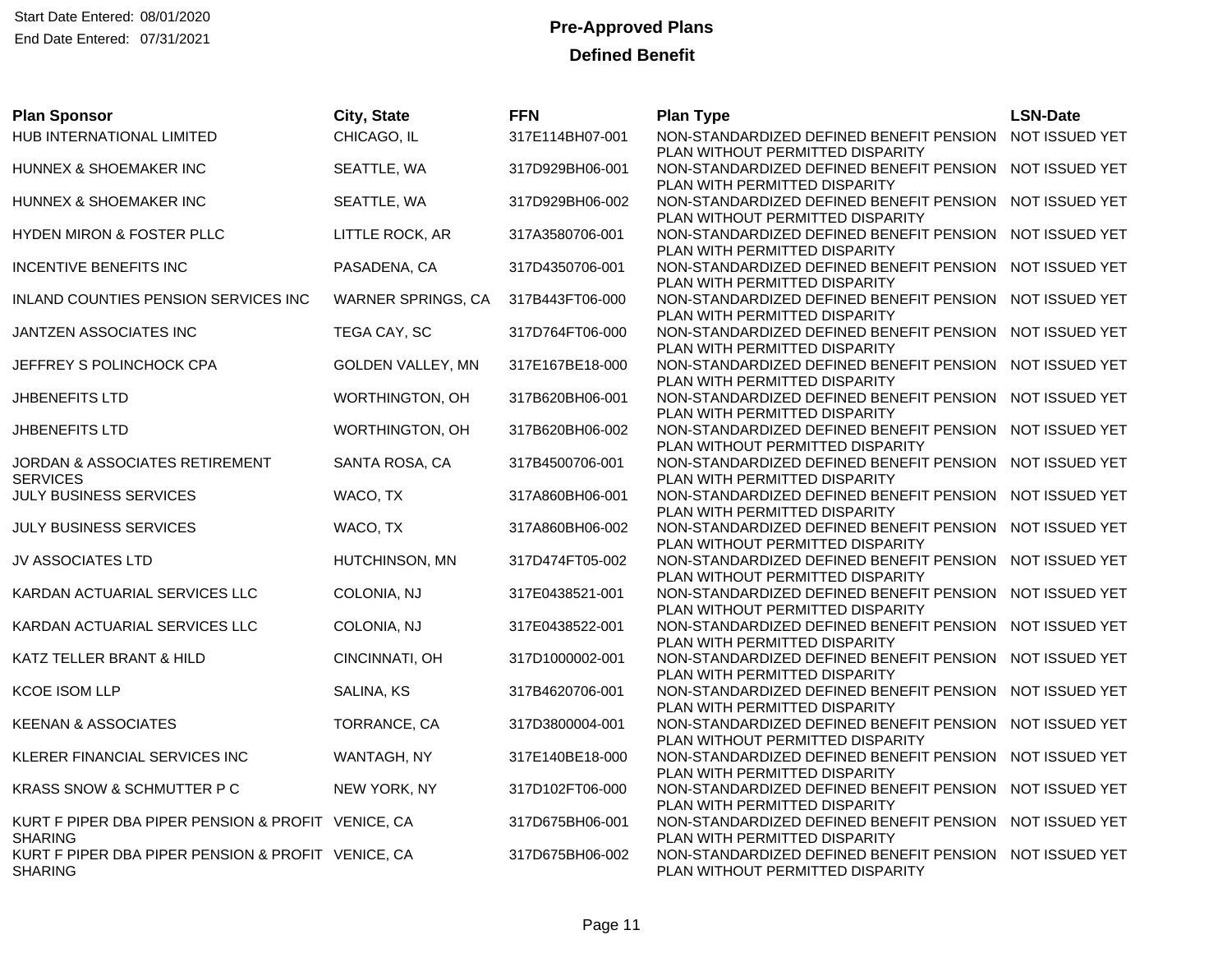| <b>Plan Sponsor</b>                  | City, State                          | <b>FFN</b>      | <b>Plan Type</b>                                                             | <b>LSN-Date</b> |
|--------------------------------------|--------------------------------------|-----------------|------------------------------------------------------------------------------|-----------------|
| <b>LAIKEN ASSOCIATES INC</b>         | NEW YORK, NY                         | 317D220FT06-000 | NON-STANDARDIZED DEFINED BENEFIT PENSION<br>PLAN WITH PERMITTED DISPARITY    | NOT ISSUED YET  |
| LATHROP GPM LLP                      | KANSAS CITY, KS                      | 317B2100706-001 | NON-STANDARDIZED DEFINED BENEFIT PENSION<br>PLAN WITH PERMITTED DISPARITY    | NOT ISSUED YET  |
| LEBENSON ACTUARIAL SERVICES          | VALHALLA, NY                         | 317B478BH06-001 | NON-STANDARDIZED DEFINED BENEFIT PENSION                                     | NOT ISSUED YET  |
| LEBENSON ACTUARIAL SERVICES          | VALHALLA, NY                         | 317B478BH06-002 | PLAN WITH PERMITTED DISPARITY<br>NON-STANDARDIZED DEFINED BENEFIT PENSION    | NOT ISSUED YET  |
| LEON E WERNTZ & ASSOCIATES INC       | SHREVEPORT, LA                       | 3179928FT05-001 | PLAN WITHOUT PERMITTED DISPARITY<br>NON-STANDARDIZED DEFINED BENEFIT PENSION | NOT ISSUED YET  |
| LEON E WERNTZ & ASSOCIATES INC       | SHREVEPORT, LA                       | 3179928FT05-002 | PLAN WITH PERMITTED DISPARITY<br>NON-STANDARDIZED DEFINED BENEFIT PENSION    | NOT ISSUED YET  |
| LEVERAGE RETIREMENT INCORPORATED     | ALLEN, TX                            | 317E128BH06-002 | PLAN WITHOUT PERMITTED DISPARITY<br>NON-STANDARDIZED DEFINED BENEFIT PENSION | NOT ISSUED YET  |
| LIDEN NESTLE SOLED & ASSOCIATES INC  | WESTLAKE VILLAGE, CA 317D179BH06-001 |                 | PLAN WITHOUT PERMITTED DISPARITY<br>NON-STANDARDIZED DEFINED BENEFIT PENSION | NOT ISSUED YET  |
| LIDEN NESTLE SOLED & ASSOCIATES INC  | WESTLAKE VILLAGE, CA 317D179BH06-002 |                 | PLAN WITH PERMITTED DISPARITY<br>NON-STANDARDIZED DEFINED BENEFIT PENSION    | NOT ISSUED YET  |
| LIMESTONE PENSION ASSOCIATES LLC     | WILMINGTON, DE                       | 317D9038522-001 | PLAN WITHOUT PERMITTED DISPARITY<br>NON-STANDARDIZED DEFINED BENEFIT PENSION | NOT ISSUED YET  |
| LJS PENSIONS & ACTUARIES LLC         | WALNUT CREEK, CA                     | 317B1890706-001 | PLAN WITH PERMITTED DISPARITY<br>NON-STANDARDIZED DEFINED BENEFIT PENSION    | NOT ISSUED YET  |
| LOREN D STARK COMPANY                | HOUSTON, TX                          | 317B3310706-001 | PLAN WITH PERMITTED DISPARITY<br>NON-STANDARDIZED DEFINED BENEFIT PENSION    | NOT ISSUED YET  |
| M PAUL TURNER & COMPANY INC          | TUCSON, AZ                           | 317A4800706-001 | PLAN WITH PERMITTED DISPARITY<br>NON-STANDARDIZED DEFINED BENEFIT PENSION    | NOT ISSUED YET  |
| M2B RETIREMENT CONSULTING LLC        | WEXFORD, PA                          | 317E252FT05-001 | PLAN WITH PERMITTED DISPARITY<br>NON-STANDARDIZED DEFINED BENEFIT PENSION    | NOT ISSUED YET  |
| M2B RETIREMENT CONSULTING LLC        | WEXFORD, PA                          | 317E252FT05-002 | PLAN WITH PERMITTED DISPARITY<br>NON-STANDARDIZED DEFINED BENEFIT PENSION    | NOT ISSUED YET  |
| MALCOLM THOMPSON & ASSOCIATES        | HOUSTON, TX                          | 317B335BH06-001 | PLAN WITHOUT PERMITTED DISPARITY<br>NON-STANDARDIZED DEFINED BENEFIT PENSION | NOT ISSUED YET  |
| MALCOLM THOMPSON & ASSOCIATES        | HOUSTON, TX                          | 317B335BH06-002 | PLAN WITH PERMITTED DISPARITY<br>NON-STANDARDIZED DEFINED BENEFIT PENSION    | NOT ISSUED YET  |
|                                      |                                      |                 | PLAN WITHOUT PERMITTED DISPARITY                                             |                 |
| MANDMARBLESTONE PC                   | HAVERTOWN, PA                        | 317D593FT06-000 | NON-STANDARDIZED DEFINED BENEFIT PENSION<br>PLAN WITH PERMITTED DISPARITY    | NOT ISSUED YET  |
| <b>MASLON LLP</b>                    | MINNEAPOLIS, MN                      | 317B280FT05-002 | NON-STANDARDIZED DEFINED BENEFIT PENSION<br>PLAN WITHOUT PERMITTED DISPARITY | NOT ISSUED YET  |
| <b>MCAFEE &amp; TAFT</b>             | OKLAHOMA CITY, OK                    | 317D1080005-001 | NON-STANDARDIZED DEFINED BENEFIT PENSION<br>PLAN WITHOUT PERMITTED DISPARITY | NOT ISSUED YET  |
| MCCLOUD & ASSOCIATES INC             | LIBERTY, MO                          | 317D461FT05-001 | NON-STANDARDIZED DEFINED BENEFIT PENSION<br>PLAN WITH PERMITTED DISPARITY    | NOT ISSUED YET  |
| MCCLOUD & ASSOCIATES INC             | LIBERTY, MO                          | 317D461FT05-002 | NON-STANDARDIZED DEFINED BENEFIT PENSION<br>PLAN WITHOUT PERMITTED DISPARITY | NOT ISSUED YET  |
| MCGRATH NORTH MULLIN & KRATZ, PC LLO | OMAHA, NE                            | 317D9530706-001 | NON-STANDARDIZED DEFINED BENEFIT PENSION<br>PLAN WITH PERMITTED DISPARITY    | NOT ISSUED YET  |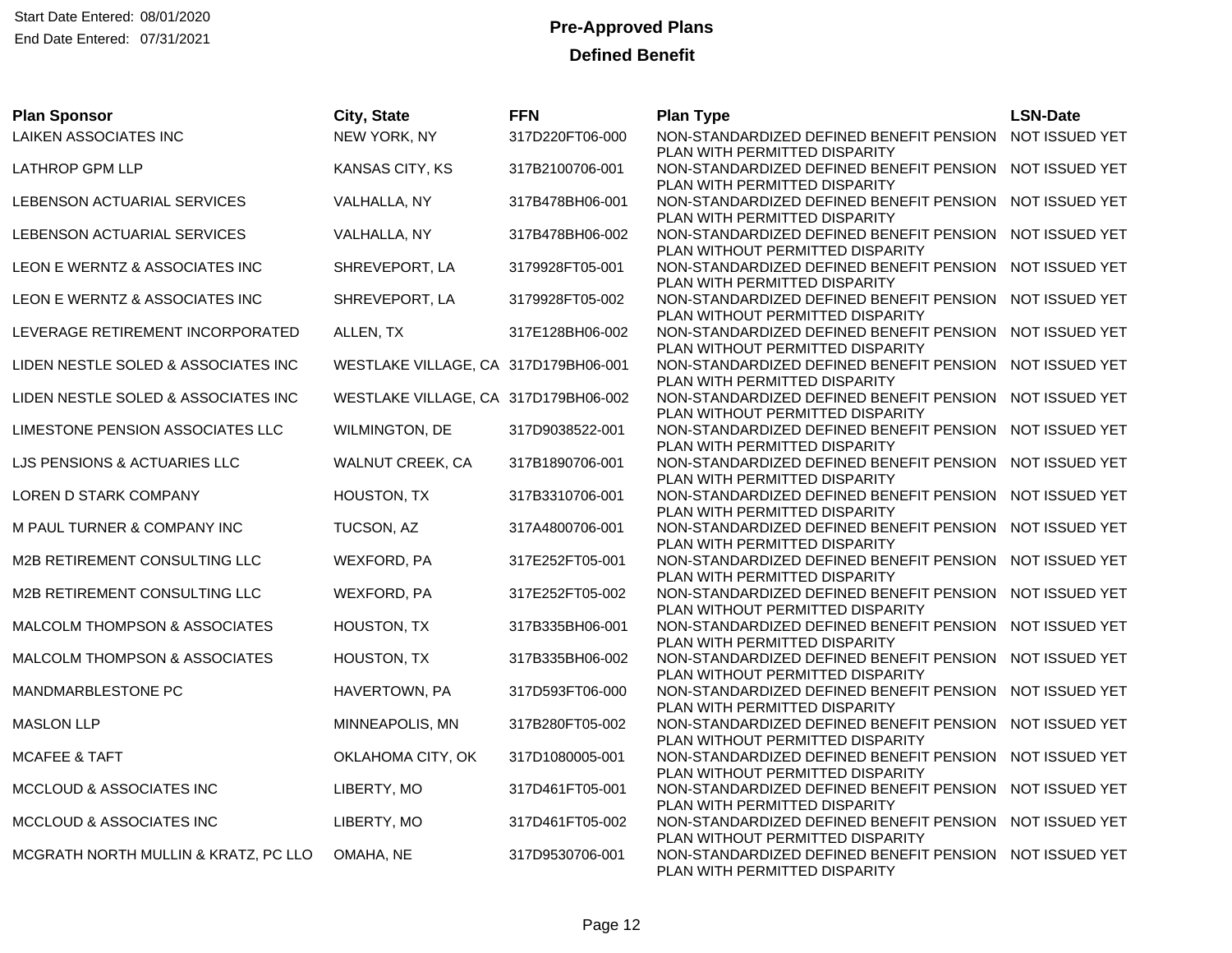| <b>Plan Sponsor</b>                                    | City, State             | <b>FFN</b>      | <b>Plan Type</b>                                                                            | <b>LSN-Date</b> |
|--------------------------------------------------------|-------------------------|-----------------|---------------------------------------------------------------------------------------------|-----------------|
| MEREDITH J SESSER A PROFESSIONAL                       | ENCINO, CA              | 317E134BH06-001 | NON-STANDARDIZED DEFINED BENEFIT PENSION                                                    | NOT ISSUED YET  |
| <b>CORPORATION</b><br>MEREDITH J SESSER A PROFESSIONAL | ENCINO, CA              | 317E134BH06-002 | PLAN WITH PERMITTED DISPARITY<br>NON-STANDARDIZED DEFINED BENEFIT PENSION                   | NOT ISSUED YET  |
| <b>CORPORATION</b>                                     |                         |                 | PLAN WITHOUT PERMITTED DISPARITY                                                            |                 |
| MERKLEY NEWMAN & MCLAWS INC                            | MESA, AZ                | 317B3370706-001 | NON-STANDARDIZED DEFINED BENEFIT PENSION NOT ISSUED YET                                     |                 |
|                                                        |                         |                 | PLAN WITH PERMITTED DISPARITY                                                               |                 |
| METRO BENEFITS INC                                     | PITTSBURGH, PA          | 317B549FT05-001 | NON-STANDARDIZED DEFINED BENEFIT PENSION                                                    | NOT ISSUED YET  |
| METRO BENEFITS INC                                     | PITTSBURGH, PA          | 317B549FT05-002 | PLAN WITH PERMITTED DISPARITY<br>NON-STANDARDIZED DEFINED BENEFIT PENSION                   | NOT ISSUED YET  |
|                                                        |                         |                 | PLAN WITHOUT PERMITTED DISPARITY                                                            |                 |
| METRO BENEFITS INC                                     | PITTSBURGH, PA          | 317B549FT06-000 | NON-STANDARDIZED DEFINED BENEFIT PENSION NOT ISSUED YET                                     |                 |
|                                                        |                         |                 | PLAN WITH PERMITTED DISPARITY                                                               |                 |
| MICHAEL F YATES & COMPANY INC                          | <b>WASHINGTON, NJ</b>   | 317E092FT06-000 | NON-STANDARDIZED DEFINED BENEFIT PENSION                                                    | NOT ISSUED YET  |
| MILLENIUM PENSION SOLUTIONS LLC                        |                         |                 | PLAN WITH PERMITTED DISPARITY<br>NON-STANDARDIZED DEFINED BENEFIT PENSION NOT ISSUED YET    |                 |
|                                                        | PISCATAWAY, NJ          | 317D226BE18-000 | PLAN WITH PERMITTED DISPARITY                                                               |                 |
| MILLENNIUM PENSION SERVICES INC                        | GLENDORA, CA            | 317D598BH06-001 | NON-STANDARDIZED DEFINED BENEFIT PENSION                                                    | NOT ISSUED YET  |
|                                                        |                         |                 | PLAN WITH PERMITTED DISPARITY                                                               |                 |
| MILLENNIUM PENSION SERVICES INC                        | GLENDORA, CA            | 317D598BH06-002 | NON-STANDARDIZED DEFINED BENEFIT PENSION NOT ISSUED YET                                     |                 |
|                                                        |                         |                 | PLAN WITHOUT PERMITTED DISPARITY                                                            |                 |
| MILLER CANFIELD PADDOCK & STONE PLC                    | DETROIT, MI             | 317D113BE18-000 | NON-STANDARDIZED DEFINED BENEFIT PENSION<br>PLAN WITH PERMITTED DISPARITY                   | NOT ISSUED YET  |
| MILLER CANFIELD PADDOCK & STONE PLC                    | DETROIT, MI             | 317D113FT05-001 | NON-STANDARDIZED DEFINED BENEFIT PENSION                                                    | NOT ISSUED YET  |
|                                                        |                         |                 | PLAN WITH PERMITTED DISPARITY                                                               |                 |
| MILLER CANFIELD PADDOCK & STONE PLC                    | DETROIT, MI             | 317D113FT05-002 | NON-STANDARDIZED DEFINED BENEFIT PENSION NOT ISSUED YET                                     |                 |
|                                                        |                         |                 | PLAN WITHOUT PERMITTED DISPARITY                                                            |                 |
| MILLER JOHNSON                                         | <b>GRAND RAPIDS, MI</b> | 317D1110002-000 | NON-STANDARDIZED DEFINED BENEFIT PENSION<br>PLAN WITH PERMITTED DISPARITY                   | NOT ISSUED YET  |
| MILLIMAN, INC.                                         | LITTLE FALLS, NJ        | 317A3680001-000 | NON-STANDARDIZED DEFINED BENEFIT PENSION NOT ISSUED YET                                     |                 |
|                                                        |                         |                 | PLAN WITH PERMITTED DISPARITY                                                               |                 |
| MINNESOTA LIFE INSURANCE COMPANY                       | SAINT PAUL, MN          | 31740800706-001 | NON-STANDARDIZED DEFINED BENEFIT PENSION                                                    | NOT ISSUED YET  |
|                                                        |                         |                 | PLAN WITH PERMITTED DISPARITY                                                               |                 |
| MUTUAL OF AMERICA FINANCIAL GROUP                      | NEW YORK, NY            | 31734530016-001 | NON-STANDARDIZED DEFINED BENEFIT PENSION<br>PLAN WITH PERMITTED DISPARITY                   | NOT ISSUED YET  |
| MY BENEFITS LLC                                        | ATLANTA, GA             | 317D767FT05-001 | NON-STANDARDIZED DEFINED BENEFIT PENSION                                                    | NOT ISSUED YET  |
|                                                        |                         |                 | PLAN WITH PERMITTED DISPARITY                                                               |                 |
| MY BENEFITS LLC                                        | ATLANTA, GA             | 317D767FT05-002 | NON-STANDARDIZED DEFINED BENEFIT PENSION                                                    | NOT ISSUED YET  |
|                                                        |                         |                 | PLAN WITHOUT PERMITTED DISPARITY                                                            |                 |
| N A FALCONE & ASSOCIATES INC                           | TREVOSE, PA             | 317B2510706-001 | NON-STANDARDIZED DEFINED BENEFIT PENSION NOT ISSUED YET<br>PLAN WITH PERMITTED DISPARITY    |                 |
| NATIONAL ASSOCIATES INC                                | CLEVELAND, OH           | 317A704BH06-001 | NON-STANDARDIZED DEFINED BENEFIT PENSION                                                    | NOT ISSUED YET  |
|                                                        |                         |                 | PLAN WITH PERMITTED DISPARITY                                                               |                 |
| NATIONAL ASSOCIATES INC                                | CLEVELAND, OH           | 317A704BH06-002 | NON-STANDARDIZED DEFINED BENEFIT PENSION NOT ISSUED YET                                     |                 |
|                                                        |                         |                 | PLAN WITHOUT PERMITTED DISPARITY                                                            |                 |
| NATIONAL ASSOCIATES INC                                | CLEVELAND, OH           | 317A704BH07-001 | NON-STANDARDIZED DEFINED BENEFIT PENSION NOT ISSUED YET<br>PLAN WITHOUT PERMITTED DISPARITY |                 |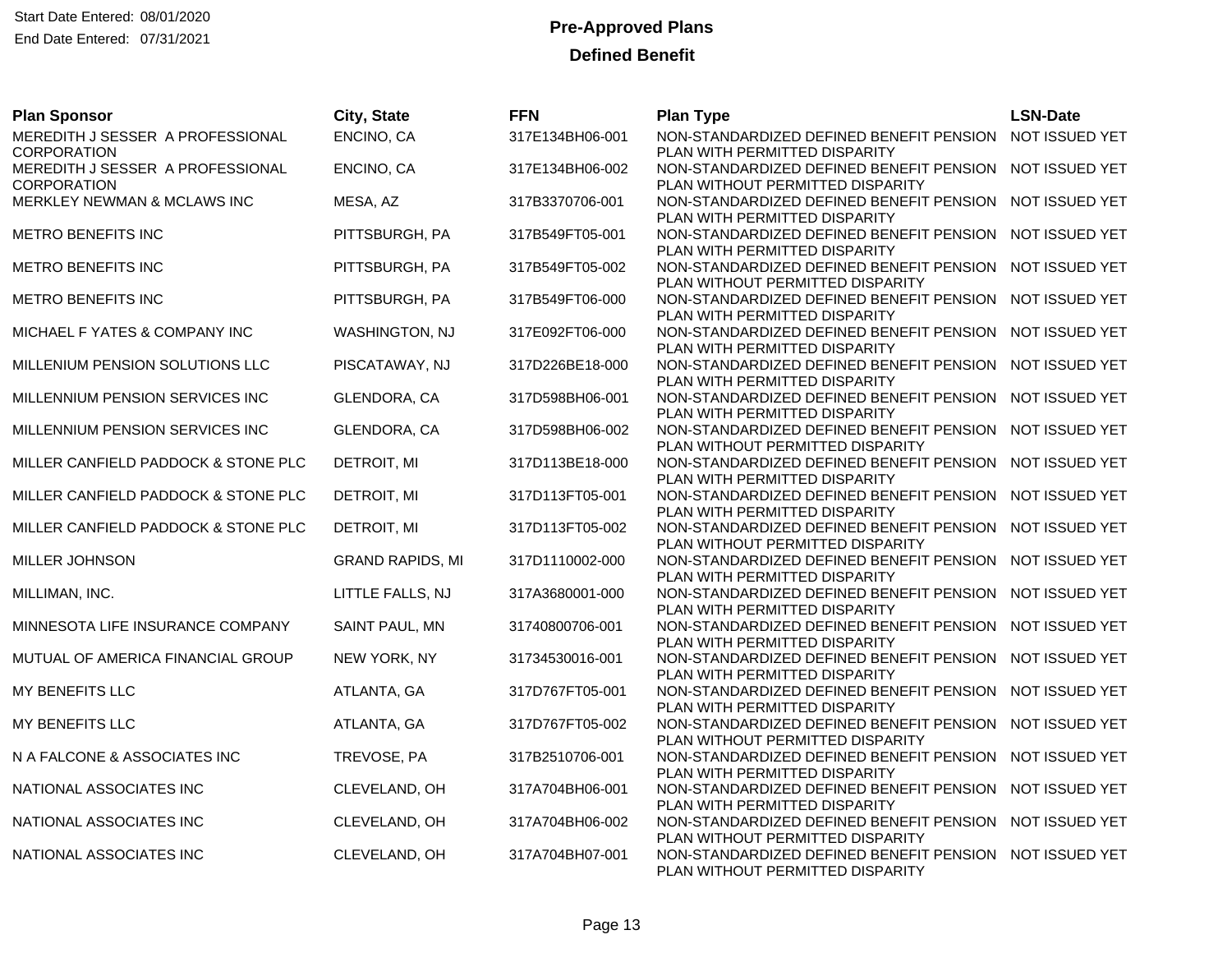| <b>Plan Sponsor</b>                                    | City, State           | <b>FFN</b>      | <b>Plan Type</b>                                                                                           | <b>LSN-Date</b> |
|--------------------------------------------------------|-----------------------|-----------------|------------------------------------------------------------------------------------------------------------|-----------------|
| NATIONAL BENEFIT SERVICES INC                          | CHICAGO, IL           | 317D769FT05-001 | NON-STANDARDIZED DEFINED BENEFIT PENSION<br>PLAN WITH PERMITTED DISPARITY                                  | NOT ISSUED YET  |
| NATIONAL BENEFIT SERVICES INC                          | CHICAGO, IL           | 317D769FT05-002 | NON-STANDARDIZED DEFINED BENEFIT PENSION<br>PLAN WITHOUT PERMITTED DISPARITY                               | NOT ISSUED YET  |
| NATIONAL BENEFIT SERVICES INC                          | CHICAGO, IL           | 317D769FT06-000 | NON-STANDARDIZED DEFINED BENEFIT PENSION<br>PLAN WITH PERMITTED DISPARITY                                  | NOT ISSUED YET  |
| NATIONAL BENEFIT SERVICES LLC                          | WEST JORDAN, UT       | 317D2540706-001 | NON-STANDARDIZED DEFINED BENEFIT PENSION<br>PLAN WITH PERMITTED DISPARITY                                  | NOT ISSUED YET  |
| NATIONAL PENSION SERVICES CORPORATION ARCADIA, CA      |                       | 317A875BH06-001 | NON-STANDARDIZED DEFINED BENEFIT PENSION<br>PLAN WITH PERMITTED DISPARITY                                  | NOT ISSUED YET  |
| NATIONAL PENSION SERVICES CORPORATION ARCADIA, CA      |                       | 317A875BH06-002 | NON-STANDARDIZED DEFINED BENEFIT PENSION<br>PLAN WITHOUT PERMITTED DISPARITY                               | NOT ISSUED YET  |
| NERIMAN GUVEN PLLC                                     | SAN ANTONIO, TX       | 317E1488522-001 | NON-STANDARDIZED DEFINED BENEFIT PENSION<br>PLAN WITH PERMITTED DISPARITY                                  | NOT ISSUED YET  |
| NESTEGGS RETIREMENT PLAN SERVICES INC JACKSONVILLE, FL |                       | 317E100BH06-001 | NON-STANDARDIZED DEFINED BENEFIT PENSION<br>PLAN WITH PERMITTED DISPARITY                                  | NOT ISSUED YET  |
| NESTEGGS RETIREMENT PLAN SERVICES INC JACKSONVILLE, FL |                       | 317E100BH06-002 | NON-STANDARDIZED DEFINED BENEFIT PENSION<br>PLAN WITHOUT PERMITTED DISPARITY                               | NOT ISSUED YET  |
| NEWPORT GROUP INC                                      | WALNUT CREEK, CA      | 317D7840706-001 | NON-STANDARDIZED DEFINED BENEFIT PENSION<br>PLAN WITH PERMITTED DISPARITY                                  | NOT ISSUED YET  |
| NEXUS ADMINISTRATORS INC                               | FRESNO, CA            | 317D281FT05-001 | NON-STANDARDIZED DEFINED BENEFIT PENSION<br>PLAN WITH PERMITTED DISPARITY                                  | NOT ISSUED YET  |
| NEXUS ADMINISTRATORS INC                               | FRESNO, CA            | 317D281FT05-002 | NON-STANDARDIZED DEFINED BENEFIT PENSION<br>PLAN WITHOUT PERMITTED DISPARITY                               | NOT ISSUED YET  |
| NORTHEAST PLANNING SERVICES INC                        | WALTHAM, MA           | 317B3040706-001 | NON-STANDARDIZED DEFINED BENEFIT PENSION<br>PLAN WITH PERMITTED DISPARITY                                  | NOT ISSUED YET  |
| NORTHWEST RETIREMENT PLAN<br>CONSULTANTS, LLC          | RENTON, WA            | 317D963BH06-001 | NON-STANDARDIZED DEFINED BENEFIT PENSION<br>PLAN WITH PERMITTED DISPARITY                                  | NOT ISSUED YET  |
| NORTHWEST RETIREMENT PLAN<br>CONSULTANTS, LLC          | RENTON, WA            | 317D963BH06-002 | NON-STANDARDIZED DEFINED BENEFIT PENSION<br>PLAN WITHOUT PERMITTED DISPARITY                               | NOT ISSUED YET  |
| NORTHWEST RETIREMENT PLANS INC                         | MEDFORD, OR           | 317B176BH06-001 | NON-STANDARDIZED DEFINED BENEFIT PENSION<br>PLAN WITH PERMITTED DISPARITY                                  | NOT ISSUED YET  |
| NORTHWEST RETIREMENT PLANS INC                         | MEDFORD, OR           | 317B176BH06-002 | NON-STANDARDIZED DEFINED BENEFIT PENSION<br>PLAN WITHOUT PERMITTED DISPARITY                               | NOT ISSUED YET  |
| OCTOBER THREE CONSULTING                               | CHICAGO, IL           | 317E2330001-001 | NON-STANDARDIZED DEFINED BENEFIT PENSION<br>PLAN WITHOUT PERMITTED DISPARITY                               | NOT ISSUED YET  |
| ODYSSEY ADVISORS INC                                   | COLCHESTER, CT        | 317D656BH06-001 | NON-STANDARDIZED DEFINED BENEFIT PENSION<br>PLAN WITH PERMITTED DISPARITY                                  | NOT ISSUED YET  |
| ODYSSEY ADVISORS INC                                   | COLCHESTER, CT        | 317D656BH06-002 | NON-STANDARDIZED DEFINED BENEFIT PENSION<br>PLAN WITHOUT PERMITTED DISPARITY                               | NOT ISSUED YET  |
| ODYSSEY ADVISORS INC                                   | COLCHESTER, CT        | 317D656BH07-001 | NON-STANDARDIZED DEFINED BENEFIT PENSION                                                                   | NOT ISSUED YET  |
| OGLETREE DEAKINS NASH SMOAK &                          | <b>GREENVILLE, SC</b> | 317E170BE18-000 | PLAN WITHOUT PERMITTED DISPARITY<br>NON-STANDARDIZED DEFINED BENEFIT PENSION NOT ISSUED YET                |                 |
| <b>STEWART PC</b><br>OSBORN CARREIRO & ASSOCIATES INC  | LITTLE ROCK, AR       | 317A470FT05-001 | PLAN WITH PERMITTED DISPARITY<br>NON-STANDARDIZED DEFINED BENEFIT PENSION<br>PLAN WITH PERMITTED DISPARITY | NOT ISSUED YET  |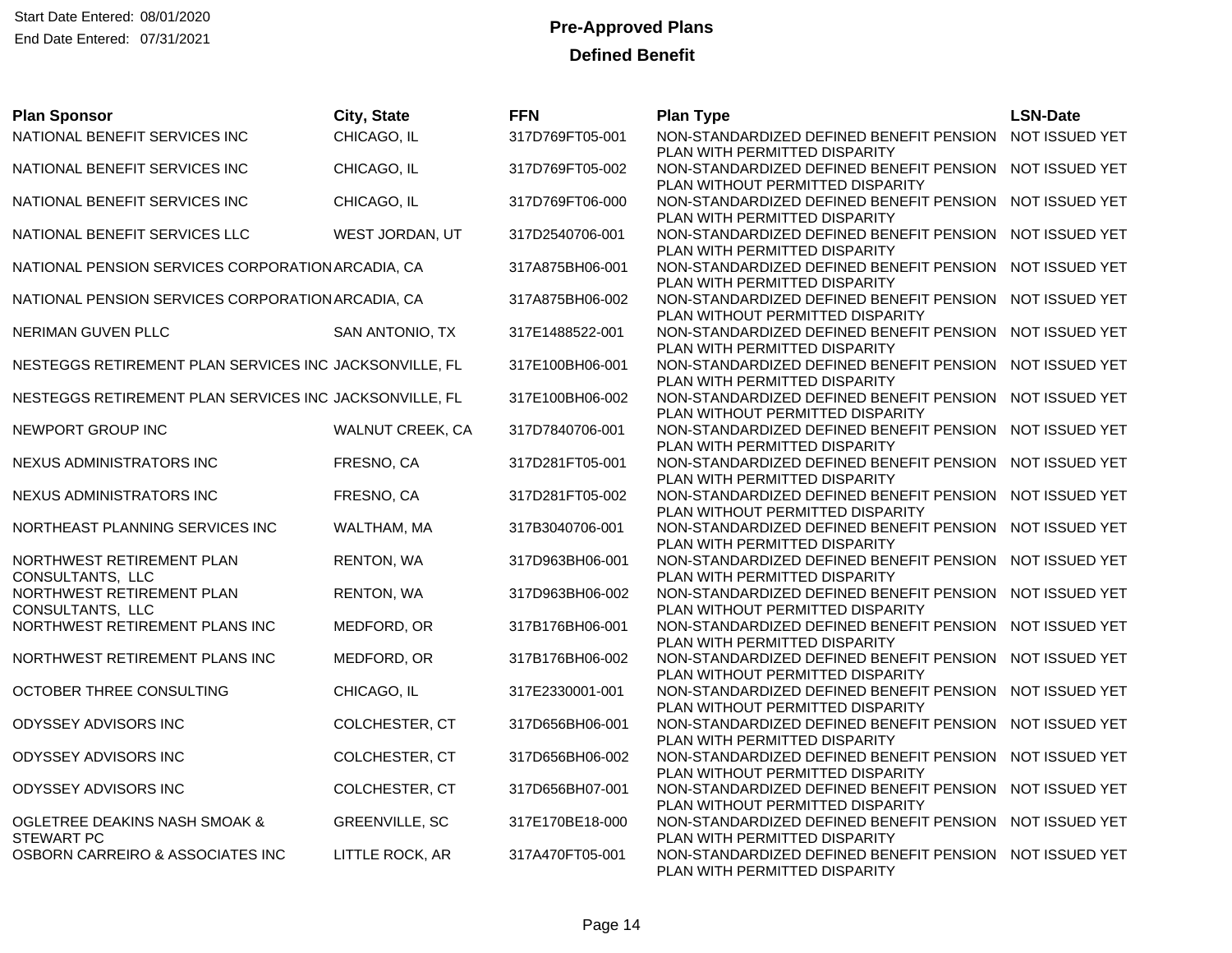| <b>Plan Sponsor</b>                                | City, State          | <b>FFN</b>      | <b>Plan Type</b>                                                                            | <b>LSN-Date</b> |
|----------------------------------------------------|----------------------|-----------------|---------------------------------------------------------------------------------------------|-----------------|
| OSBORN CARREIRO & ASSOCIATES INC                   | LITTLE ROCK, AR      | 317A470FT05-002 | NON-STANDARDIZED DEFINED BENEFIT PENSION<br>PLAN WITHOUT PERMITTED DISPARITY                | NOT ISSUED YET  |
| OSBORN CARREIRO & ASSOCIATES INC                   | LITTLE ROCK, AR      | 317A470FT06-000 | NON-STANDARDIZED DEFINED BENEFIT PENSION NOT ISSUED YET<br>PLAN WITH PERMITTED DISPARITY    |                 |
| PACIFIC PENSION ADMINSTRATORS                      | HENDERSON, NV        | 317E057BH06-001 | NON-STANDARDIZED DEFINED BENEFIT PENSION NOT ISSUED YET<br>PLAN WITH PERMITTED DISPARITY    |                 |
| PACIFIC PENSION ADMINSTRATORS                      | HENDERSON, NV        | 317E057BH06-002 | NON-STANDARDIZED DEFINED BENEFIT PENSION<br>PLAN WITHOUT PERMITTED DISPARITY                | NOT ISSUED YET  |
| PAPENSION.COM                                      | REDLANDS, CA         | 317E2598521-001 | NON-STANDARDIZED DEFINED BENEFIT PENSION NOT ISSUED YET<br>PLAN WITHOUT PERMITTED DISPARITY |                 |
| PCS RETIREMENT LLC                                 | PHILADELPHIA, PA     | 317D469FT05-001 | NON-STANDARDIZED DEFINED BENEFIT PENSION NOT ISSUED YET<br>PLAN WITH PERMITTED DISPARITY    |                 |
| PCS RETIREMENT LLC                                 | PHILADELPHIA, PA     | 317D469FT05-002 | NON-STANDARDIZED DEFINED BENEFIT PENSION<br>PLAN WITHOUT PERMITTED DISPARITY                | NOT ISSUED YET  |
| <b>PEAK RETIREMENT LLC</b>                         | LEVITTOWN, NY        | 317E277BE18-000 | NON-STANDARDIZED DEFINED BENEFIT PENSION NOT ISSUED YET<br>PLAN WITH PERMITTED DISPARITY    |                 |
| PEERY & ASSOCIATES INC                             | PESCADERO, CA        | 317B028FT05-001 | NON-STANDARDIZED DEFINED BENEFIT PENSION<br>PLAN WITH PERMITTED DISPARITY                   | NOT ISSUED YET  |
| PEERY & ASSOCIATES INC                             | PESCADERO, CA        | 317B028FT05-002 | NON-STANDARDIZED DEFINED BENEFIT PENSION NOT ISSUED YET<br>PLAN WITHOUT PERMITTED DISPARITY |                 |
| PENCERT LTD                                        | <b>WESTMONT, IL</b>  | 317E1468521-001 | NON-STANDARDIZED DEFINED BENEFIT PENSION<br>PLAN WITHOUT PERMITTED DISPARITY                | NOT ISSUED YET  |
| PENCERT LTD                                        | <b>WESTMONT, IL</b>  | 317E1468522-001 | NON-STANDARDIZED DEFINED BENEFIT PENSION<br>PLAN WITH PERMITTED DISPARITY                   | NOT ISSUED YET  |
| PENCOMP INC                                        | SAN BRUNO, CA        | 317A4838521-001 | NON-STANDARDIZED DEFINED BENEFIT PENSION NOT ISSUED YET<br>PLAN WITHOUT PERMITTED DISPARITY |                 |
| PENN PENSION CENTER INC                            | NEW YORK, NY         | 317B1500706-001 | NON-STANDARDIZED DEFINED BENEFIT PENSION<br>PLAN WITH PERMITTED DISPARITY                   | NOT ISSUED YET  |
| PENPEK ACTUARIAL CONSULTING INC                    | KNOXVILLE, TN        | 317E278BE18-000 | NON-STANDARDIZED DEFINED BENEFIT PENSION NOT ISSUED YET<br>PLAN WITH PERMITTED DISPARITY    |                 |
| PENSERVCO INC                                      | CLEARWATER, FL       | 317B6268522-001 | NON-STANDARDIZED DEFINED BENEFIT PENSION<br>PLAN WITH PERMITTED DISPARITY                   | NOT ISSUED YET  |
| PENSION & PROFIT SHARING PLANNING CO<br><b>INC</b> | GUTTENBERG, NJ       | 317B4800706-001 | NON-STANDARDIZED DEFINED BENEFIT PENSION<br>PLAN WITH PERMITTED DISPARITY                   | NOT ISSUED YET  |
| PENSION & RETIREMENT SERVICES LLC                  | ST. LOUIS, MO        | 317E242BH06-001 | NON-STANDARDIZED DEFINED BENEFIT PENSION<br>PLAN WITH PERMITTED DISPARITY                   | NOT ISSUED YET  |
| PENSION & RETIREMENT SERVICES LLC                  | ST. LOUIS, MO        | 317E242BH06-002 | NON-STANDARDIZED DEFINED BENEFIT PENSION<br>PLAN WITHOUT PERMITTED DISPARITY                | NOT ISSUED YET  |
| PENSION & RETIREMENT SERVICES LLC                  | ST. LOUIS, MO        | 317E242BH07-001 | NON-STANDARDIZED DEFINED BENEFIT PENSION NOT ISSUED YET<br>PLAN WITHOUT PERMITTED DISPARITY |                 |
| PENSION ACTUARIAL ASSOCIATES                       | SAN DIMAS, CA        | 317B3870706-001 | NON-STANDARDIZED DEFINED BENEFIT PENSION<br>PLAN WITH PERMITTED DISPARITY                   | NOT ISSUED YET  |
| PENSION ADMINISTRATORS INC                         | <b>INVERNESS, IL</b> | 31773078521-001 | NON-STANDARDIZED DEFINED BENEFIT PENSION NOT ISSUED YET<br>PLAN WITHOUT PERMITTED DISPARITY |                 |
| PENSION ADMINISTRATORS INC                         | <b>INVERNESS, IL</b> | 31773078522-001 | NON-STANDARDIZED DEFINED BENEFIT PENSION NOT ISSUED YET<br>PLAN WITH PERMITTED DISPARITY    |                 |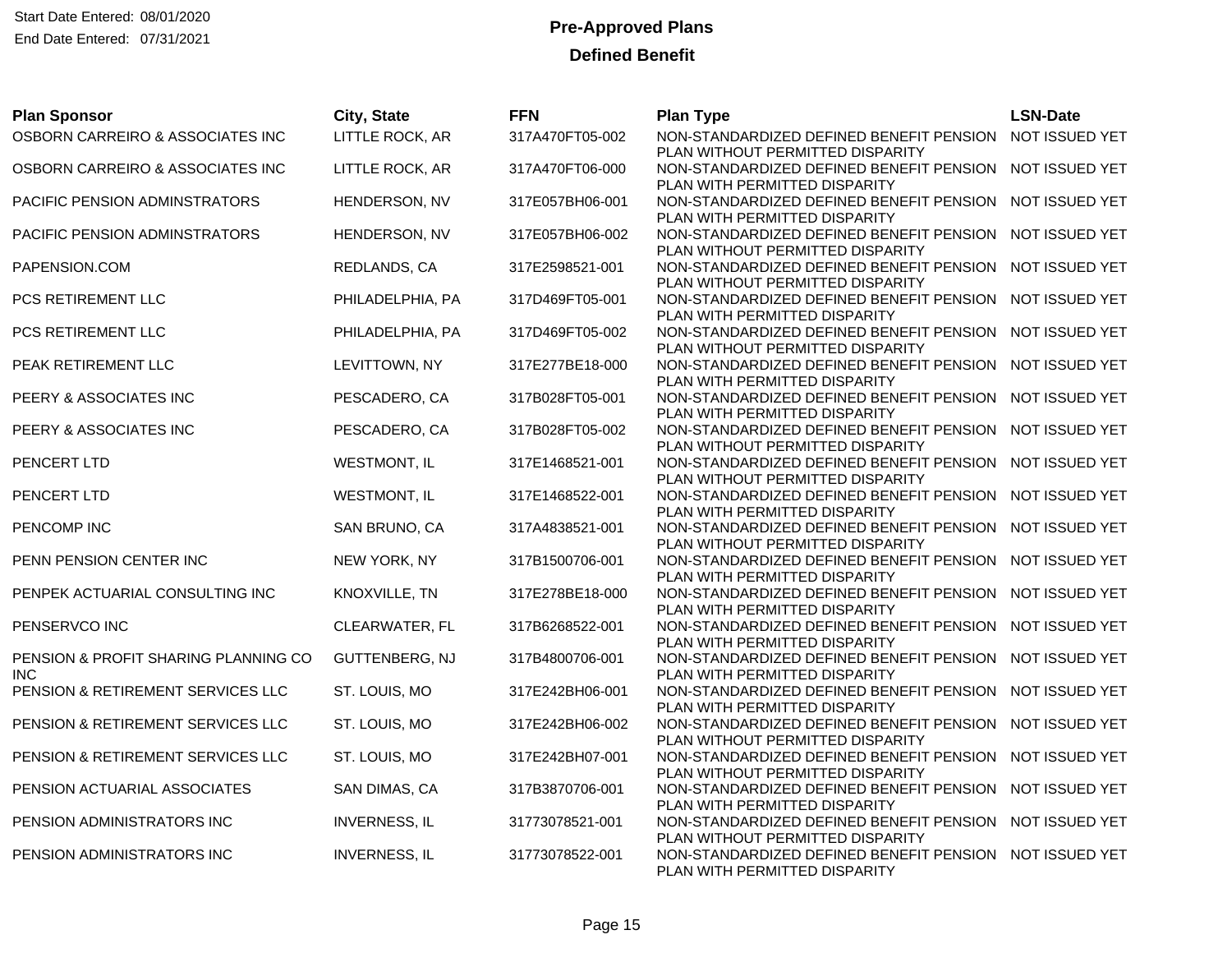| <b>Plan Sponsor</b>                                          | City, State                   | <b>FFN</b>      | <b>Plan Type</b>                                                                            | <b>LSN-Date</b> |
|--------------------------------------------------------------|-------------------------------|-----------------|---------------------------------------------------------------------------------------------|-----------------|
| PENSION ASSOCIATES                                           | STAMFORD, CT                  | 317D5218521-001 | NON-STANDARDIZED DEFINED BENEFIT PENSION<br>PLAN WITHOUT PERMITTED DISPARITY                | NOT ISSUED YET  |
| PENSION ASSOCIATES                                           | STAMFORD, CT                  | 317D5218522-001 | NON-STANDARDIZED DEFINED BENEFIT PENSION<br>PLAN WITH PERMITTED DISPARITY                   | NOT ISSUED YET  |
| PENSION BENEFIT CONSULTANTS                                  | OAKLAND, CA                   | 317D522BH06-001 | NON-STANDARDIZED DEFINED BENEFIT PENSION NOT ISSUED YET<br>PLAN WITH PERMITTED DISPARITY    |                 |
| PENSION BENEFIT CONSULTANTS                                  | OAKLAND, CA                   | 317D522BH06-002 | NON-STANDARDIZED DEFINED BENEFIT PENSION<br>PLAN WITHOUT PERMITTED DISPARITY                | NOT ISSUED YET  |
| PENSION BENEFIT CONSULTANTS INC                              | NORTH HAVEN, CT               | 317D806BH06-001 | NON-STANDARDIZED DEFINED BENEFIT PENSION<br>PLAN WITH PERMITTED DISPARITY                   | NOT ISSUED YET  |
| PENSION BENEFIT CONSULTANTS INC                              | NORTH HAVEN, CT               | 317D806BH06-002 | NON-STANDARDIZED DEFINED BENEFIT PENSION<br>PLAN WITHOUT PERMITTED DISPARITY                | NOT ISSUED YET  |
| PENSION BENEFIT CONSULTANTS INC                              | NORTH HAVEN, CT               | 317D806BH07-001 | NON-STANDARDIZED DEFINED BENEFIT PENSION<br>PLAN WITHOUT PERMITTED DISPARITY                | NOT ISSUED YET  |
| PENSION BENEFIT SOLUTIONS INC DBA<br><b>SUNWEST PENSIONS</b> | TEMPE, AZ                     | 317D709BH06-001 | NON-STANDARDIZED DEFINED BENEFIT PENSION NOT ISSUED YET<br>PLAN WITH PERMITTED DISPARITY    |                 |
| PENSION BENEFIT SOLUTIONS INC DBA<br><b>SUNWEST PENSIONS</b> | TEMPE, AZ                     | 317D709BH06-002 | NON-STANDARDIZED DEFINED BENEFIT PENSION<br>PLAN WITHOUT PERMITTED DISPARITY                | NOT ISSUED YET  |
| PENSION CONSULTANTS CO INC                                   | <b>GREEN BAY, WI</b>          | 317B338BH06-001 | NON-STANDARDIZED DEFINED BENEFIT PENSION NOT ISSUED YET<br>PLAN WITH PERMITTED DISPARITY    |                 |
| PENSION CONSULTANTS CO INC                                   | <b>GREEN BAY, WI</b>          | 317B338BH06-002 | NON-STANDARDIZED DEFINED BENEFIT PENSION<br>PLAN WITHOUT PERMITTED DISPARITY                | NOT ISSUED YET  |
| PENSION CONSULTANTS INC                                      | MINNEAPOLIS, MN               | 317A2420706-001 | NON-STANDARDIZED DEFINED BENEFIT PENSION<br>PLAN WITH PERMITTED DISPARITY                   | NOT ISSUED YET  |
| PENSION CONSULTANTS INC                                      | FARMINGTON, CT                | 317B3510706-001 | NON-STANDARDIZED DEFINED BENEFIT PENSION NOT ISSUED YET<br>PLAN WITH PERMITTED DISPARITY    |                 |
| PENSION KINETICS INC                                         | IRVINE, CA                    | 317E115FT05-001 | NON-STANDARDIZED DEFINED BENEFIT PENSION<br>PLAN WITH PERMITTED DISPARITY                   | NOT ISSUED YET  |
| PENSION KINETICS INC                                         | <b>IRVINE, CA</b>             | 317E115FT05-002 | NON-STANDARDIZED DEFINED BENEFIT PENSION NOT ISSUED YET<br>PLAN WITHOUT PERMITTED DISPARITY |                 |
| PENSION PLAN DESIGNS INC                                     | VALLEY STREAM, NY             | 317E171BE18-000 | NON-STANDARDIZED DEFINED BENEFIT PENSION<br>PLAN WITH PERMITTED DISPARITY                   | NOT ISSUED YET  |
| PENSION PLAN SERVICES INC                                    | <b>GRAND BLANC, MI</b>        | 317D879BH06-001 | NON-STANDARDIZED DEFINED BENEFIT PENSION<br>PLAN WITH PERMITTED DISPARITY                   | NOT ISSUED YET  |
| PENSION PLANNING CONSULTANTS, INC.                           | ALBUQUERQUE, NM               | 317B277FT05-001 | NON-STANDARDIZED DEFINED BENEFIT PENSION<br>PLAN WITH PERMITTED DISPARITY                   | NOT ISSUED YET  |
| PENSION PLANNING CONSULTANTS, INC.                           | ALBUQUERQUE, NM               | 317B277FT05-002 | NON-STANDARDIZED DEFINED BENEFIT PENSION<br>PLAN WITHOUT PERMITTED DISPARITY                | NOT ISSUED YET  |
| PENSION PROFESSIONALS INC                                    | RANCHO SANTA<br>MARGARITA, CA | 317B0268521-001 | NON-STANDARDIZED DEFINED BENEFIT PENSION NOT ISSUED YET<br>PLAN WITHOUT PERMITTED DISPARITY |                 |
| PENSION PROFESSIONALS INC                                    | RANCHO SANTA<br>MARGARITA, CA | 317B0268522-001 | NON-STANDARDIZED DEFINED BENEFIT PENSION<br>PLAN WITH PERMITTED DISPARITY                   | NOT ISSUED YET  |
| PENSION PROFIT SHARING SERVICES INC                          | LOS ALAMITOS, CA              | 317E124FT05-001 | NON-STANDARDIZED DEFINED BENEFIT PENSION NOT ISSUED YET<br>PLAN WITH PERMITTED DISPARITY    |                 |
| PENSION PROFIT SHARING SERVICES INC                          | LOS ALAMITOS, CA              | 317E124FT05-002 | NON-STANDARDIZED DEFINED BENEFIT PENSION<br>PLAN WITHOUT PERMITTED DISPARITY                | NOT ISSUED YET  |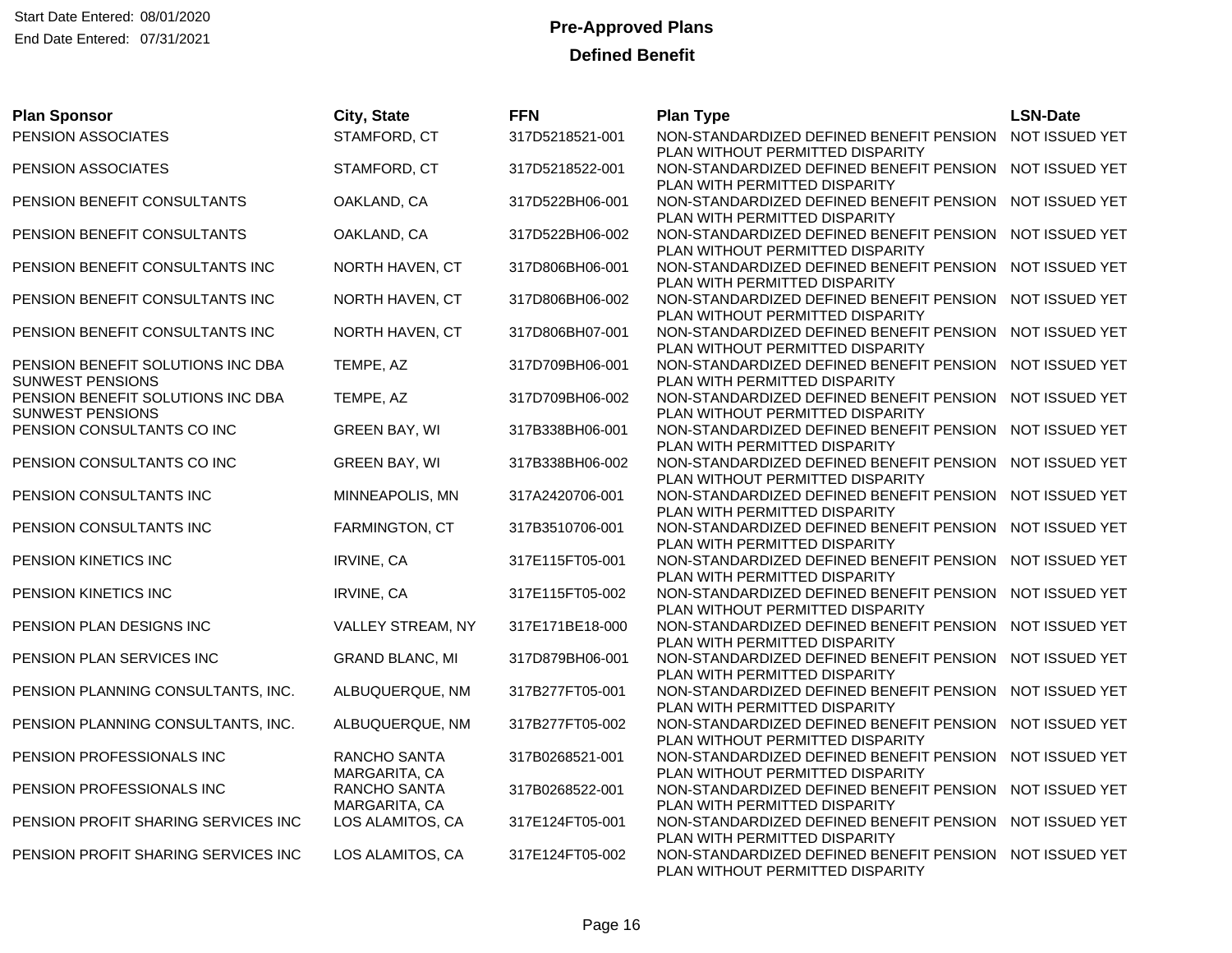| <b>Plan Sponsor</b>                                  | City, State       | <b>FFN</b>      | <b>Plan Type</b>                                                             | <b>LSN-Date</b> |
|------------------------------------------------------|-------------------|-----------------|------------------------------------------------------------------------------|-----------------|
| PENSION SERVICES                                     | ESCONDIDO, CA     | 317B1880706-001 | NON-STANDARDIZED DEFINED BENEFIT PENSION<br>PLAN WITH PERMITTED DISPARITY    | NOT ISSUED YET  |
| PENSIONONE ADVISORS DBA THOMAS DOLL                  | WALNUT CREEK, CA  | 317D233FT05-001 | NON-STANDARDIZED DEFINED BENEFIT PENSION<br>PLAN WITH PERMITTED DISPARITY    | NOT ISSUED YET  |
| PENSIONONE ADVISORS DBA THOMAS DOLL WALNUT CREEK, CA |                   | 317D233FT05-002 | NON-STANDARDIZED DEFINED BENEFIT PENSION<br>PLAN WITHOUT PERMITTED DISPARITY | NOT ISSUED YET  |
| PENSIONS PLUS INC                                    | MURRAY, UT        | 317B9830706-001 | NON-STANDARDIZED DEFINED BENEFIT PENSION<br>PLAN WITH PERMITTED DISPARITY    | NOT ISSUED YET  |
| PHILIP D PRICE & ASSOCIATES INC                      | FRESNO, CA        | 317A8788521-001 | NON-STANDARDIZED DEFINED BENEFIT PENSION<br>PLAN WITHOUT PERMITTED DISPARITY | NOT ISSUED YET  |
| PHILIP D PRICE & ASSOCIATES INC                      | FRESNO, CA        | 317A8788522-001 | NON-STANDARDIZED DEFINED BENEFIT PENSION<br>PLAN WITH PERMITTED DISPARITY    | NOT ISSUED YET  |
| PHILIP N ROTGIN PC DBA THE ROTGIN LAW<br><b>FIRM</b> | UNIONDALE, NY     | 317D231BE18-000 | NON-STANDARDIZED DEFINED BENEFIT PENSION<br>PLAN WITH PERMITTED DISPARITY    | NOT ISSUED YET  |
| PHILLIPS NIZER LLP                                   | NEW YORK, NY      | 317D232BE18-000 | NON-STANDARDIZED DEFINED BENEFIT PENSION<br>PLAN WITH PERMITTED DISPARITY    | NOT ISSUED YET  |
| PIETZSCH BONNETT & WOMACK PA                         | PHOENIX, AZ       | 317D236BE18-000 | NON-STANDARDIZED DEFINED BENEFIT PENSION<br>PLAN WITH PERMITTED DISPARITY    | NOT ISSUED YET  |
| PINNACLE PENSION SERVICES INC                        | BOISE, ID         | 317D880BH06-001 | NON-STANDARDIZED DEFINED BENEFIT PENSION<br>PLAN WITH PERMITTED DISPARITY    | NOT ISSUED YET  |
| PINNACLE PENSION SERVICES INC                        | BOISE, ID         | 317D880BH06-002 | NON-STANDARDIZED DEFINED BENEFIT PENSION<br>PLAN WITHOUT PERMITTED DISPARITY | NOT ISSUED YET  |
| PINNACLE PLAN DESIGN LLC                             | TUCSON, AZ        | 317A675BH06-001 | NON-STANDARDIZED DEFINED BENEFIT PENSION<br>PLAN WITH PERMITTED DISPARITY    | NOT ISSUED YET  |
| PINNACLE PLAN DESIGN LLC                             | TUCSON, AZ        | 317A675BH06-002 | NON-STANDARDIZED DEFINED BENEFIT PENSION<br>PLAN WITHOUT PERMITTED DISPARITY | NOT ISSUED YET  |
| PIONEER PENSION CONSULTING LLC                       | ANCHORAGE, AK     | 317E255BH06-001 | NON-STANDARDIZED DEFINED BENEFIT PENSION<br>PLAN WITH PERMITTED DISPARITY    | NOT ISSUED YET  |
| PIONEER PENSION CONSULTING LLC                       | ANCHORAGE, AK     | 317E255BH06-002 | NON-STANDARDIZED DEFINED BENEFIT PENSION<br>PLAN WITHOUT PERMITTED DISPARITY | NOT ISSUED YET  |
| PLAN DESIGN CONSULTANTS INC                          | FOSTER CITY, CA   | 317A577BH06-001 | NON-STANDARDIZED DEFINED BENEFIT PENSION<br>PLAN WITH PERMITTED DISPARITY    | NOT ISSUED YET  |
| PLAN DESIGN CONSULTANTS INC                          | FOSTER CITY, CA   | 317A577BH06-002 | NON-STANDARDIZED DEFINED BENEFIT PENSION<br>PLAN WITHOUT PERMITTED DISPARITY | NOT ISSUED YET  |
| PLAN DOCUMENT SYSTEMS LLC                            | WASHINGTON, DC    | 317E0260001-000 | NON-STANDARDIZED DEFINED BENEFIT PENSION<br>PLAN WITH PERMITTED DISPARITY    | NOT ISSUED YET  |
| PLAN DOCUMENTS INC                                   | MIAMI, FL         | 317C048FT05-001 | NON-STANDARDIZED DEFINED BENEFIT PENSION<br>PLAN WITH PERMITTED DISPARITY    | NOT ISSUED YET  |
| PLAN DOCUMENTS INC                                   | MIAMI, FL         | 317C048FT05-002 | NON-STANDARDIZED DEFINED BENEFIT PENSION<br>PLAN WITHOUT PERMITTED DISPARITY | NOT ISSUED YET  |
| PLANPERFECT INC                                      | NEWPORT BEACH, CA | 317D619BH06-001 | NON-STANDARDIZED DEFINED BENEFIT PENSION<br>PLAN WITH PERMITTED DISPARITY    | NOT ISSUED YET  |
| PLANPERFECT INC                                      | NEWPORT BEACH, CA | 317D619BH06-002 | NON-STANDARDIZED DEFINED BENEFIT PENSION<br>PLAN WITHOUT PERMITTED DISPARITY | NOT ISSUED YET  |
| POINTER PENSION SERVICE INC                          | EAST SETAUKET, NY | 317A5740706-001 | NON-STANDARDIZED DEFINED BENEFIT PENSION<br>PLAN WITH PERMITTED DISPARITY    | NOT ISSUED YET  |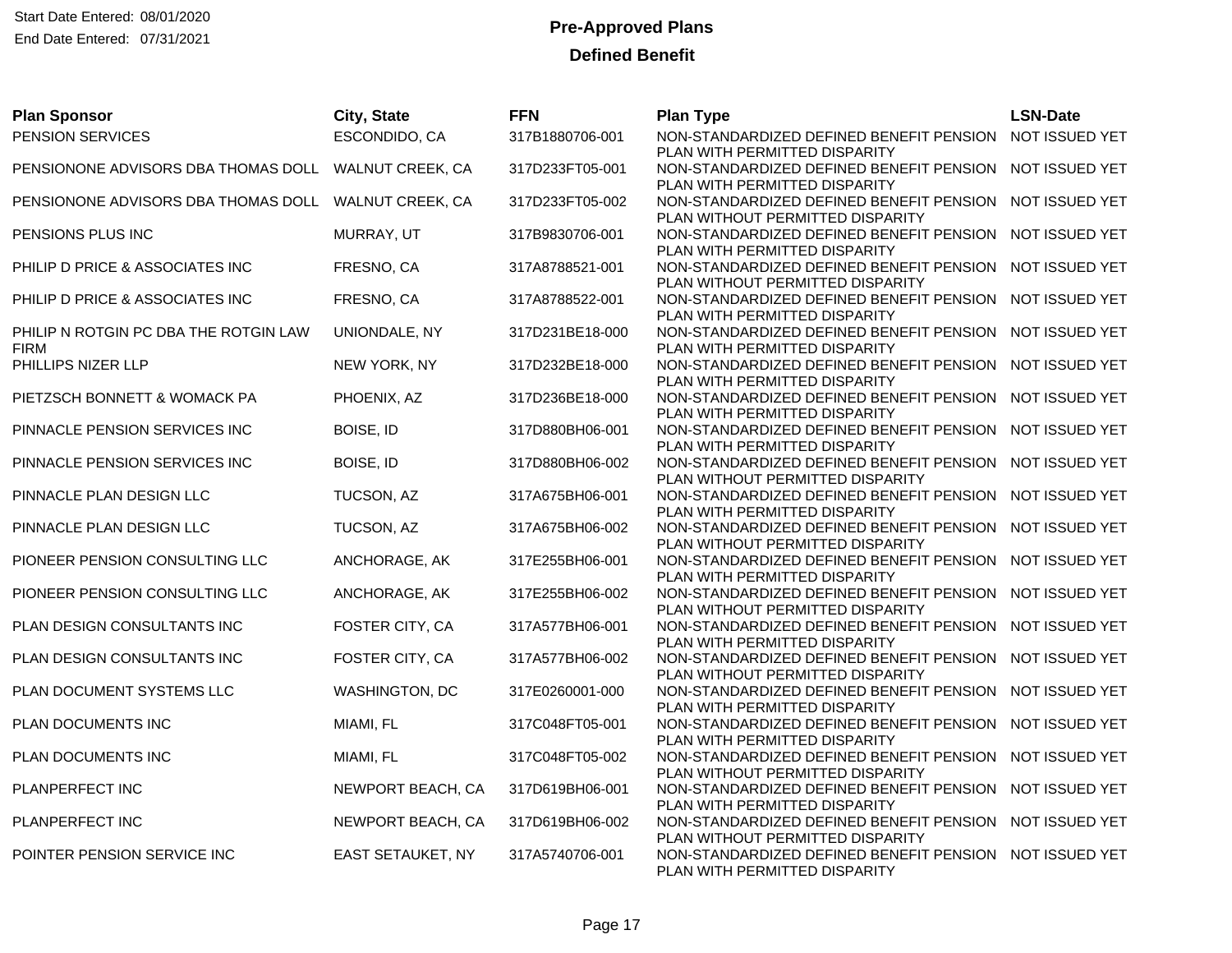| <b>Plan Sponsor</b>                  | City, State                          | <b>FFN</b>      | <b>Plan Type</b>                                                                                                             | <b>LSN-Date</b> |
|--------------------------------------|--------------------------------------|-----------------|------------------------------------------------------------------------------------------------------------------------------|-----------------|
| POLLARD & ASSOCIATES INC             | HUNT VALLEY, MD                      | 317A584FT05-001 | NON-STANDARDIZED DEFINED BENEFIT PENSION<br>PLAN WITH PERMITTED DISPARITY                                                    | NOT ISSUED YET  |
| POLLARD & ASSOCIATES INC             | HUNT VALLEY, MD                      | 317A584FT05-002 | NON-STANDARDIZED DEFINED BENEFIT PENSION NOT ISSUED YET<br>PLAN WITHOUT PERMITTED DISPARITY                                  |                 |
| PREMIER PLAN CONSULTANTS             | SAN DIEGO, CA                        | 317E272FT05-001 | NON-STANDARDIZED DEFINED BENEFIT PENSION NOT ISSUED YET<br>PLAN WITH PERMITTED DISPARITY                                     |                 |
| PREMIER PLAN CONSULTANTS             | SAN DIEGO, CA                        | 317E272FT05-002 | NON-STANDARDIZED DEFINED BENEFIT PENSION<br>PLAN WITHOUT PERMITTED DISPARITY                                                 | NOT ISSUED YET  |
| PREMIER PLANS LTD                    | LITTLE ROCK, AR                      | 317D4240706-001 | NON-STANDARDIZED DEFINED BENEFIT PENSION NOT ISSUED YET<br>PLAN WITH PERMITTED DISPARITY                                     |                 |
| PREMIER RETIREMENT SERVICES, INC.    | CANBY, OR                            | 317B957BH06-001 | NON-STANDARDIZED DEFINED BENEFIT PENSION NOT ISSUED YET<br>PLAN WITH PERMITTED DISPARITY                                     |                 |
| PREMIER RETIREMENT SERVICES, INC.    | CANBY, OR                            | 317B957BH06-002 | NON-STANDARDIZED DEFINED BENEFIT PENSION<br>PLAN WITHOUT PERMITTED DISPARITY                                                 | NOT ISSUED YET  |
| PRESBERG PENSIONS INC                | WESTLAKE VILLAGE, CA 317D717BH06-001 |                 | NON-STANDARDIZED DEFINED BENEFIT PENSION NOT ISSUED YET<br>PLAN WITH PERMITTED DISPARITY                                     |                 |
| PRESBERG PENSIONS INC                | WESTLAKE VILLAGE, CA 317D717BH06-002 |                 | NON-STANDARDIZED DEFINED BENEFIT PENSION NOT ISSUED YET<br>PLAN WITHOUT PERMITTED DISPARITY                                  |                 |
| PRESTON ACTUARIAL SERVICES INC       | ORLAND, CA                           | 317D184BH06-001 | NON-STANDARDIZED DEFINED BENEFIT PENSION NOT ISSUED YET<br>PLAN WITH PERMITTED DISPARITY                                     |                 |
| PRESTON ACTUARIAL SERVICES INC       | ORLAND, CA                           | 317D184BH06-002 | NON-STANDARDIZED DEFINED BENEFIT PENSION<br>PLAN WITHOUT PERMITTED DISPARITY                                                 | NOT ISSUED YET  |
| PRIMARK BENEFITS                     | SAN MATEO, CA                        | 317D237BH06-001 | NON-STANDARDIZED DEFINED BENEFIT PENSION<br>PLAN WITH PERMITTED DISPARITY                                                    | NOT ISSUED YET  |
| <b>PRIMARK BENEFITS</b>              | SAN MATEO, CA                        | 317D237BH06-002 | NON-STANDARDIZED DEFINED BENEFIT PENSION NOT ISSUED YET<br>PLAN WITHOUT PERMITTED DISPARITY                                  |                 |
| PRIME PENSIONS INC                   | FLORHAM PARK, NJ                     | 317A6240706-001 | NON-STANDARDIZED DEFINED BENEFIT PENSION<br>PLAN WITH PERMITTED DISPARITY                                                    | NOT ISSUED YET  |
| PRINCIPAL LIFE INSURANCE COMPANY     | DES MOINES, IA                       | 31707440007-000 | NON-STANDARDIZED DEFINED BENEFIT PENSION NOT ISSUED YET<br>PLAN WITH PERMITTED DISPARITY                                     |                 |
| PROFESSIONAL BENEFIT SERVICES INC    | SALEM, OR                            | 317A708FT05-001 | NON-STANDARDIZED DEFINED BENEFIT PENSION<br>PLAN WITH PERMITTED DISPARITY                                                    | NOT ISSUED YET  |
| PROFESSIONAL BENEFIT SERVICES INC    | SALEM, OR                            | 317A708FT05-002 | NON-STANDARDIZED DEFINED BENEFIT PENSION<br>PLAN WITHOUT PERMITTED DISPARITY                                                 | NOT ISSUED YET  |
| PROFIT PLANNERS LLC                  | WHEELING, IL                         | 317C2438521-001 | NON-STANDARDIZED DEFINED BENEFIT PENSION NOT ISSUED YET<br>PLAN WITHOUT PERMITTED DISPARITY                                  |                 |
| PROFIT PLANNERS LLC                  | WHEELING, IL                         | 317C2438522-001 | NON-STANDARDIZED DEFINED BENEFIT PENSION<br>PLAN WITH PERMITTED DISPARITY                                                    | NOT ISSUED YET  |
| PUSHKIN & PUSHKIN INC                | TIMONIUM, MD                         | 317A6250706-001 | NON-STANDARDIZED DEFINED BENEFIT PENSION NOT ISSUED YET<br>PLAN WITH PERMITTED DISPARITY                                     |                 |
| QUALIFIED PENSION SERVICES INC       | LAKEWOOD, CO                         | 317A594FT05-001 | NON-STANDARDIZED DEFINED BENEFIT PENSION<br>PLAN WITH PERMITTED DISPARITY                                                    | NOT ISSUED YET  |
| QUALIFIED PENSION SERVICES INC       | LAKEWOOD, CO                         | 317A594FT05-002 | NON-STANDARDIZED DEFINED BENEFIT PENSION NOT ISSUED YET                                                                      |                 |
| <b>QUALIFIED PLAN ADMINISTRATION</b> | HOUSTON, TX                          | 317D808BH06-001 | PLAN WITHOUT PERMITTED DISPARITY<br>NON-STANDARDIZED DEFINED BENEFIT PENSION NOT ISSUED YET<br>PLAN WITH PERMITTED DISPARITY |                 |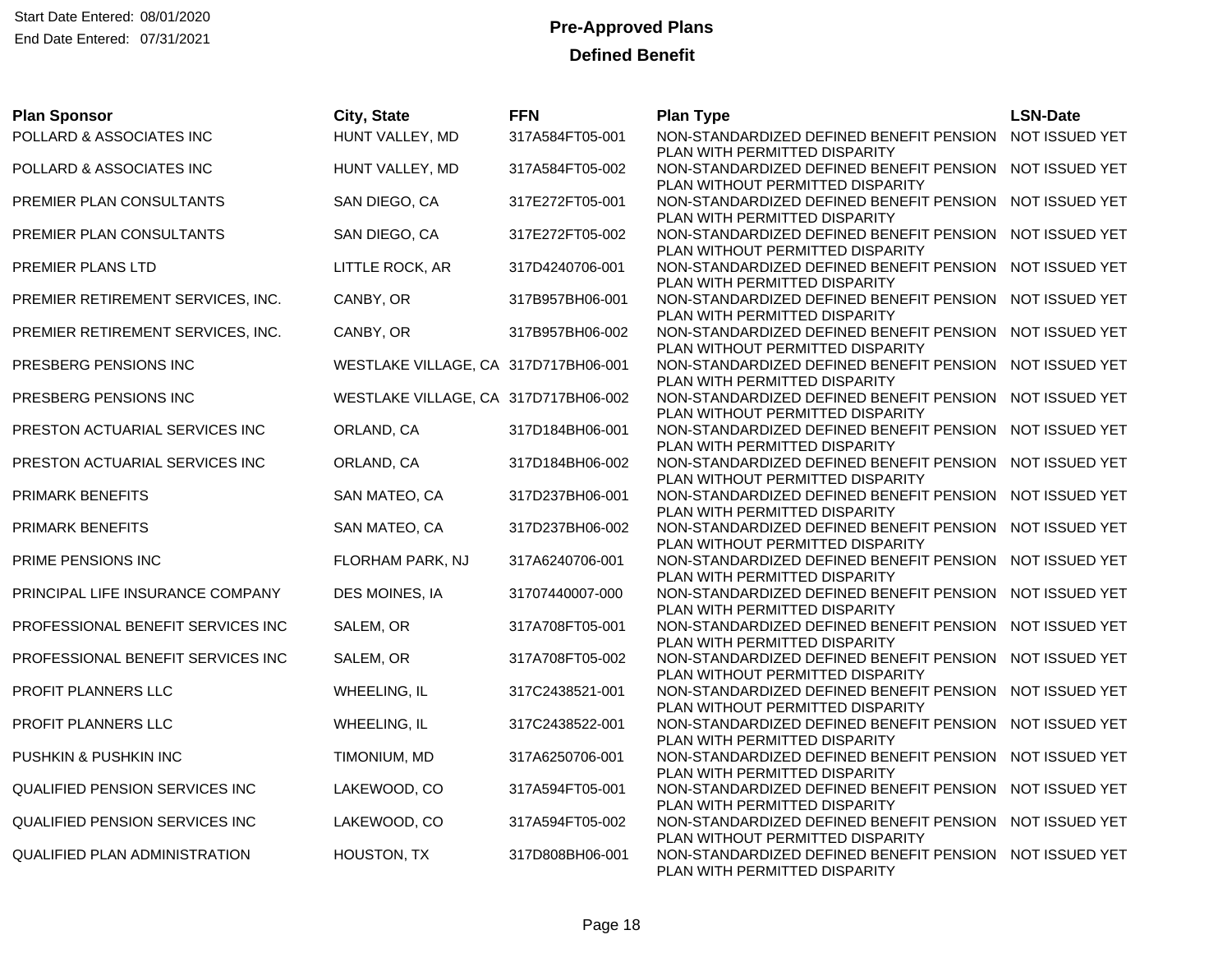Start Date Entered: 08/01/2020 **Pre-Approved Plans** End Date Entered: 07/31/2021

| <b>Plan Sponsor</b>                                                                        | City, State                         | <b>FFN</b>      | <b>Plan Type</b>                                                                                              | <b>LSN-Date</b> |
|--------------------------------------------------------------------------------------------|-------------------------------------|-----------------|---------------------------------------------------------------------------------------------------------------|-----------------|
| QUALITATIVE RESEARCH CORP                                                                  | BRADENTON BEACH, FL 317B9720001-001 |                 | NON-STANDARDIZED DEFINED BENEFIT PENSION<br>PLAN WITHOUT PERMITTED DISPARITY                                  | NOT ISSUED YET  |
| QUANTECH PENSIONS LLC                                                                      | ANAHEIM HILLS, CA                   | 317D881BH06-001 | NON-STANDARDIZED DEFINED BENEFIT PENSION<br>PLAN WITH PERMITTED DISPARITY                                     | NOT ISSUED YET  |
| <b>QUANTECH PENSIONS LLC</b>                                                               | ANAHEIM HILLS, CA                   | 317D881BH06-002 | NON-STANDARDIZED DEFINED BENEFIT PENSION NOT ISSUED YET<br>PLAN WITHOUT PERMITTED DISPARITY                   |                 |
| QUINTES ADMINISTRATIVE & INSURANCE<br><b>SERVICES INC</b>                                  | WATSONVILLE, CA                     | 317B389BH06-001 | NON-STANDARDIZED DEFINED BENEFIT PENSION<br>PLAN WITH PERMITTED DISPARITY                                     | NOT ISSUED YET  |
| QUINTES ADMINISTRATIVE & INSURANCE<br><b>SERVICES INC</b>                                  | WATSONVILLE, CA                     | 317B389BH06-002 | NON-STANDARDIZED DEFINED BENEFIT PENSION<br>PLAN WITHOUT PERMITTED DISPARITY                                  | NOT ISSUED YET  |
| R-TECH CONSULTANTS INC                                                                     | WOODLAND HILLS, CA                  | 317D6698521-001 | NON-STANDARDIZED DEFINED BENEFIT PENSION<br>PLAN WITHOUT PERMITTED DISPARITY                                  | NOT ISSUED YET  |
| R-TECH CONSULTANTS INC                                                                     | WOODLAND HILLS, CA                  | 317D6698522-001 | NON-STANDARDIZED DEFINED BENEFIT PENSION<br>PLAN WITH PERMITTED DISPARITY                                     | NOT ISSUED YET  |
| R.J.L. PENSION SERVICES INC                                                                | NEW PORT RICHEY, FL                 | 317B5268521-001 | NON-STANDARDIZED DEFINED BENEFIT PENSION<br>PLAN WITHOUT PERMITTED DISPARITY                                  | NOT ISSUED YET  |
| R.J.L. PENSION SERVICES INC                                                                | NEW PORT RICHEY, FL                 | 317B5268522-001 | NON-STANDARDIZED DEFINED BENEFIT PENSION<br>PLAN WITH PERMITTED DISPARITY                                     | NOT ISSUED YET  |
| RANDALL & HURLEY INC                                                                       | LIBERTY LAKE, WA                    | 317B105FT05-001 | NON-STANDARDIZED DEFINED BENEFIT PENSION<br>PLAN WITH PERMITTED DISPARITY                                     | NOT ISSUED YET  |
| RANDALL & HURLEY INC                                                                       | LIBERTY LAKE, WA                    | 317B105FT05-002 | NON-STANDARDIZED DEFINED BENEFIT PENSION<br>PLAN WITHOUT PERMITTED DISPARITY                                  | NOT ISSUED YET  |
| RAY QUINNEY & NEBEKER PC                                                                   | SALT LAKE CITY, UT                  | 317B4670706-001 | NON-STANDARDIZED DEFINED BENEFIT PENSION<br>PLAN WITH PERMITTED DISPARITY                                     | NOT ISSUED YET  |
| RAYMOND REEVES & STOUT LLP                                                                 | MESA, AZ                            | 317D712BH06-001 | NON-STANDARDIZED DEFINED BENEFIT PENSION<br>PLAN WITH PERMITTED DISPARITY                                     | NOT ISSUED YET  |
| RAYMOND REEVES & STOUT LLP                                                                 | MESA, AZ                            | 317D712BH06-002 | NON-STANDARDIZED DEFINED BENEFIT PENSION                                                                      | NOT ISSUED YET  |
| RED BANK PENSION SERVICES INC                                                              | SHREWSBURY, NJ                      | 317A5880706-001 | PLAN WITHOUT PERMITTED DISPARITY<br>NON-STANDARDIZED DEFINED BENEFIT PENSION NOT ISSUED YET                   |                 |
| REDWOOD PENSIONS LLC                                                                       | WALNUT CREEK, CA                    | 317D771FT05-001 | PLAN WITH PERMITTED DISPARITY<br>NON-STANDARDIZED DEFINED BENEFIT PENSION                                     | NOT ISSUED YET  |
| <b>REDWOOD PENSIONS LLC</b>                                                                | WALNUT CREEK, CA                    | 317D771FT05-002 | PLAN WITH PERMITTED DISPARITY<br>NON-STANDARDIZED DEFINED BENEFIT PENSION                                     | NOT ISSUED YET  |
| RESOURCE BENEFITS ADMINISTRATORS                                                           | WACO, TX                            | 317C202FT05-001 | PLAN WITHOUT PERMITTED DISPARITY<br>NON-STANDARDIZED DEFINED BENEFIT PENSION                                  | NOT ISSUED YET  |
| RESOURCE BENEFITS ADMINISTRATORS                                                           | WACO, TX                            | 317C202FT05-002 | PLAN WITH PERMITTED DISPARITY<br>NON-STANDARDIZED DEFINED BENEFIT PENSION<br>PLAN WITHOUT PERMITTED DISPARITY | NOT ISSUED YET  |
| RESOURCES INVESTMENT ADVISORS LLC DBAOVERLAND PARK, KS<br>ONEDIGITAL RETIREMENT PLAN ADMIN |                                     | 317E266BH06-001 | NON-STANDARDIZED DEFINED BENEFIT PENSION NOT ISSUED YET<br>PLAN WITH PERMITTED DISPARITY                      |                 |
| RESOURCES INVESTMENT ADVISORS LLC DBAOVERLAND PARK, KS<br>ONEDIGITAL RETIREMENT PLAN ADMIN |                                     | 317E266BH06-002 | NON-STANDARDIZED DEFINED BENEFIT PENSION<br>PLAN WITHOUT PERMITTED DISPARITY                                  | NOT ISSUED YET  |
| RETIREMENT ADMINISTRATION INC                                                              | LOS ALTOS, CA                       | 317A5850706-001 | NON-STANDARDIZED DEFINED BENEFIT PENSION NOT ISSUED YET                                                       |                 |
| RETIREMENT SERVICE GROUP INC                                                               | ORANGE, CA                          | 317B020BH06-001 | PLAN WITH PERMITTED DISPARITY<br>NON-STANDARDIZED DEFINED BENEFIT PENSION<br>PLAN WITH PERMITTED DISPARITY    | NOT ISSUED YET  |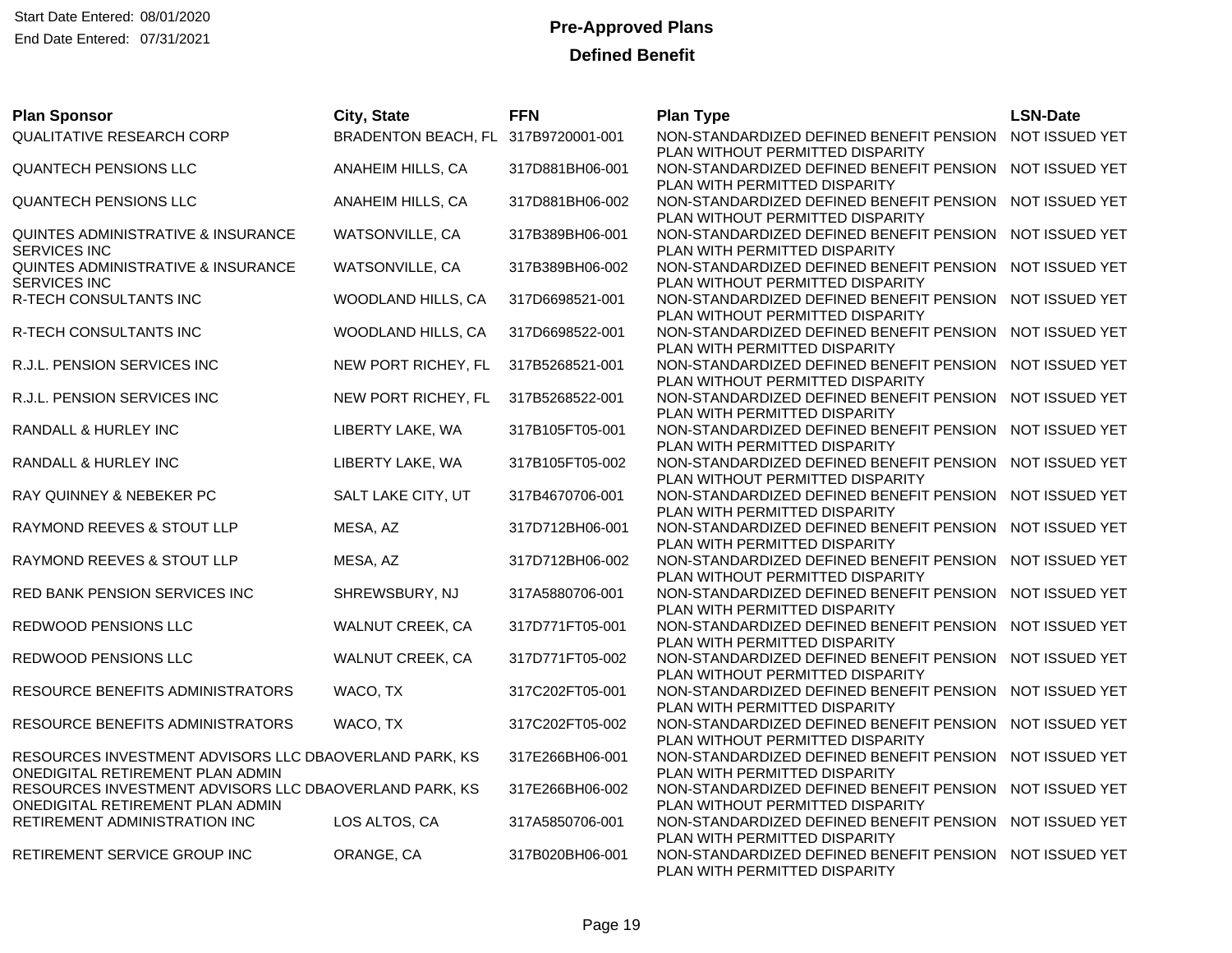| <b>Plan Sponsor</b>                                    | City, State                          | <b>FFN</b>      | <b>Plan Type</b>                                                                                              | <b>LSN-Date</b> |
|--------------------------------------------------------|--------------------------------------|-----------------|---------------------------------------------------------------------------------------------------------------|-----------------|
| RETIREMENT SERVICE GROUP INC                           | ORANGE, CA                           | 317B020BH06-002 | NON-STANDARDIZED DEFINED BENEFIT PENSION<br>PLAN WITHOUT PERMITTED DISPARITY                                  | NOT ISSUED YET  |
| RETIREMENTPLANS.COM                                    | ADDISON, TX                          | 317B5218521-001 | NON-STANDARDIZED DEFINED BENEFIT PENSION<br>PLAN WITHOUT PERMITTED DISPARITY                                  | NOT ISSUED YET  |
| RETIREMENTPLANS.COM                                    | ADDISON, TX                          | 317B5218522-001 | NON-STANDARDIZED DEFINED BENEFIT PENSION<br>PLAN WITH PERMITTED DISPARITY                                     | NOT ISSUED YET  |
| RITA KALRA & ASSOCIATES INC                            | HUNTINGTON BEACH, CA 317B8678521-001 |                 | NON-STANDARDIZED DEFINED BENEFIT PENSION<br>PLAN WITHOUT PERMITTED DISPARITY                                  | NOT ISSUED YET  |
| RITA KALRA & ASSOCIATES INC                            | HUNTINGTON BEACH, CA 317B8678522-001 |                 | NON-STANDARDIZED DEFINED BENEFIT PENSION<br>PLAN WITH PERMITTED DISPARITY                                     | NOT ISSUED YET  |
| ROBERT W POWELL & ASSOCIATES INC                       | HOUSTON, TX                          | 317D884BH06-001 | NON-STANDARDIZED DEFINED BENEFIT PENSION<br>PLAN WITH PERMITTED DISPARITY                                     | NOT ISSUED YET  |
| ROETZEL & ANDRESS LPA                                  | CHICAGO, IL                          | 317E056BE18-000 | NON-STANDARDIZED DEFINED BENEFIT PENSION<br>PLAN WITH PERMITTED DISPARITY                                     | NOT ISSUED YET  |
| RUDD AND WISDOM INC                                    | AUSTIN, TX                           | 317D1350001-000 | NON-STANDARDIZED DEFINED BENEFIT PENSION<br>PLAN WITH PERMITTED DISPARITY                                     | NOT ISSUED YET  |
| RUDD AND WISDOM INC                                    | AUSTIN, TX                           | 317D1350009-000 | NON-STANDARDIZED DEFINED BENEFIT PENSION<br>PLAN WITH PERMITTED DISPARITY                                     | NOT ISSUED YET  |
| SAALFELD GRIGGS PC                                     | SALEM, OR                            | 317D241BE18-000 | NON-STANDARDIZED DEFINED BENEFIT PENSION<br>PLAN WITH PERMITTED DISPARITY                                     | NOT ISSUED YET  |
| SABER PENSION & ACTUARIAL SERVICES LLC GILBERT, AZ     |                                      | 317E101BH06-001 | NON-STANDARDIZED DEFINED BENEFIT PENSION<br>PLAN WITH PERMITTED DISPARITY                                     | NOT ISSUED YET  |
| SABER PENSION & ACTUARIAL SERVICES LLC GILBERT, AZ     |                                      | 317E101BH06-002 | NON-STANDARDIZED DEFINED BENEFIT PENSION<br>PLAN WITHOUT PERMITTED DISPARITY                                  | NOT ISSUED YET  |
| SAGE PENSION RESOURCES INC                             | WILMETTE, IL                         | 317E045BH06-001 | NON-STANDARDIZED DEFINED BENEFIT PENSION<br>PLAN WITH PERMITTED DISPARITY                                     | NOT ISSUED YET  |
| SAGE PENSION RESOURCES INC                             | WILMETTE, IL                         | 317E045BH06-002 | NON-STANDARDIZED DEFINED BENEFIT PENSION<br>PLAN WITHOUT PERMITTED DISPARITY                                  | NOT ISSUED YET  |
| SAKOFSKY & YEGELWEL PC                                 | ROCKVILLE CENTRE, NY 317D483FT06-000 |                 | NON-STANDARDIZED DEFINED BENEFIT PENSION<br>PLAN WITH PERMITTED DISPARITY                                     | NOT ISSUED YET  |
| SANDERS LEGAL GROUP LLC                                | ATLANTA, GA                          | 317B5248521-001 | NON-STANDARDIZED DEFINED BENEFIT PENSION                                                                      | NOT ISSUED YET  |
| SANDERS LEGAL GROUP LLC                                | ATLANTA, GA                          | 317B5248522-001 | PLAN WITHOUT PERMITTED DISPARITY<br>NON-STANDARDIZED DEFINED BENEFIT PENSION<br>PLAN WITH PERMITTED DISPARITY | NOT ISSUED YET  |
| SANTA BARBARA PENSION CONSULTANTS INCSANTA BARBARA, CA |                                      | 317D472BH06-001 | NON-STANDARDIZED DEFINED BENEFIT PENSION<br>PLAN WITH PERMITTED DISPARITY                                     | NOT ISSUED YET  |
| SANTA BARBARA PENSION CONSULTANTS INCSANTA BARBARA, CA |                                      | 317D472BH06-002 | NON-STANDARDIZED DEFINED BENEFIT PENSION<br>PLAN WITHOUT PERMITTED DISPARITY                                  | NOT ISSUED YET  |
| <b>SCHULTE &amp; UHRIG CPAS</b>                        | BLUE ASH, OH                         | 317D437BH06-001 | NON-STANDARDIZED DEFINED BENEFIT PENSION<br>PLAN WITH PERMITTED DISPARITY                                     | NOT ISSUED YET  |
| SCHWAB RETIREMENT PLAN SERVICES INC                    | RICHFIELD, OH                        | 317C039BH06-001 | NON-STANDARDIZED DEFINED BENEFIT PENSION                                                                      | NOT ISSUED YET  |
| SCOLARO FETTER GRIZANTI & MCGOUGH PC SYRACUSE, NY      |                                      | 317E0250002-000 | PLAN WITH PERMITTED DISPARITY<br>NON-STANDARDIZED DEFINED BENEFIT PENSION                                     | NOT ISSUED YET  |
| SELECT PENSION SERVICES                                | DREXEL HILL, PA                      | 317A7210706-001 | PLAN WITH PERMITTED DISPARITY<br>NON-STANDARDIZED DEFINED BENEFIT PENSION<br>PLAN WITH PERMITTED DISPARITY    | NOT ISSUED YET  |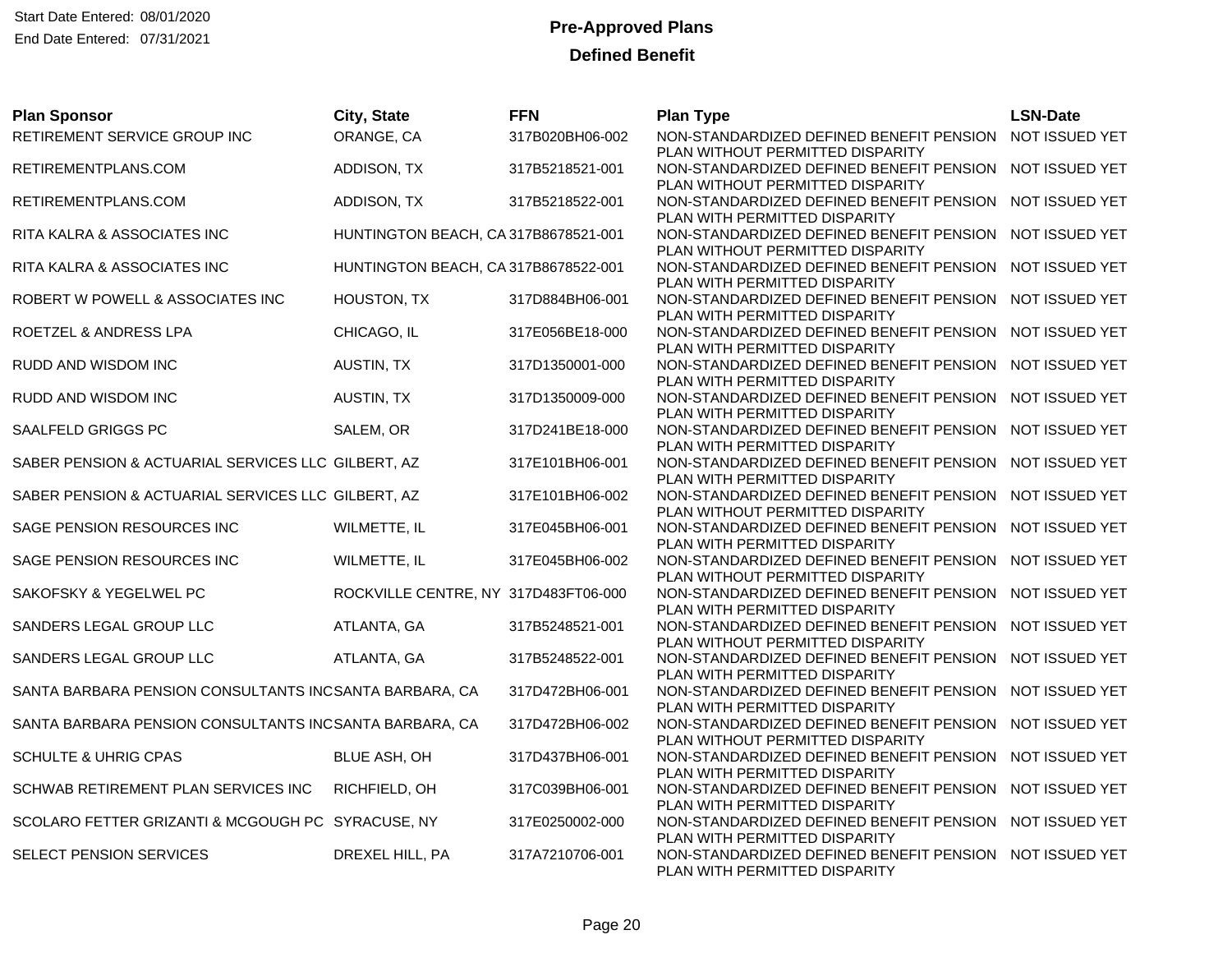| <b>Plan Sponsor</b>                                               | City, State                          | <b>FFN</b>      | <b>Plan Type</b>                                                                            | <b>LSN-Date</b> |
|-------------------------------------------------------------------|--------------------------------------|-----------------|---------------------------------------------------------------------------------------------|-----------------|
| <b>SETAWAY LLC</b>                                                | BEDFORD, NH                          | 317E231BH06-001 | NON-STANDARDIZED DEFINED BENEFIT PENSION<br>PLAN WITH PERMITTED DISPARITY                   | NOT ISSUED YET  |
| <b>SETAWAY LLC</b>                                                | BEDFORD, NH                          | 317E231BH06-002 | NON-STANDARDIZED DEFINED BENEFIT PENSION                                                    | NOT ISSUED YET  |
|                                                                   |                                      |                 | PLAN WITHOUT PERMITTED DISPARITY                                                            |                 |
| SHERMAN & HOWARD LLC                                              | DENVER, CO                           | 317A1418521-001 | NON-STANDARDIZED DEFINED BENEFIT PENSION NOT ISSUED YET<br>PLAN WITHOUT PERMITTED DISPARITY |                 |
| <b>SHUTTS &amp; BOWEN LLP</b>                                     | TAMPA, FL                            | 317D888BH06-001 | NON-STANDARDIZED DEFINED BENEFIT PENSION                                                    | NOT ISSUED YET  |
|                                                                   |                                      |                 | PLAN WITH PERMITTED DISPARITY                                                               | NOT ISSUED YET  |
| SHUTTS & BOWEN LLP                                                | TAMPA, FL                            | 317D888BH06-002 | NON-STANDARDIZED DEFINED BENEFIT PENSION<br>PLAN WITHOUT PERMITTED DISPARITY                |                 |
| SIEGEL ACTUARIAL CONSULTING INC                                   | WARRENDALE, PA                       | 317B4948521-001 | NON-STANDARDIZED DEFINED BENEFIT PENSION                                                    | NOT ISSUED YET  |
| SIEGEL ACTUARIAL CONSULTING INC                                   | WARRENDALE, PA                       | 317B4948522-001 | PLAN WITHOUT PERMITTED DISPARITY<br>NON-STANDARDIZED DEFINED BENEFIT PENSION                | NOT ISSUED YET  |
|                                                                   |                                      |                 | PLAN WITH PERMITTED DISPARITY                                                               |                 |
| SIGNATURE BENEFIT SOLUTIONS INC                                   | TAMPA, FL                            | 317D5268522-001 | NON-STANDARDIZED DEFINED BENEFIT PENSION                                                    | NOT ISSUED YET  |
| SIMS & SIMS TPA SERVICE LLC                                       | CHARLESTON, SC                       | 317D243BH06-001 | PLAN WITH PERMITTED DISPARITY<br>NON-STANDARDIZED DEFINED BENEFIT PENSION                   | NOT ISSUED YET  |
|                                                                   |                                      |                 | PLAN WITH PERMITTED DISPARITY                                                               |                 |
| <b>SLT PENSION CORPORATION DBA</b><br><b>SYNERGISTIC PLANNING</b> | HUNTINGTON BEACH, CA 317D9058521-001 |                 | NON-STANDARDIZED DEFINED BENEFIT PENSION NOT ISSUED YET<br>PLAN WITHOUT PERMITTED DISPARITY |                 |
| <b>SMS RETIREMENT</b>                                             | CINCINNATI, OH                       | 317A709BH06-001 | NON-STANDARDIZED DEFINED BENEFIT PENSION                                                    | NOT ISSUED YET  |
|                                                                   |                                      |                 | PLAN WITH PERMITTED DISPARITY                                                               |                 |
| <b>SMS RETIREMENT</b>                                             | CINCINNATI, OH                       | 317A709BH06-002 | NON-STANDARDIZED DEFINED BENEFIT PENSION<br>PLAN WITHOUT PERMITTED DISPARITY                | NOT ISSUED YET  |
| SOUND PENSION ADVISORS                                            | REDMOND, WA                          | 317E2608521-001 | NON-STANDARDIZED DEFINED BENEFIT PENSION                                                    | NOT ISSUED YET  |
|                                                                   |                                      |                 | PLAN WITHOUT PERMITTED DISPARITY                                                            |                 |
| SOUND PENSION ADVISORS                                            | REDMOND, WA                          | 317E2608522-001 | NON-STANDARDIZED DEFINED BENEFIT PENSION<br>PLAN WITH PERMITTED DISPARITY                   | NOT ISSUED YET  |
| SOUTHLAND PENSION SERVICES INC                                    | NORTHRIDGE, CA                       | 317D1400706-001 | NON-STANDARDIZED DEFINED BENEFIT PENSION                                                    | NOT ISSUED YET  |
|                                                                   |                                      |                 | PLAN WITH PERMITTED DISPARITY                                                               |                 |
| SPECTRA ASSOCIATES INC                                            | FEASTERVILLE, PA                     | 317B5558521-001 | NON-STANDARDIZED DEFINED BENEFIT PENSION<br>PLAN WITHOUT PERMITTED DISPARITY                | NOT ISSUED YET  |
| SPECTRA ASSOCIATES INC                                            | FEASTERVILLE, PA                     | 317B5558522-001 | NON-STANDARDIZED DEFINED BENEFIT PENSION NOT ISSUED YET                                     |                 |
|                                                                   |                                      |                 | PLAN WITH PERMITTED DISPARITY                                                               |                 |
| SPECTRUM PENSION CONSULTANTS INC                                  | TACOMA, WA                           | 317A7660706-001 | NON-STANDARDIZED DEFINED BENEFIT PENSION<br>PLAN WITH PERMITTED DISPARITY                   | NOT ISSUED YET  |
| SPECTRUM RETIREMENT SERVICES                                      | LEXINGTON, SC                        | 317D657BH06-001 | NON-STANDARDIZED DEFINED BENEFIT PENSION                                                    | NOT ISSUED YET  |
| <b>CORPORATION</b><br>SPECTRUM RETIREMENT SERVICES                | LEXINGTON, SC                        | 317D657BH06-002 | PLAN WITH PERMITTED DISPARITY<br>NON-STANDARDIZED DEFINED BENEFIT PENSION                   | NOT ISSUED YET  |
| <b>CORPORATION</b>                                                |                                      |                 | PLAN WITHOUT PERMITTED DISPARITY                                                            |                 |
| STACK ELLMAKER & ASSOCIATES INC                                   | WATERFORD WORKS, NJ 317D824BE18-000  |                 | NON-STANDARDIZED DEFINED BENEFIT PENSION                                                    | NOT ISSUED YET  |
|                                                                   |                                      |                 | PLAN WITH PERMITTED DISPARITY                                                               |                 |
| STEARNS, WEAVER, MILLER, WEISSLER,<br>ALHADEFF & SITTERSON PA     | MIAMI, FL                            | 317D889BH06-001 | NON-STANDARDIZED DEFINED BENEFIT PENSION<br>PLAN WITH PERMITTED DISPARITY                   | NOT ISSUED YET  |
| STEARNS, WEAVER, MILLER, WEISSLER,                                | MIAMI, FL                            | 317D889BH06-002 | NON-STANDARDIZED DEFINED BENEFIT PENSION                                                    | NOT ISSUED YET  |
| ALHADEFF & SITTERSON PA                                           |                                      |                 | PLAN WITHOUT PERMITTED DISPARITY                                                            |                 |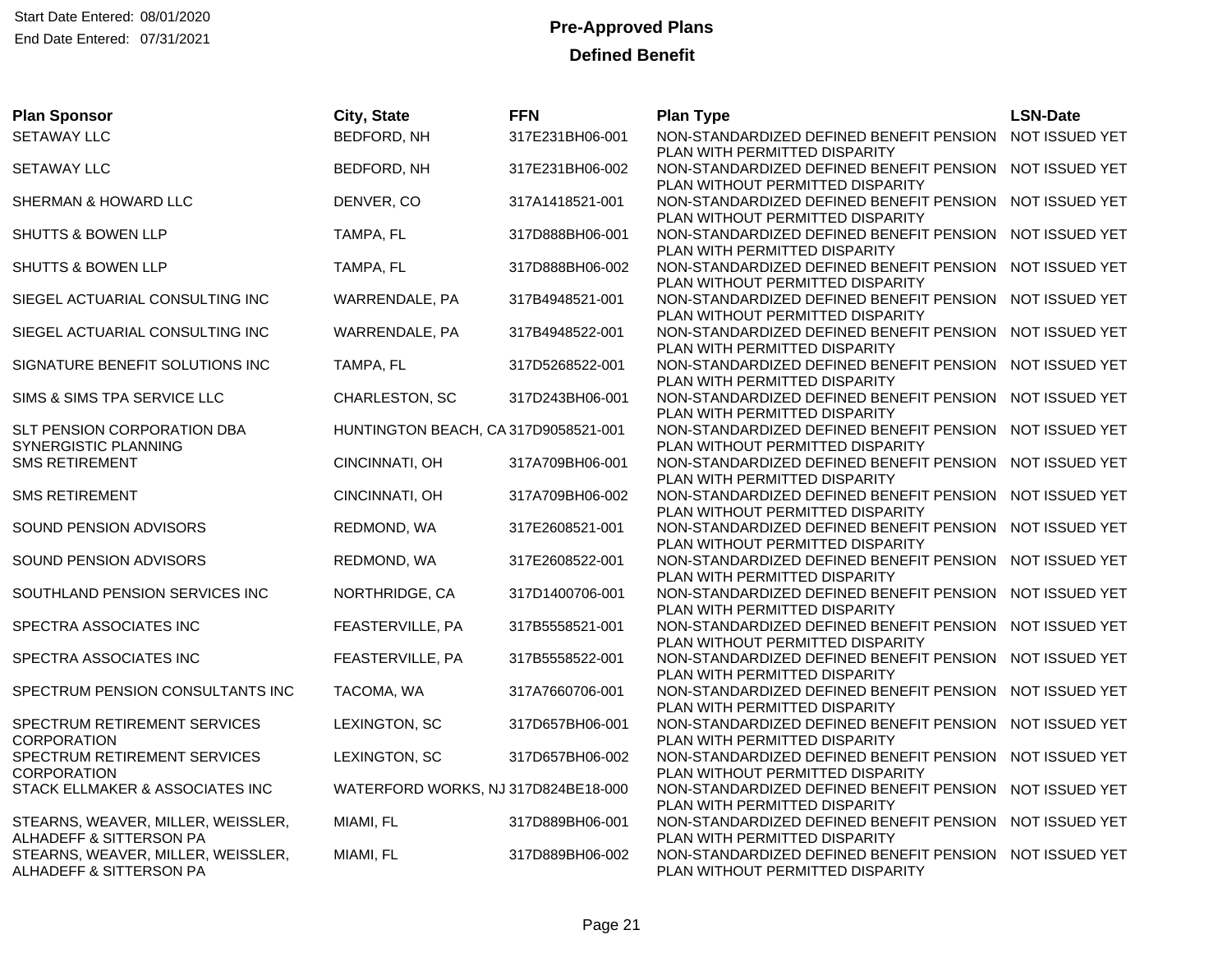| <b>Plan Sponsor</b>                                | City, State                | <b>FFN</b>      | <b>Plan Type</b>                                                                                              | <b>LSN-Date</b> |
|----------------------------------------------------|----------------------------|-----------------|---------------------------------------------------------------------------------------------------------------|-----------------|
| STELLER PENSION CONSULTANTS INC                    | SAN DIEGO, CA              | 317D514FT05-001 | NON-STANDARDIZED DEFINED BENEFIT PENSION<br>PLAN WITH PERMITTED DISPARITY                                     | NOT ISSUED YET  |
| STELLER PENSION CONSULTANTS INC                    | SAN DIEGO, CA              | 317D514FT05-002 | NON-STANDARDIZED DEFINED BENEFIT PENSION<br>PLAN WITHOUT PERMITTED DISPARITY                                  | NOT ISSUED YET  |
| STEVEN TANGHERLINI CO INC                          | MOORPARK, CA               | 317E182BE18-000 | NON-STANDARDIZED DEFINED BENEFIT PENSION NOT ISSUED YET<br>PLAN WITH PERMITTED DISPARITY                      |                 |
| STIEBEL LAW FIRM LLC                               | CINCINNATI, OH             | 317E107BH06-001 | NON-STANDARDIZED DEFINED BENEFIT PENSION<br>PLAN WITH PERMITTED DISPARITY                                     | NOT ISSUED YET  |
| STIEBEL LAW FIRM LLC                               | CINCINNATI, OH             | 317E107BH06-002 | NON-STANDARDIZED DEFINED BENEFIT PENSION<br>PLAN WITHOUT PERMITTED DISPARITY                                  | NOT ISSUED YET  |
| SUEMORI AND INOUYE INC                             | HONOLULU, HI               | 317B999FT05-001 | NON-STANDARDIZED DEFINED BENEFIT PENSION<br>PLAN WITH PERMITTED DISPARITY                                     | NOT ISSUED YET  |
| SUEMORI AND INOUYE INC                             | HONOLULU, HI               | 317B999FT05-002 | NON-STANDARDIZED DEFINED BENEFIT PENSION<br>PLAN WITHOUT PERMITTED DISPARITY                                  | NOT ISSUED YET  |
| SUEMORI AND INOUYE INC                             | HONOLULU, HI               | 317B999FT06-000 | NON-STANDARDIZED DEFINED BENEFIT PENSION<br>PLAN WITH PERMITTED DISPARITY                                     | NOT ISSUED YET  |
| SUMMIT BENEFIT & ACTUARIAL SERVICES INC EUGENE, OR |                            | 317D188FT06-000 | NON-STANDARDIZED DEFINED BENEFIT PENSION<br>PLAN WITH PERMITTED DISPARITY                                     | NOT ISSUED YET  |
| SUNBURST PENSION SERVICES LLC                      | MESA, AZ                   | 317D9098521-001 | NON-STANDARDIZED DEFINED BENEFIT PENSION<br>PLAN WITHOUT PERMITTED DISPARITY                                  | NOT ISSUED YET  |
| SUNBURST PENSION SERVICES LLC                      | MESA, AZ                   | 317D9098522-001 | NON-STANDARDIZED DEFINED BENEFIT PENSION<br>PLAN WITH PERMITTED DISPARITY                                     | NOT ISSUED YET  |
| SUPERIORUSA CORPORATION                            | DULUTH, MN                 | 317D774FT05-001 | NON-STANDARDIZED DEFINED BENEFIT PENSION<br>PLAN WITH PERMITTED DISPARITY                                     | NOT ISSUED YET  |
| SUPERIORUSA CORPORATION                            | DULUTH, MN                 | 317D774FT05-002 | NON-STANDARDIZED DEFINED BENEFIT PENSION<br>PLAN WITHOUT PERMITTED DISPARITY                                  | NOT ISSUED YET  |
| THE ANGELL PENSION GROUP INC                       | EAST PROVIDENCE, RI        | 317B0760002-000 | NON-STANDARDIZED DEFINED BENEFIT PENSION<br>PLAN WITH PERMITTED DISPARITY                                     | NOT ISSUED YET  |
| THE ANGELL PENSION GROUP INC                       | EAST PROVIDENCE, RI        | 317B076FT05-001 | NON-STANDARDIZED DEFINED BENEFIT PENSION                                                                      | NOT ISSUED YET  |
| THE ANGELL PENSION GROUP INC                       | <b>EAST PROVIDENCE, RI</b> | 317B076FT05-002 | PLAN WITH PERMITTED DISPARITY<br>NON-STANDARDIZED DEFINED BENEFIT PENSION                                     | NOT ISSUED YET  |
| THE ANGELL PENSION GROUP INC                       | EAST PROVIDENCE, RI        | 317B076FT06-000 | PLAN WITHOUT PERMITTED DISPARITY<br>NON-STANDARDIZED DEFINED BENEFIT PENSION                                  | NOT ISSUED YET  |
| THE KENNETH D ANDERSON COMPANY INC                 | CONCORD, MA                | 317D931BH06-001 | PLAN WITH PERMITTED DISPARITY<br>NON-STANDARDIZED DEFINED BENEFIT PENSION                                     | NOT ISSUED YET  |
| THE KENNETH D ANDERSON COMPANY INC                 | CONCORD, MA                | 317D931BH06-002 | PLAN WITH PERMITTED DISPARITY<br>NON-STANDARDIZED DEFINED BENEFIT PENSION                                     | NOT ISSUED YET  |
| THE LAFAYETTE LIFE INSURANCE COMPANY               | CINCINNATI, OH             | 3173645FT05-001 | PLAN WITHOUT PERMITTED DISPARITY<br>NON-STANDARDIZED DEFINED BENEFIT PENSION<br>PLAN WITH PERMITTED DISPARITY | NOT ISSUED YET  |
| THE LAFAYETTE LIFE INSURANCE COMPANY               | CINCINNATI, OH             | 3173645FT05-002 | NON-STANDARDIZED DEFINED BENEFIT PENSION                                                                      | NOT ISSUED YET  |
| THE PENSION COMPANY                                | DALLAS, TX                 | 317E2618522-001 | PLAN WITHOUT PERMITTED DISPARITY<br>NON-STANDARDIZED DEFINED BENEFIT PENSION                                  | NOT ISSUED YET  |
| THE PENSION SERVICE INC DBA TPS GROUP              | NORTH HAVEN, CT            | 317A565BH06-001 | PLAN WITH PERMITTED DISPARITY<br>NON-STANDARDIZED DEFINED BENEFIT PENSION<br>PLAN WITH PERMITTED DISPARITY    | NOT ISSUED YET  |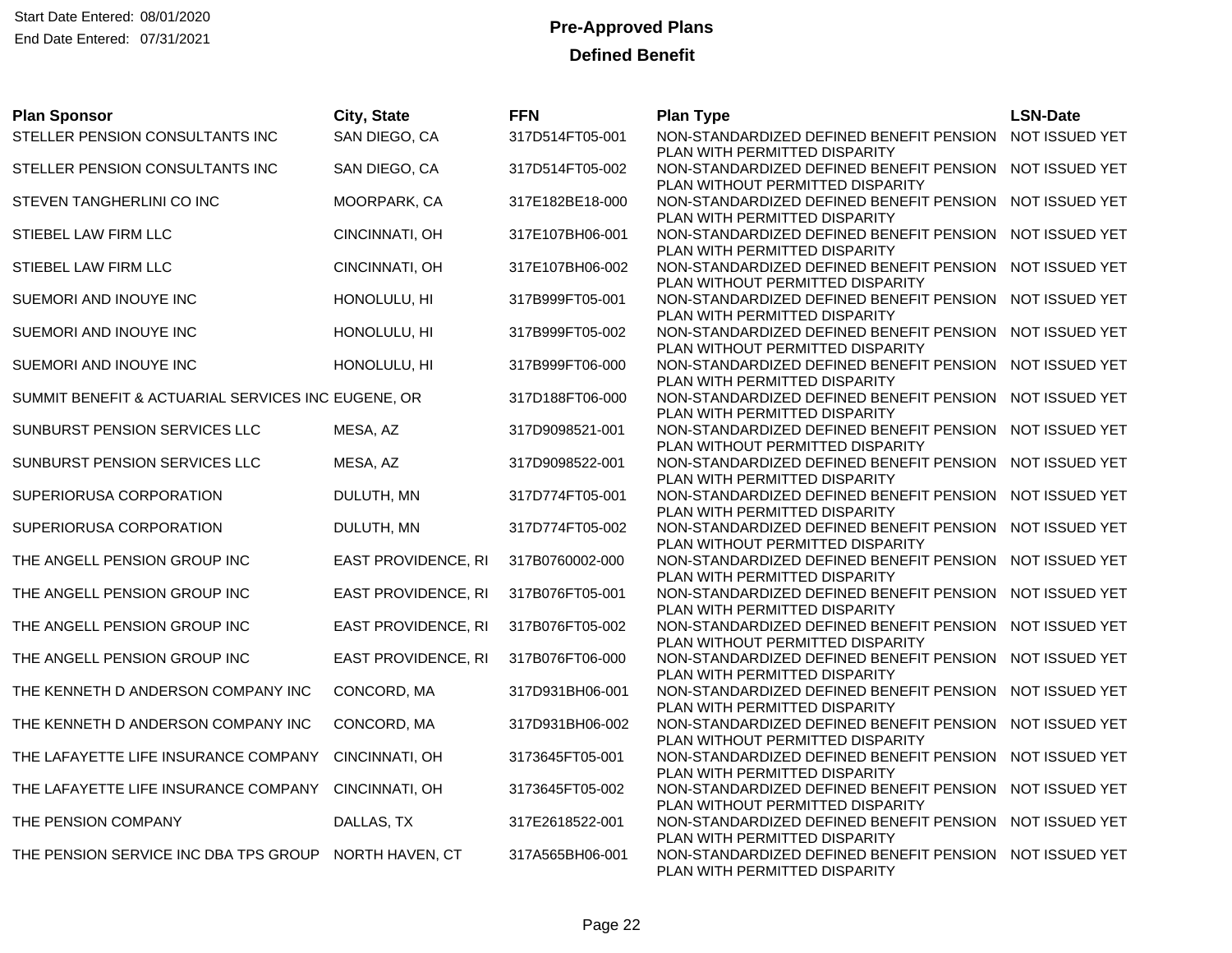| <b>Plan Sponsor</b>                                        | City, State                          | <b>FFN</b>      | <b>Plan Type</b>                                                             | <b>LSN-Date</b> |
|------------------------------------------------------------|--------------------------------------|-----------------|------------------------------------------------------------------------------|-----------------|
| THE PENSION SERVICE INC DBA TPS GROUP                      | NORTH HAVEN, CT                      | 317A565BH06-002 | NON-STANDARDIZED DEFINED BENEFIT PENSION<br>PLAN WITHOUT PERMITTED DISPARITY | NOT ISSUED YET  |
| THE PENSION SERVICE INC DBA TPS GROUP NORTH HAVEN, CT      |                                      | 317A565BH07-001 | NON-STANDARDIZED DEFINED BENEFIT PENSION<br>PLAN WITHOUT PERMITTED DISPARITY | NOT ISSUED YET  |
| THE RAYMOND COMPANY PENSION SERVICESMESA, AZ<br><b>LLC</b> |                                      | 317D658BH06-001 | NON-STANDARDIZED DEFINED BENEFIT PENSION<br>PLAN WITH PERMITTED DISPARITY    | NOT ISSUED YET  |
| THE RAYMOND COMPANY PENSION SERVICESMESA, AZ<br><b>LLC</b> |                                      | 317D658BH06-002 | NON-STANDARDIZED DEFINED BENEFIT PENSION<br>PLAN WITHOUT PERMITTED DISPARITY | NOT ISSUED YET  |
| THE RETIREMENT ADVANTAGE INC                               | APPLETON, WI                         | 317D363BH06-001 | NON-STANDARDIZED DEFINED BENEFIT PENSION<br>PLAN WITH PERMITTED DISPARITY    | NOT ISSUED YET  |
| THE RETIREMENT ADVANTAGE INC                               | APPLETON, WI                         | 317D363BH06-002 | NON-STANDARDIZED DEFINED BENEFIT PENSION<br>PLAN WITHOUT PERMITTED DISPARITY | NOT ISSUED YET  |
| THE RETIREMENT ADVANTAGE INC                               | APPLETON, WI                         | 317D363BH07-001 | NON-STANDARDIZED DEFINED BENEFIT PENSION<br>PLAN WITHOUT PERMITTED DISPARITY | NOT ISSUED YET  |
| THE RETIREMENT PLAN COMPANY LLC                            | BRENTWOOD, TN                        | 317C2080706-001 | NON-STANDARDIZED DEFINED BENEFIT PENSION<br>PLAN WITH PERMITTED DISPARITY    | NOT ISSUED YET  |
| THE RYDING COMPANY                                         | WESTLAKE VILLAGE, CA 317B622BH06-001 |                 | NON-STANDARDIZED DEFINED BENEFIT PENSION<br>PLAN WITH PERMITTED DISPARITY    | NOT ISSUED YET  |
| THE RYDING COMPANY                                         | WESTLAKE VILLAGE, CA 317B622BH06-002 |                 | NON-STANDARDIZED DEFINED BENEFIT PENSION<br>PLAN WITHOUT PERMITTED DISPARITY | NOT ISSUED YET  |
| THE WAGNER LAW GROUP                                       | <b>BOSTON, MA</b>                    | 317D9650002-000 | NON-STANDARDIZED DEFINED BENEFIT PENSION<br>PLAN WITH PERMITTED DISPARITY    | NOT ISSUED YET  |
| THE WOLF PENSION GROUP LLC                                 | MINEOLA, NY                          | 317A705BE18-000 | NON-STANDARDIZED DEFINED BENEFIT PENSION<br>PLAN WITH PERMITTED DISPARITY    | NOT ISSUED YET  |
| THOMAS F BARRETT INC                                       | BETHESDA, MD                         | 317E041BE18-000 | NON-STANDARDIZED DEFINED BENEFIT PENSION<br>PLAN WITH PERMITTED DISPARITY    | NOT ISSUED YET  |
| THORSON MCDONALD WHITMAN & CURNUTT<br>PC                   | SEATTLE, WA                          | 317A7610706-001 | NON-STANDARDIZED DEFINED BENEFIT PENSION<br>PLAN WITH PERMITTED DISPARITY    | NOT ISSUED YET  |
| TJ PENSIONS INC                                            | HOLBROOK, NY                         | 317E0868521-001 | NON-STANDARDIZED DEFINED BENEFIT PENSION<br>PLAN WITHOUT PERMITTED DISPARITY | NOT ISSUED YET  |
| TJ PENSIONS INC                                            | HOLBROOK, NY                         | 317E0868522-001 | NON-STANDARDIZED DEFINED BENEFIT PENSION<br>PLAN WITH PERMITTED DISPARITY    | NOT ISSUED YET  |
| TLC PENSION CONSULTING INC                                 | MELVILLE, NY                         | 317E0188521-001 | NON-STANDARDIZED DEFINED BENEFIT PENSION<br>PLAN WITHOUT PERMITTED DISPARITY | NOT ISSUED YET  |
| TLC PENSION CONSULTING INC                                 | MELVILLE, NY                         | 317E0188522-001 | NON-STANDARDIZED DEFINED BENEFIT PENSION<br>PLAN WITH PERMITTED DISPARITY    | NOT ISSUED YET  |
| TROMBINO PENSION ADMINISTRATORS INC                        | TEMECULA, CA                         | 317A504FT05-001 | NON-STANDARDIZED DEFINED BENEFIT PENSION<br>PLAN WITH PERMITTED DISPARITY    | NOT ISSUED YET  |
| TROMBINO PENSION ADMINISTRATORS INC                        | TEMECULA, CA                         | 317A504FT05-002 | NON-STANDARDIZED DEFINED BENEFIT PENSION<br>PLAN WITHOUT PERMITTED DISPARITY | NOT ISSUED YET  |
| TSP ASSOCIATES INC                                         | <b>BURBANK, CA</b>                   | 317D6658521-001 | NON-STANDARDIZED DEFINED BENEFIT PENSION<br>PLAN WITHOUT PERMITTED DISPARITY | NOT ISSUED YET  |
| <b>TSP ASSOCIATES INC</b>                                  | <b>BURBANK, CA</b>                   | 317D6658522-001 | NON-STANDARDIZED DEFINED BENEFIT PENSION<br>PLAN WITH PERMITTED DISPARITY    | NOT ISSUED YET  |
| TURTURRO PENSION CONSULTING INC                            | EAST SETAUKET, NY                    | 317E040BE18-000 | NON-STANDARDIZED DEFINED BENEFIT PENSION<br>PLAN WITH PERMITTED DISPARITY    | NOT ISSUED YET  |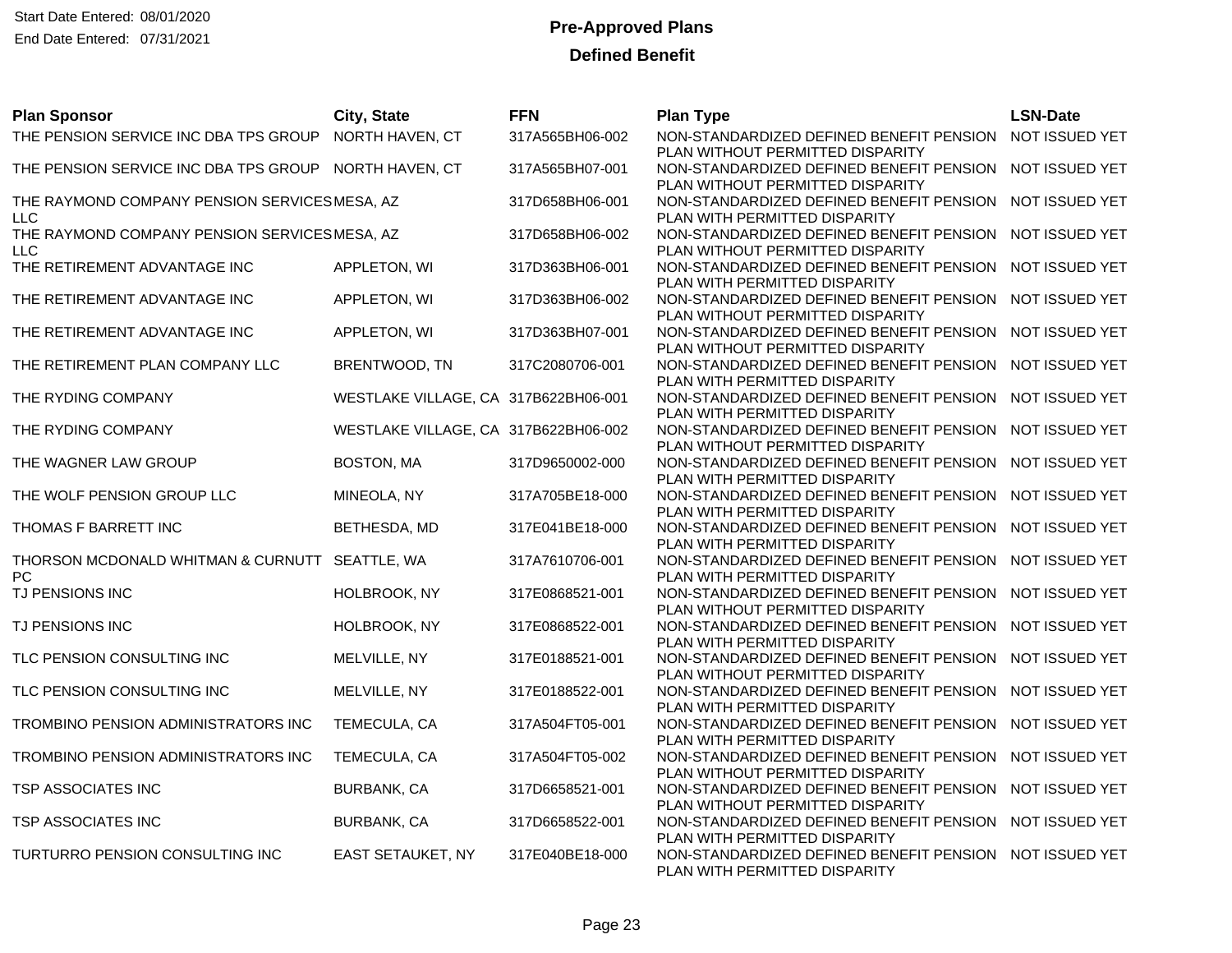| <b>Plan Sponsor</b>                                  | City, State             | <b>FFN</b>      | <b>Plan Type</b>                                                                                              | <b>LSN-Date</b> |
|------------------------------------------------------|-------------------------|-----------------|---------------------------------------------------------------------------------------------------------------|-----------------|
| UNITED BENEFIT PENSIONS INC                          | MELVILLE, NY            | 317D9028521-001 | NON-STANDARDIZED DEFINED BENEFIT PENSION<br>PLAN WITHOUT PERMITTED DISPARITY                                  | NOT ISSUED YET  |
| UNITED BENEFIT PENSIONS INC                          | MELVILLE, NY            | 317D9028522-001 | NON-STANDARDIZED DEFINED BENEFIT PENSION<br>PLAN WITH PERMITTED DISPARITY                                     | NOT ISSUED YET  |
| USI CONSULTING GROUP                                 | GLASTONBURY, CT         | 317E1890706-001 | NON-STANDARDIZED DEFINED BENEFIT PENSION<br>PLAN WITH PERMITTED DISPARITY                                     | NOT ISSUED YET  |
| VERRILL DANA LLP                                     | PORTLAND, ME            | 317E273FT05-002 | NON-STANDARDIZED DEFINED BENEFIT PENSION<br>PLAN WITH PERMITTED DISPARITY                                     | NOT ISSUED YET  |
| VIRGINIA BANKERS ASSOCIATION BENEFITS<br><b>CORP</b> | <b>GLEN ALLEN, VA</b>   | 31758490004-001 | NON-STANDARDIZED DEFINED BENEFIT PENSION<br>PLAN WITH PERMITTED DISPARITY                                     | NOT ISSUED YET  |
| WALDHEGER COYNE CO LPA                               | CLEVELAND, OH           | 317A2610003-001 | NON-STANDARDIZED DEFINED BENEFIT PENSION<br>PLAN WITHOUT PERMITTED DISPARITY                                  | NOT ISSUED YET  |
| WARNER NORCROSS & JUDD LLP                           | <b>GRAND RAPIDS, MI</b> | 31799080003-000 | NON-STANDARDIZED DEFINED BENEFIT PENSION<br>PLAN WITH PERMITTED DISPARITY                                     | NOT ISSUED YET  |
| WEBER FINANCIAL SERVICES INC                         | EL SEGUNDO, CA          | 317B5188521-001 | NON-STANDARDIZED DEFINED BENEFIT PENSION<br>PLAN WITHOUT PERMITTED DISPARITY                                  | NOT ISSUED YET  |
| <b>WELLS THOMAS LLC</b>                              | <b>BRANFORD, CT</b>     | 317D691BH06-001 | NON-STANDARDIZED DEFINED BENEFIT PENSION<br>PLAN WITH PERMITTED DISPARITY                                     | NOT ISSUED YET  |
| <b>WELLS THOMAS LLC</b>                              | BRANFORD, CT            | 317D691BH06-002 | NON-STANDARDIZED DEFINED BENEFIT PENSION<br>PLAN WITHOUT PERMITTED DISPARITY                                  | NOT ISSUED YET  |
| <b>WELLS THOMAS LLC</b>                              | <b>BRANFORD, CT</b>     | 317D691BH07-001 | NON-STANDARDIZED DEFINED BENEFIT PENSION<br>PLAN WITHOUT PERMITTED DISPARITY                                  | NOT ISSUED YET  |
| WESTFIELD PENSION CONSULTANTS LLC                    | WESTFIELD, NJ           | 317E094BH06-001 | NON-STANDARDIZED DEFINED BENEFIT PENSION<br>PLAN WITH PERMITTED DISPARITY                                     | NOT ISSUED YET  |
| WESTFIELD PENSION CONSULTANTS LLC                    | WESTFIELD, NJ           | 317E094BH06-002 | NON-STANDARDIZED DEFINED BENEFIT PENSION<br>PLAN WITHOUT PERMITTED DISPARITY                                  | NOT ISSUED YET  |
| WESTMINSTER USA LTD                                  | WHITE PLAIMS,           | 317E215BH06-001 | NON-STANDARDIZED DEFINED BENEFIT PENSION<br>PLAN WITH PERMITTED DISPARITY                                     | NOT ISSUED YET  |
| WESTMINSTER USA LTD                                  | WHITE PLAIMS,           | 317E215BH06-002 | NON-STANDARDIZED DEFINED BENEFIT PENSION<br>PLAN WITHOUT PERMITTED DISPARITY                                  | NOT ISSUED YET  |
| WILLIAM S JACOBS ASSOCIATES INC                      | OYSTER BAY, NY          | 317B1190706-001 | NON-STANDARDIZED DEFINED BENEFIT PENSION<br>PLAN WITH PERMITTED DISPARITY                                     | NOT ISSUED YET  |
| <b>WINDES INC</b>                                    | LONG BEACH, CA          | 317D190FT05-001 | NON-STANDARDIZED DEFINED BENEFIT PENSION<br>PLAN WITH PERMITTED DISPARITY                                     | NOT ISSUED YET  |
| <b>WINDES INC</b>                                    | LONG BEACH, CA          | 317D190FT05-002 | NON-STANDARDIZED DEFINED BENEFIT PENSION<br>PLAN WITHOUT PERMITTED DISPARITY                                  | NOT ISSUED YET  |
| <b>WIPFLI LLP</b>                                    | EAU CLAIRE, WI          | 317E1560706-001 | NON-STANDARDIZED DEFINED BENEFIT PENSION<br>PLAN WITH PERMITTED DISPARITY                                     | NOT ISSUED YET  |
| WITMAN PENSION CONSULTING LLC                        | CORAL SPRINGS, FL       | 317E136BH06-001 | NON-STANDARDIZED DEFINED BENEFIT PENSION<br>PLAN WITH PERMITTED DISPARITY                                     | NOT ISSUED YET  |
| WITMAN PENSION CONSULTING LLC                        | CORAL SPRINGS, FL       | 317E136BH06-002 | NON-STANDARDIZED DEFINED BENEFIT PENSION                                                                      | NOT ISSUED YET  |
| WY ASSOCIATES INC                                    | SAN FRANCISCO, CA       | 317B680BH06-001 | PLAN WITHOUT PERMITTED DISPARITY<br>NON-STANDARDIZED DEFINED BENEFIT PENSION<br>PLAN WITH PERMITTED DISPARITY | NOT ISSUED YET  |
| ZACARIAS ACTUARIAL CONSULTANTS INC                   | LONG BEACH, CA          | 317A725BH06-001 | NON-STANDARDIZED DEFINED BENEFIT PENSION<br>PLAN WITH PERMITTED DISPARITY                                     | NOT ISSUED YET  |